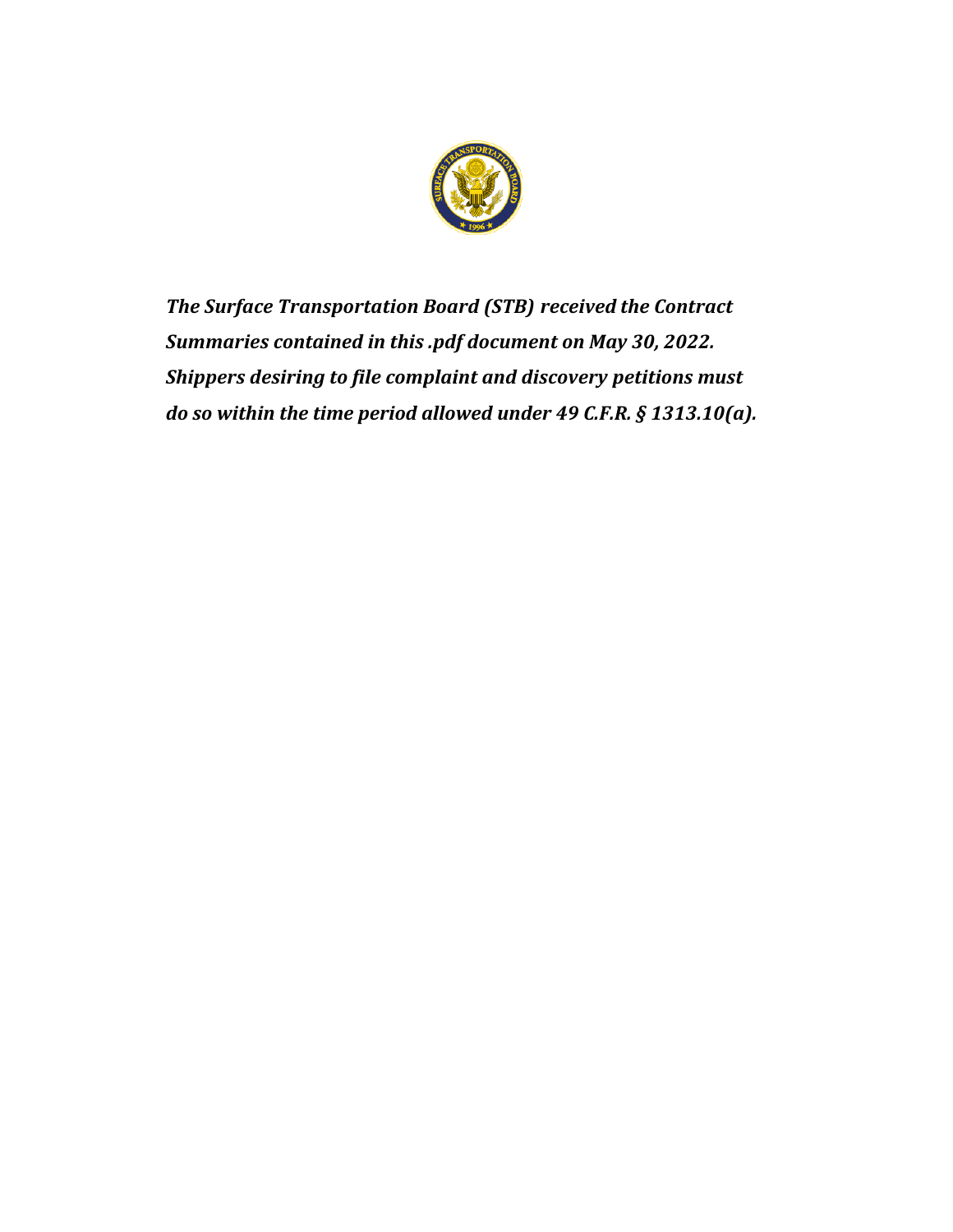

STB-UPOTMQ 161804-E

# **UNION PACIFIC RAILROAD COMPANY**

# **AMENDED CONTRACT SUMMARY**

**Issued:**  May 25, 2022

**Effective:** January 1, 2022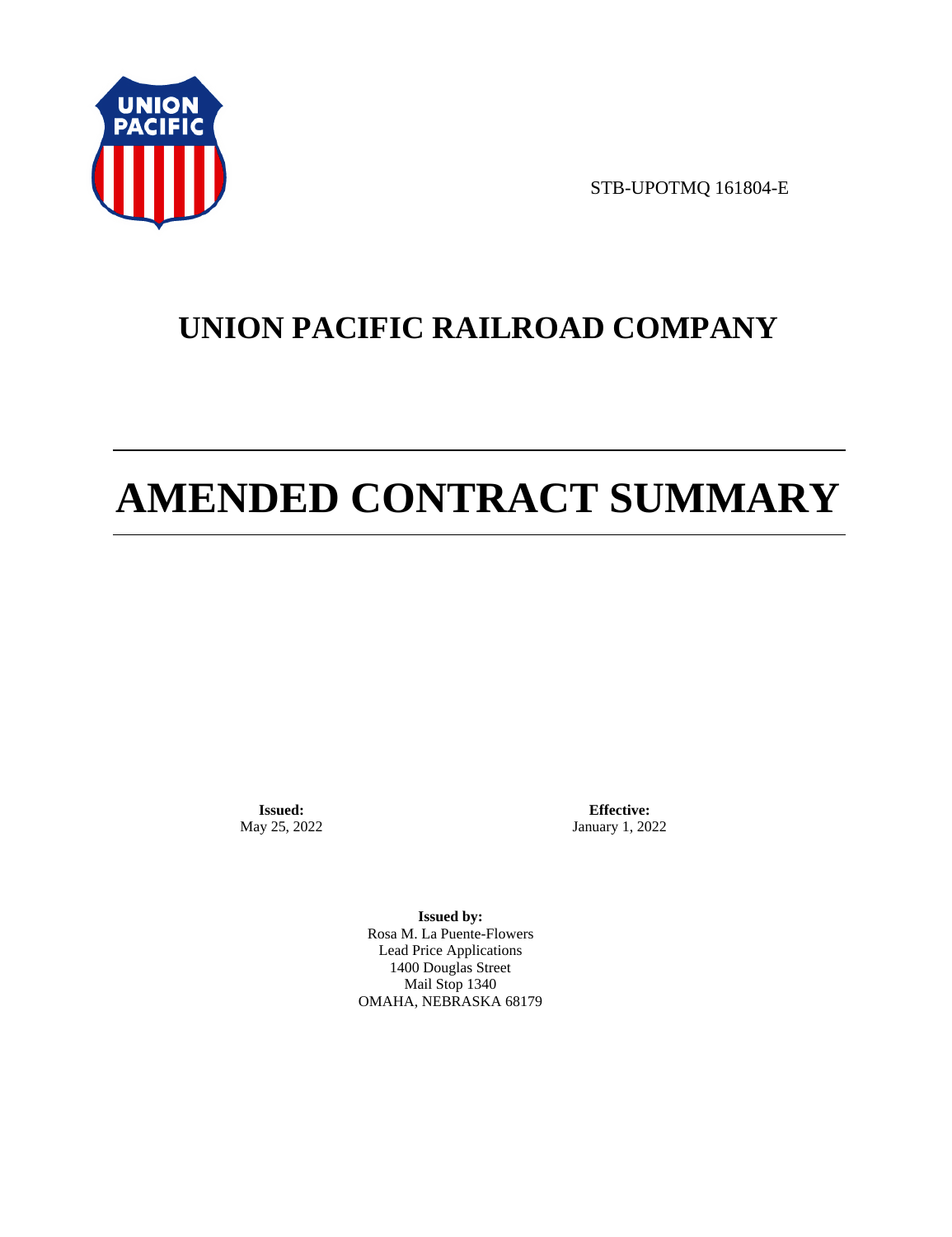UNION PACIFIC RAILROAD COMPANY 1400 Douglas St. Omaha, NE 68179

#### **COMMODITY:**

 Feed, Gluten **ADDITION**  Gluten Meal **ADDITION**  Corn Germ Or Corn Oil Cake Or Meal, Crushed Or Ground Cake, Or Cake Screenings **ADDITION**  Corn Steep Water Sediment, Wet **ADDITION**  Gluten Liquor Residuum (Manufactured From Mono- Sodium Glutamate), Liquid **ADDITION**  Corn Germ **ADDITION**  Soybean Cake,Flour,Grits,Meal Or Other By-Products Exc.Fatty Acids See 28994 **ADDITION**  Wheat Exc.Buckwheat See 01139 **ADDITION**  Wet Process Corn Or Similar Mill By- Products **ADDITION**  Grain,Nec **ADDITION**  By-Products Of Liquor Distilling **ADDITION** 

#### **SHIPPER:**

ARCHER DANIELS MIDLAND CO

#### **ORIGIN(S):**

 MANKATO, MN **ADDITION**  OPTIMA, OK **ADDITION**  FREMONT, NE **ADDITION**  PEORIA, IL **ADDITION**  MO - KANSAS CITY AGS (See Exhibit Definition)

# **DESTINATION(S):**

 NOGALES, AZ **ADDITION**  MINNEAPOLIS, MN **ADDITION**  EL PASO, TX **ADDITION**  PEORIA, IL **ADDITION**  OPTIMA, OK **ADDITION**  EAGLE PASS, TX **ADDITION** 

#### **PORT(S):**

Not Applicable

## **DURATION:**

 Effective Date: October 15, 2015 Amendment Effective Date: January 1, 2022 **ADDITION**  Expiration Date: December 31, 2022 **EXTENSION** 

#### **RAIL CAR DATA:**

No cars dedicated to service under this Contract. Cars are provided on a common carrier basis only.

# **RATES & CHARGES:**

Subject to increases.

#### **VOLUME:**

 Minimum shipment of 90 carloads. **ADDITION**  Multiple Car Shipments **ADDITION** 

# **SPECIAL FEATURES:**

Special Switching Provision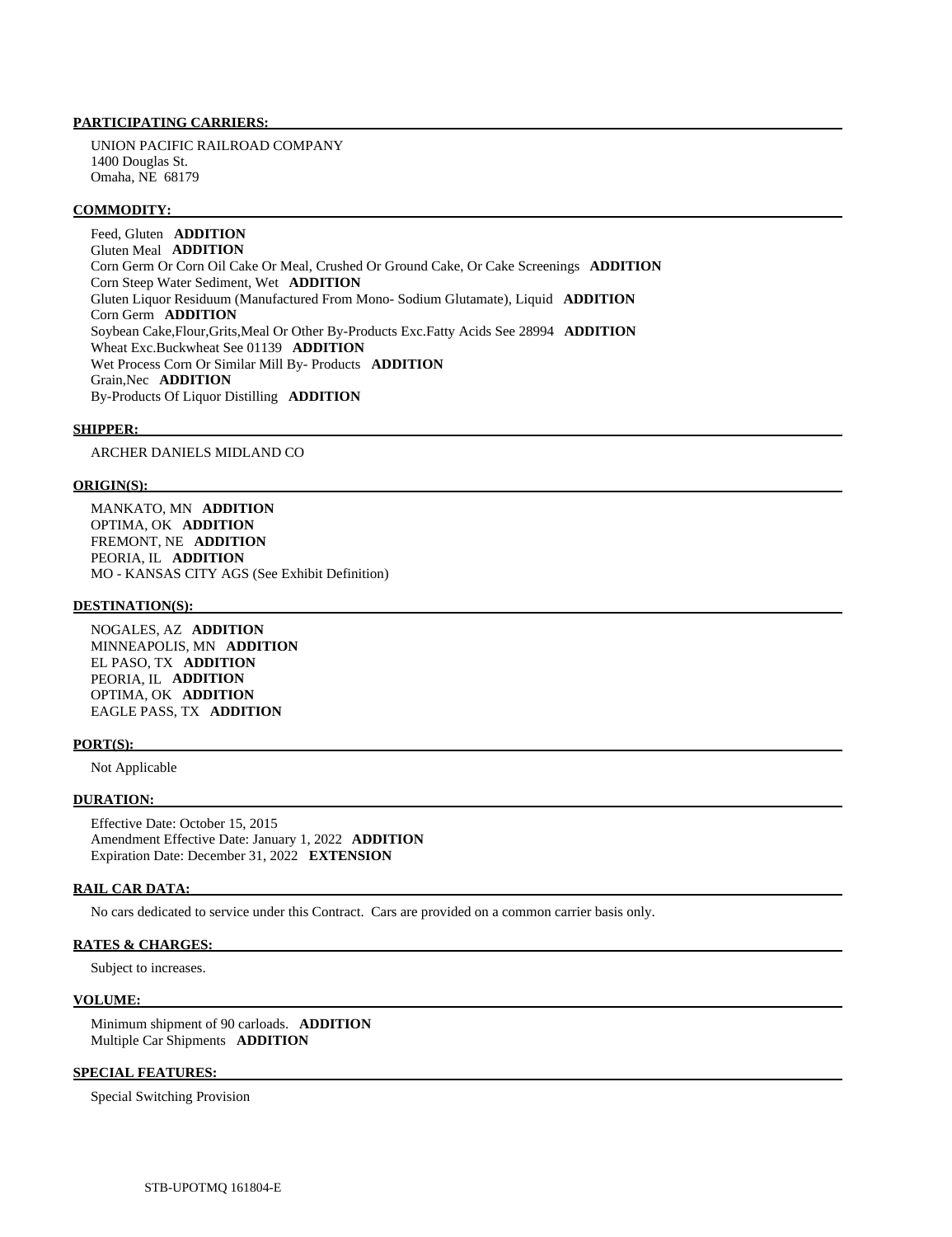# **SPECIAL NOTICE:**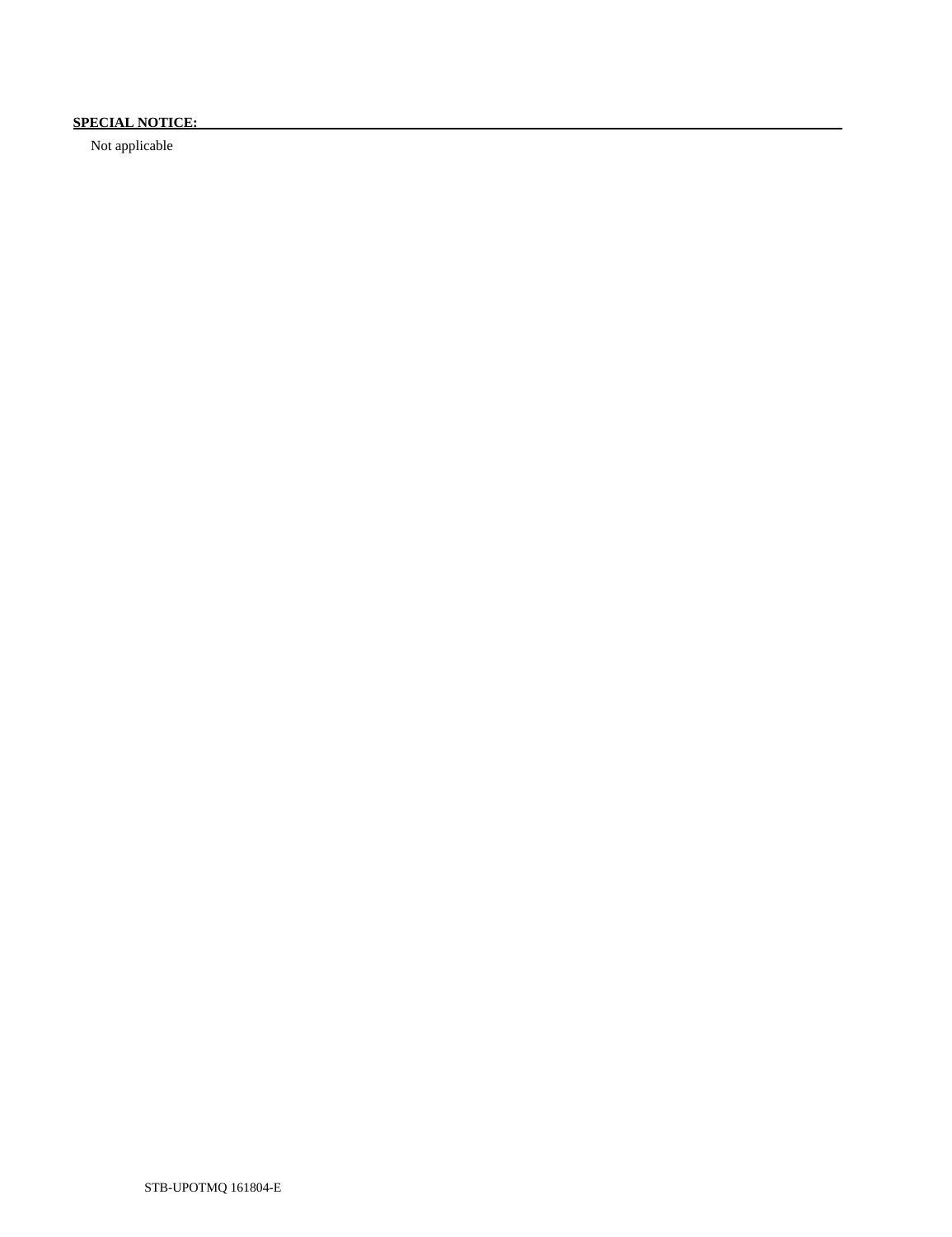#### **EXHIBIT DEFINITIONS:**

 MO - KANSAS CITY AGS consist of: ARMOURDALE, KS **ADDITION**  ARMSTRONG YARD, KS **ADDITION**  ATCHISON, KS **ADDITION**  BONITA, KS **ADDITION**  BONNER SPRINGS, KS **ADDITION**  BUCK CREEK, KS **ADDITION**  BUCYRUS, KS **ADDITION**  CENTERVILLE, KS **ADDITION**  COLDSPUR, KS **ADDITION**  DE SOTO, KS **ADDITION**  DUNLAY, KS **ADDITION**  DURAND, KS **ADDITION**  EDWARDSVILLE, KS **ADDITION**  EIGHTENST, KS **ADDITION**  ELSMORE, KS **ADDITION**  ELWOOD, KS **ADDITION**  ERIE, KS **ADDITION**  EVEREST, KS **ADDITION**  FAIRFAX, KS **ADDITION**  FOREST LAKE, KS **ADDITION**  FT LEAVENWORTH, KS **ADDITION**  GARNETT, KS **ADDITION**  GLEN PARK, KS **ADDITION**  GRANTVILLE, KS **ADDITION**  GREELEY, KS **ADDITION**  HILLSDALE, KS **ADDITION**  HOLLIDAY, KS **ADDITION**  HURON, KS **ADDITION**  KANSAS CITY, KS **ADDITION**  KINCAID, KS **ADDITION**  LANCASTER, KS **ADDITION**  LAWRENCE, KS **ADDITION**  LE ROY, KS **ADDITION**  LEAVENWORTH, KS **ADDITION**  LENEXA, KS **ADDITION**  LINWOOD, KS **ADDITION**  LORING, KS **ADDITION**  MIDLAND, KS **ADDITION**  MORAN, KS **ADDITION**  MORRIS, KS **ADDITION**  MUNCIE, KS **ADDITION**  NEARMAN, KS **ADDITION**  NEW STRAWN SPUR, KS **ADDITION**  NEWMAN, KS **ADDITION**  OLATHE, KS **ADDITION**  OSAWATOMIE, KS **ADDITION**  PAOLA, KS **ADDITION**  PARKER, KS **ADDITION**  PERRY, KS **ADDITION**  REDEL, KS **ADDITION**  RINGER, KS **ADDITION**  SAVONBURG, KS **ADDITION**  SPRING HILL, KS **ADDITION**  STARK, KS **ADDITION**  SUNFLOWER, KS **ADDITION**  TECUMSEH, KS **ADDITION**  TOPEKA, KS **ADDITION**  WAGSTAFF, KS **ADDITION**  WESTPHALIA, KS **ADDITION**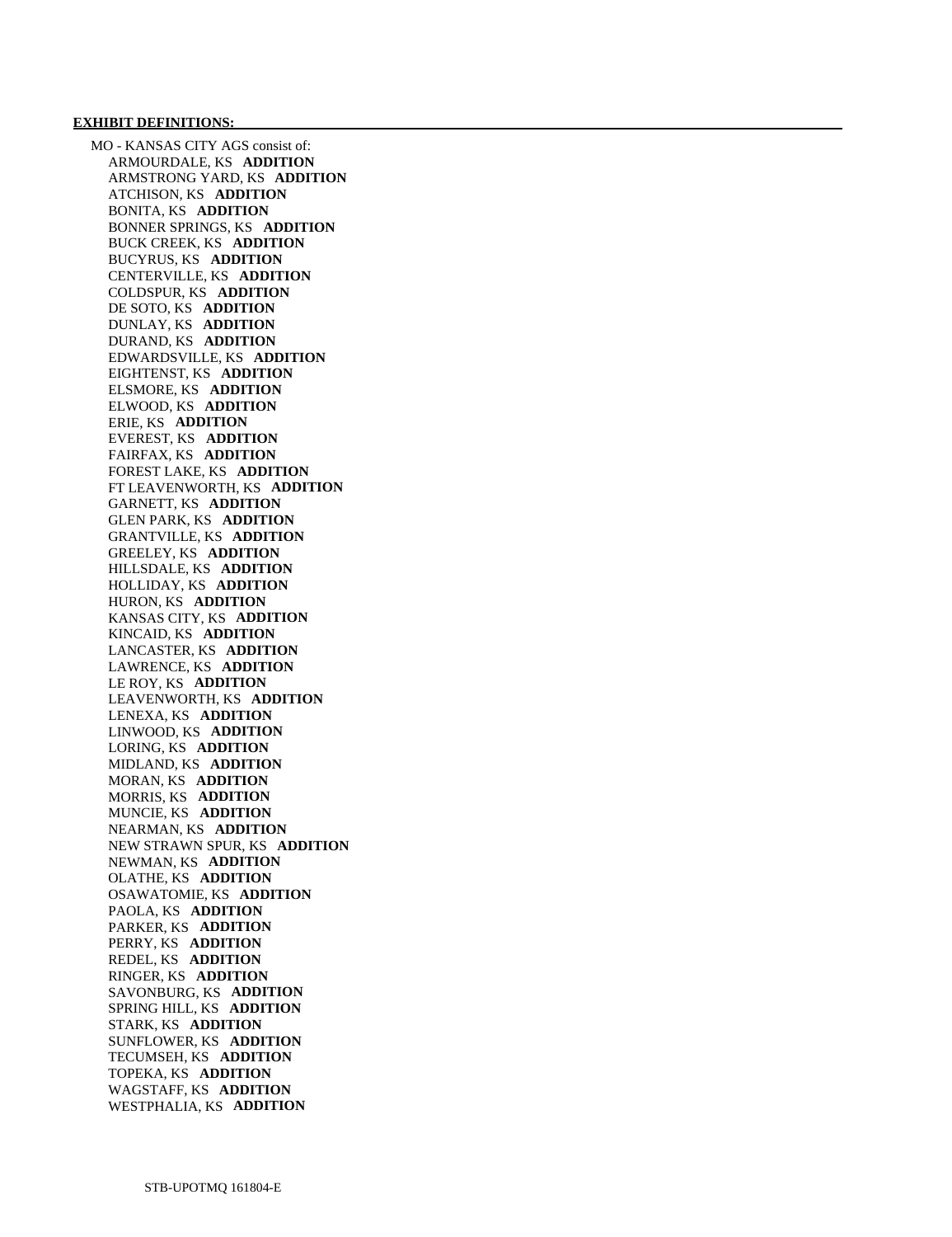WILLIS, KS **ADDITION**  WOLCOTT, KS **ADDITION**  AIRLINE JCT, MO **ADDITION**  ALMA, MO **ADDITION**  AVON, MO **ADDITION**  BARRY GANN LUMBER, MO **ADDITION**  BATES CITY, MO **ADDITION**  BIRMINGHAM, MO **ADDITION**  BLUE SPRINGS, MO **ADDITION**  BLUE VALLEY, MO **ADDITION**  BUCKNER, MO **ADDITION**  CENTERVIEW, MO **ADDITION**  CHAM PAGNE, MO **ADDITION**  CLEVELAND, MO **ADDITION**  CORDER, MO **ADDITION**  COURTNEY, MO **ADDITION**  DODSON, MO **ADDITION**  DREXEL, MO **ADDITION**  ELMIRA, MO **ADDITION**  ETON, MO **ADDITION**  EXCELSIOR SPRINGS, MO **ADDITION**  GRAIN VALLEY, MO **ADDITION**  GRANDVIEW, MO **ADDITION**  HENRIETTA, MO **ADDITION**  HIGGINSVILLE, MO **ADDITION**  HOLDEN, MO **ADDITION**  INDEPENDENCE, MO **ADDITION**  JAUDON, MO **ADDITION**  KANSAS CITY, MO **ADDITION**  KEARNEY, MO **ADDITION**  KENNETH, MO **ADDITION**  KINGSVILLE, MO **ADDITION**  KNOBNOSTER, MO **ADDITION**  LAKE CITY, MO **ADDITION**  LAWSON, MO **ADDITION**  LEEDS, MO **ADDITION**  LEES SUMMIT, MO **ADDITION**  LEVANCE SPUR, MO **ADDITION**  LIBERTY, MO **ADDITION**  LOCK SPRINGS, MO **ADDITION**  MARTIN CITY, MO **ADDITION**  MAYVIEW, MO **ADDITION**  MISSY SPUR, MO **ADDITION**  MONTSERRAT, MO **ADDITION**  MOSBY, MO **ADDITION**  MULBERRY, MO **ADDITION**  MYRICK, MO **ADDITION**  NORTH KANSAS CITY, MO **ADDITION**  OAK GROVE, MO **ADDITION**  ODESSA, MO **ADDITION**  POLO, MO **ADDITION**  PROSPECT, MO **ADDITION**  RIVERSIDE, MO **ADDITION**  RUSHVILLE, MO **ADDITION**  SANDSTONE, MO **ADDITION**  SHEFFIELD, MO **ADDITION**  ST JOSEPH, MO **ADDITION**  STRASBURG, MO **ADDITION**  SUGAR CREEK, MO **ADDITION**  WARRENSBURG, MO **ADDITION**  WARRENSBURG, MO **ADDITION**  WAVERLY, MO **ADDITION**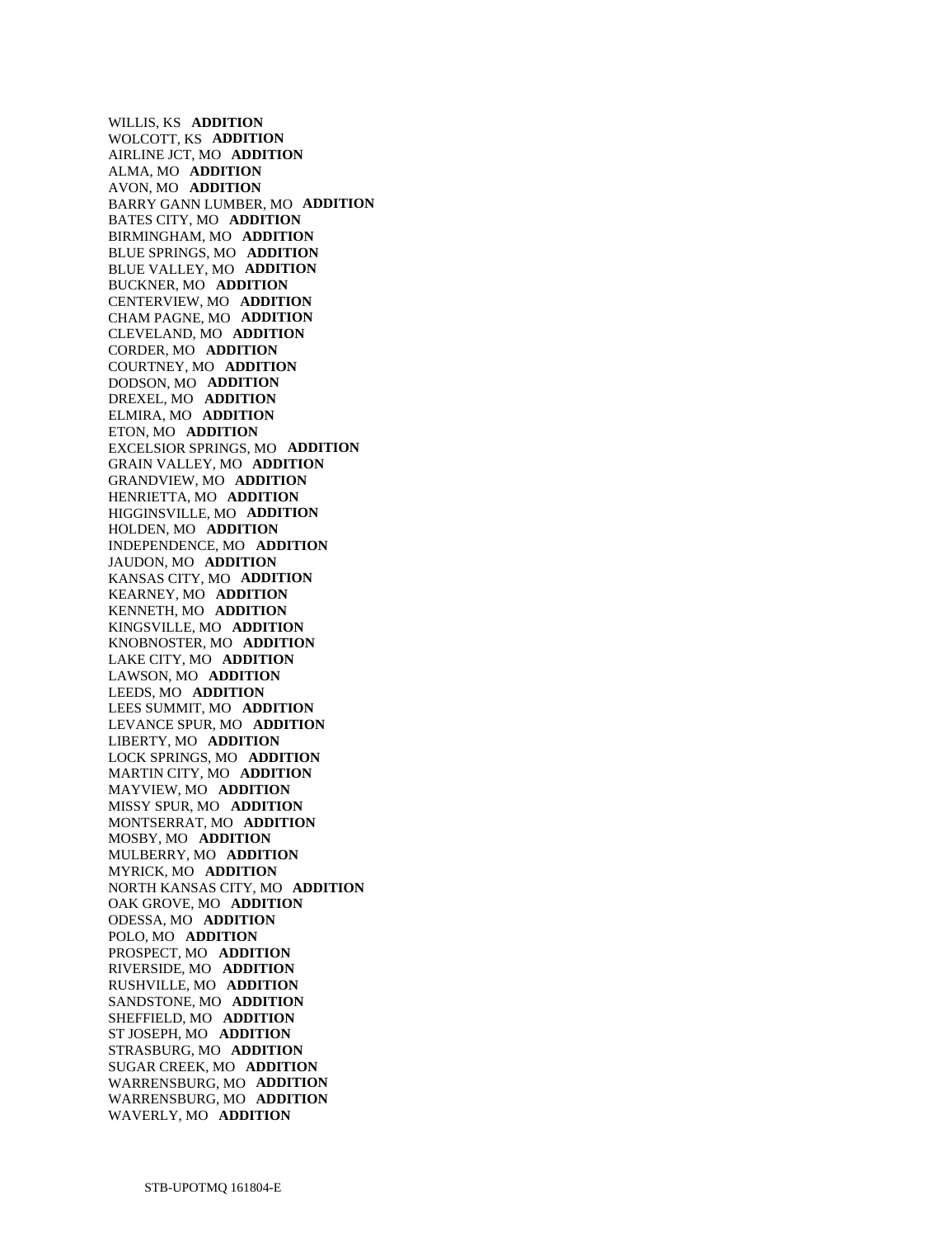

STB-UPOTMQ 166694-BC

# **UNION PACIFIC RAILROAD COMPANY**

# **AMENDED CONTRACT SUMMARY**

**Issued:**  May 25, 2022

**Effective:** January 1, 2021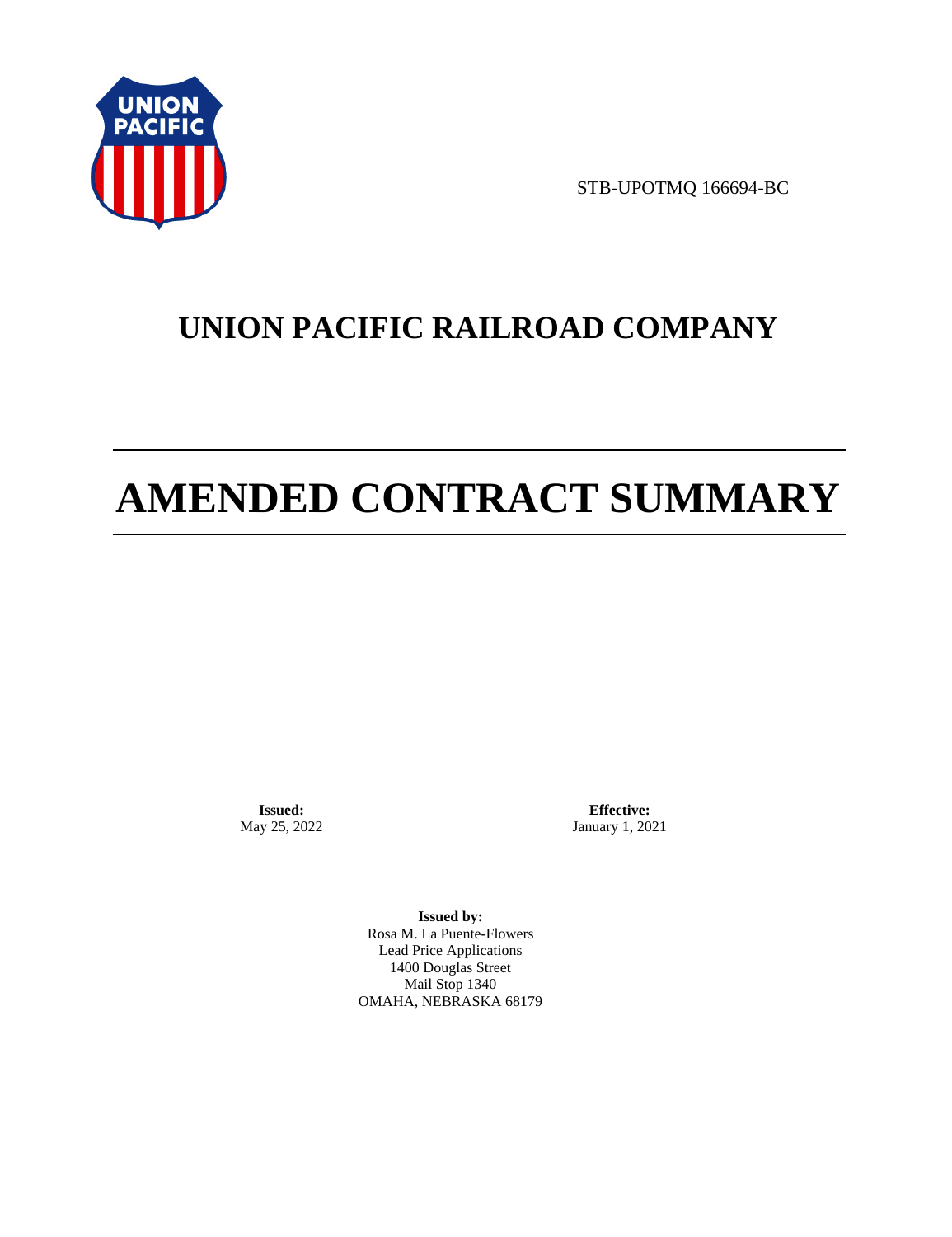UNION PACIFIC RAILROAD COMPANY 1400 Douglas St. Omaha, NE 68179

#### **COMMODITY:**

 Wheat Flour Exc.Blended Or Prepared See 20451- 20452 **ADDITION**  Soybeans (Soya Beans) **ADDITION**  Sorghum Grains **ADDITION**  Wheat Exc.Buckwheat See 01139 **ADDITION**  Corn Exc.Popcorn See 01152 **ADDITION**  Wheat Bran, Middlings Or Shorts **ADDITION**  Wheat Flour **ADDITION**  Wheat Middlings Or Shorts,Pelletized **ADDITION** 

#### **SHIPPER:**

 ADM 4666 **ADDITION**  ARCHER DANIELS MIDLAND COMPANY **ADDITION** 

#### **ORIGIN(S):**

 SLOAN, IA **ADDITION**  TULSA, OK **ADDITION**  VAN BUREN, AR **ADDITION**  ST CHARLES, IL **ADDITION**  ALBERT CITY, IA **ADDITION**  ALTON, IA **ADDITION**  KANSAS CITY, MO **ADDITION**  ST LOUIS, MO **ADDITION**  LINCOLN, NE **ADDITION**  MOUNT PLEASANT, TX **ADDITION**  ARKANSAS CITY, KS **ADDITION**  FRESNO, CA **ADDITION**  COLTON, CA **ADDITION**  BURT, IA **ADDITION**  TWIN FALLS, ID **ADDITION**  JANSEN, NE **ADDITION**  CAMANCHE, IA **ADDITION**  GOODLAND, KS **ADDITION**  OAKLEY, KS **ADDITION**  CHICAGO, IL **ADDITION**  ST JAMES, MN **ADDITION**  FREMONT, NE **ADDITION**  LUBBOCK, TX **ADDITION**  ST JOSEPH, MO **ADDITION**  HUTCHINSON, KS **ADDITION**  LEOTI, KS **ADDITION**  WICHITA, KS **ADDITION**  COUNCIL BLUFFS, IA **ADDITION**  WEST BEND, IA **ADDITION**  JUNCTION CITY, KS **ADDITION**  AVON, IA **ADDITION**  WOLCOTT, KS **ADDITION**  EAST ST LOUIS, IL **ADDITION**  WINONA, MN **ADDITION**  ST PAUL, MN **ADDITION**  HAYLAND, NE **ADDITION**  BRADFORD, IA **ADDITION**  THUMEL, NE **ADDITION**  BREWSTER, KS **ADDITION**  MONUMENT, KS **ADDITION**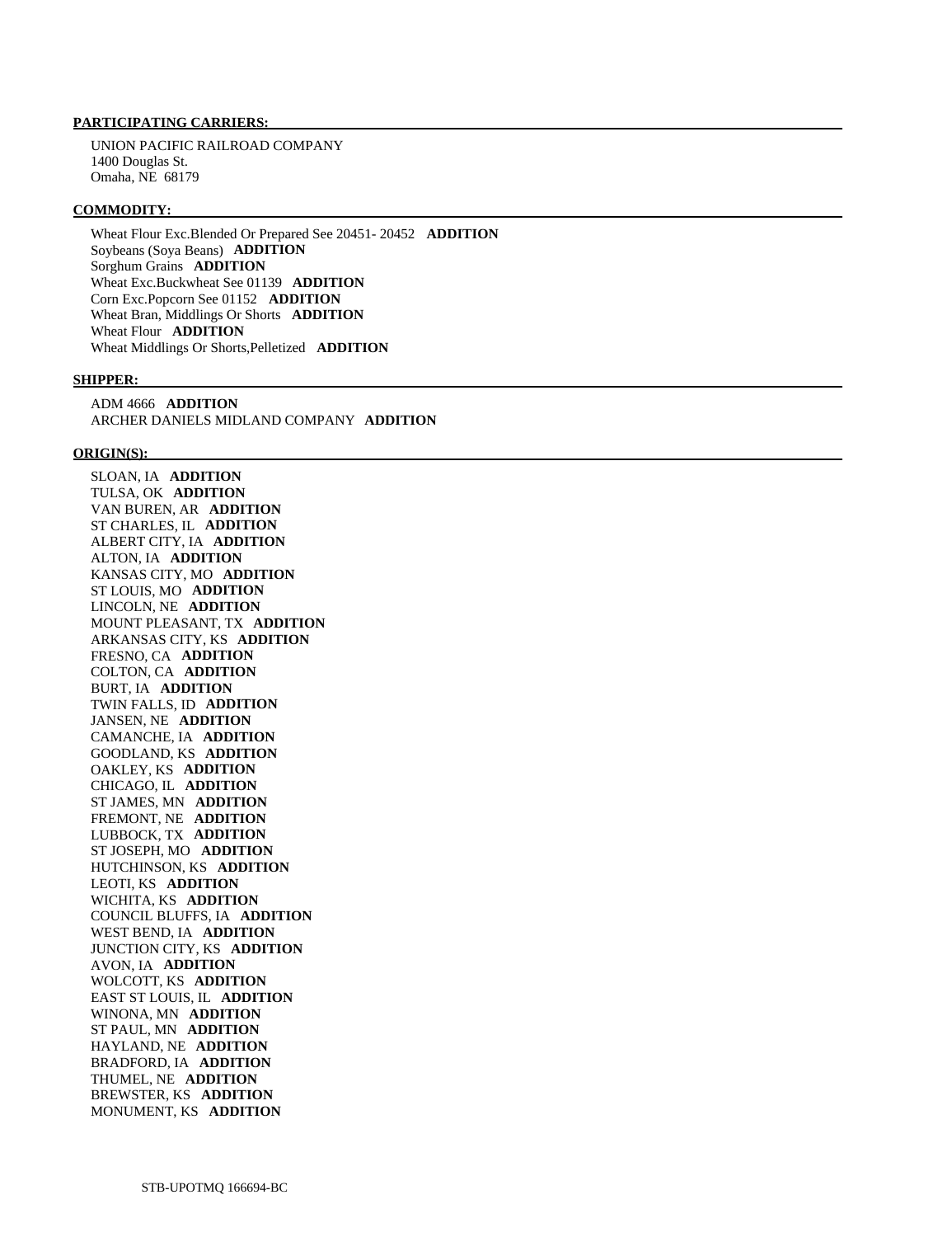#### **DESTINATION(S):**

 COLUMBUS, NE **ADDITION**  NACOGDOCHES, TX **ADDITION**  ST LOUIS, MO **ADDITION**  CHICAGO, IL **ADDITION**  DES MOINES, IA **ADDITION**  OPTIMA, OK **ADDITION**  DOULOM, NE **ADDITION**  COUNCIL BLUFFS, IA **ADDITION**  CARTHAGE, MO **ADDITION**  LUBBOCK, TX **ADDITION**  GOSHEN JCT, CA **ADDITION**  CAMANCHE, IA **ADDITION**  ST PAUL, MN **ADDITION**  CLINTON, IA **ADDITION**  LINCOLN, NE **ADDITION**  NEW BRAUNFELS, TX **ADDITION**  TAGUS, CA **ADDITION**  ENID, OK **ADDITION**  PLAINVIEW, TX **ADDITION**  EAST ST LOUIS, IL **ADDITION**  MANKATO, MN **ADDITION**  OR - PORTLAND AGS (See Exhibit Definition) EVE, MO **ADDITION**  DEERFIELD, MO **ADDITION**  COLTON, CA **ADDITION**  CEDAR RAPIDS, IA **ADDITION** 

#### **PORT(S):**

Not Applicable

# **DURATION:**

 Effective Date: January 1, 2021 Amendment Effective Date: January 1, 2021 **ADDITION**  Expiration Date: December 31, 2021 **EXTENSION** 

# **RAIL CAR DATA:**

 Carrier Equipment not involved. **ADDITION**  No cars dedicated to service under this Contract. Cars are provided on a common carrier basis only. **DELETION** 

# **RATES & CHARGES:**

Not applicable

#### **VOLUME:**

 Minimum shipment of 92 carloads. **ADDITION**  Multiple Car Shipments **ADDITION** 

### **SPECIAL FEATURES:**

 Special Switching Provision Not Applicable. This change pertained only to confidential data. (Switching)

#### **SPECIAL NOTICE:**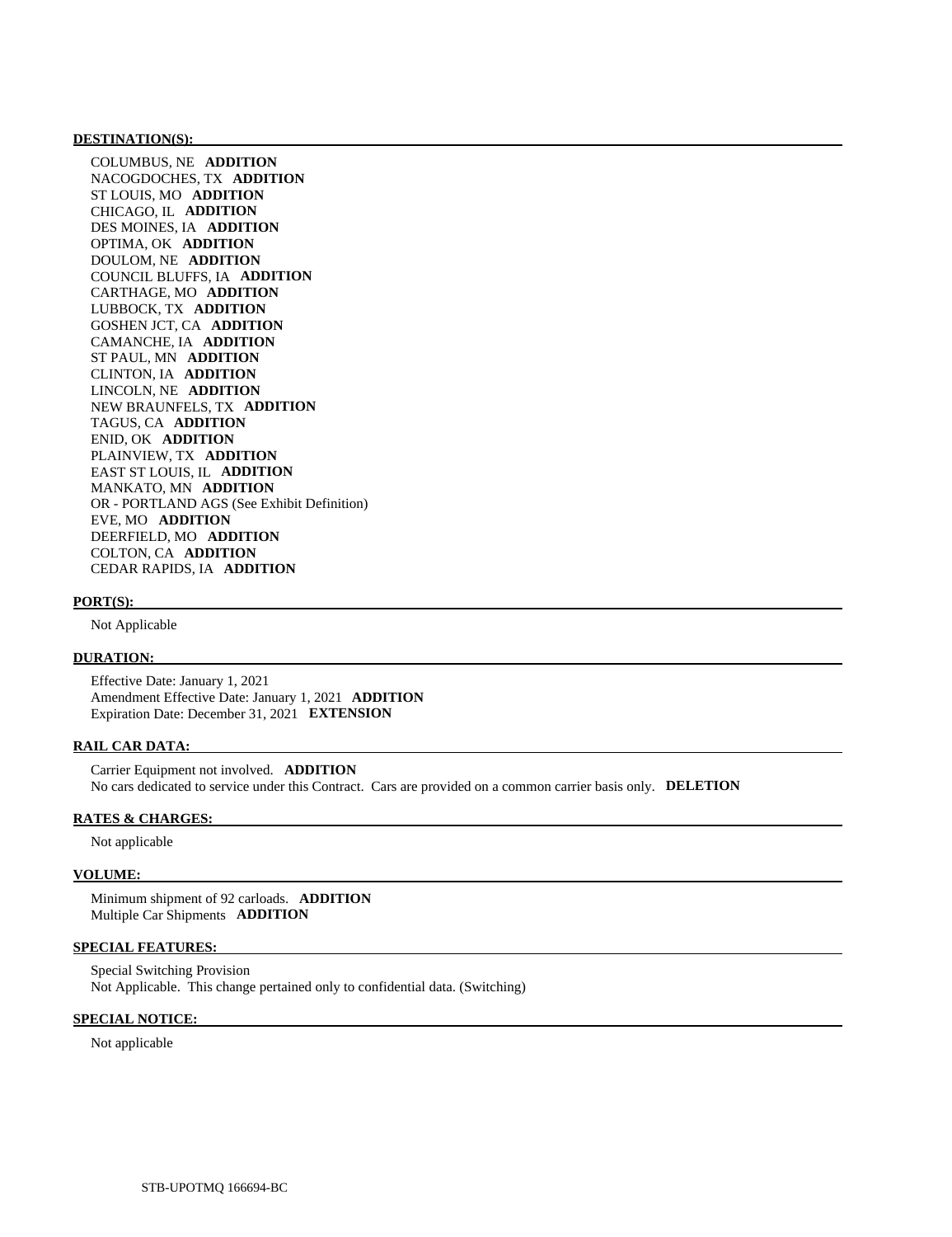OR - PORTLAND AGS consist of: ALBINA, OR **ADDITION**  ASTORIA, OR **ADDITION**  AUMSVILLE, OR **ADDITION**  AURORA, OR **ADDITION**  BARNES YARD, OR **ADDITION**  BATTERSON, OR **ADDITION**  BONNEVILLE, OR **ADDITION**  BRIDAL VEIL, OR **ADDITION**  BROOKS, OR **ADDITION**  BUXTON, OR **ADDITION**  CANBY, OR **ADDITION**  CLACKAMAS, OR **ADDITION**  COALCA, OR **ADDITION**  COCHRAN, OR **ADDITION**  DODSON, OR **ADDITION**  EAST MILWAUKIE, OR **ADDITION**  EAST PORTLAND, OR **ADDITION**  FIR, OR **ADDITION**  GARBALDI, OR **ADDITION**  GARIBALDI, OR **ADDITION**  GEER, OR **ADDITION**  GERVAIS, OR **ADDITION**  HEMLOCK, OR **ADDITION**  HITO, OR **ADDITION**  HUBBARD, OR **ADDITION**  KENTON, OR **ADDITION**  LAKE YARD, OR **ADDITION**  LIBERAL, OR **ADDITION**  MILWAUKIE, OR **ADDITION**  MOHLER, OR **ADDITION**  MT ANGEL, OR **ADDITION**  NORTH PORTLAND, OR **ADDITION**  OREGON CITY, OR **ADDITION**  OSWEGO, OR **ADDITION**  PORTLAND, OR **ADDITION**  PRATUM, OR **ADDITION**  PULP, OR **ADDITION**  RENARD, OR **ADDITION**  RIVER GATE, OR **ADDITION**  ROCKWOOD, OR **ADDITION**  SHAW, OR **ADDITION**  SILVERTON, OR **ADDITION**  ST JOHNS, OR **ADDITION**  STAYTON, OR **ADDITION**  TILLAMOOK, OR **ADDITION**  TROUTDALE, OR **ADDITION**  WARRENTON, OR **ADDITION**  WEST LINN, OR **ADDITION**  WHEELER, OR **ADDITION**  WOODBURN, OR **ADDITION**  AMPERE, WA **ADDITION**  BARBERTON, WA **ADDITION**  BATTLE GROUND, WA **ADDITION**  BRUSH PRAIRIE, WA **ADDITION**  CAMAS, WA **ADDITION**  CASTLE ROCK, WA **ADDITION**  CATHLAMET, WA **ADDITION**  CHELATCHIE, WA **ADDITION**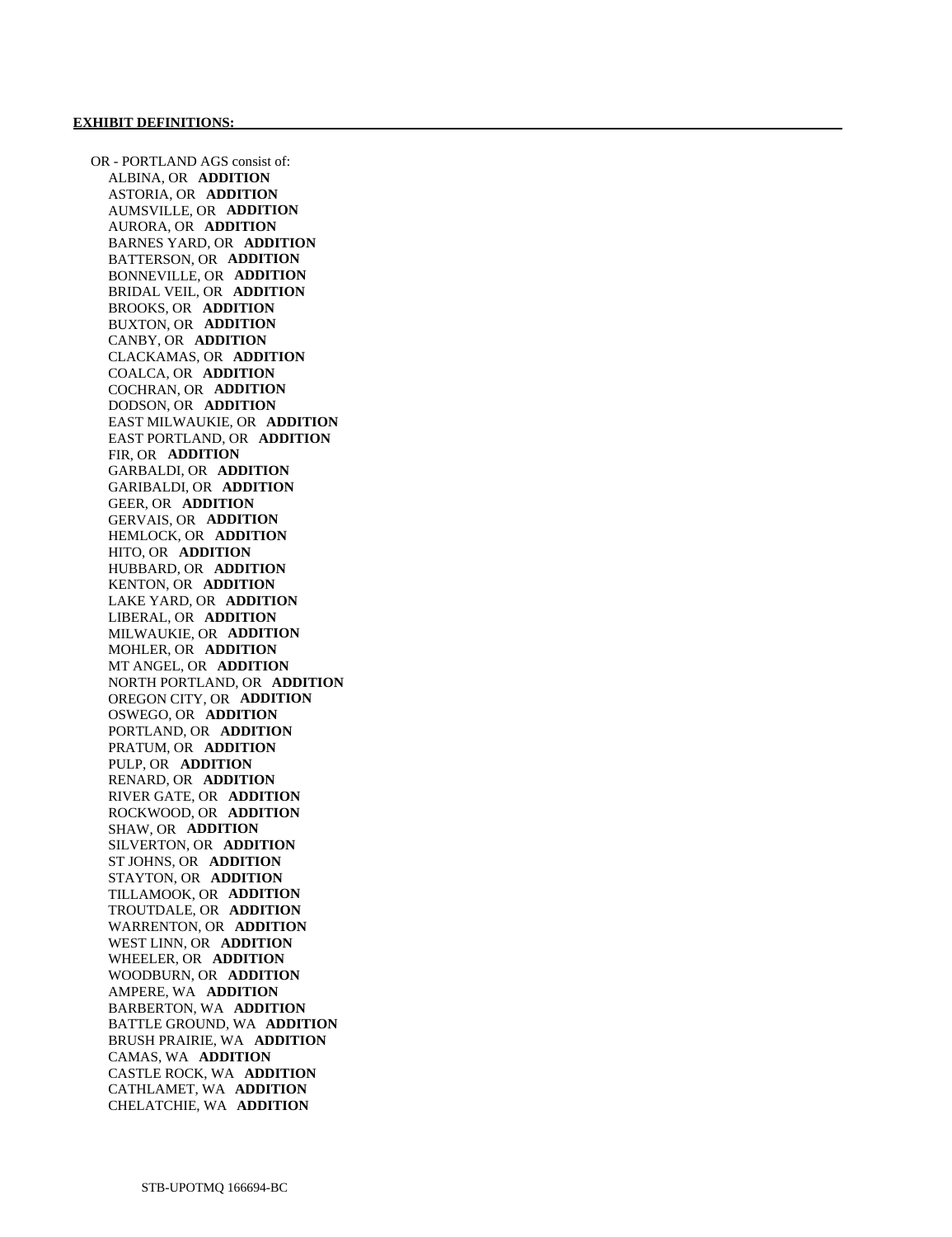COLUMBIA JCT, WA **ADDITION**  HEISON, WA **ADDITION**  HOMAN, WA **ADDITION**  KALAMA, WA **ADDITION**  KELSO, WA **ADDITION**  LONGVIEW, WA **ADDITION**  OSTRANDER, WA **ADDITION**  RIDGEFIELD, WA **ADDITION**  ROCKY POINT, WA **ADDITION**  RYE JCT, WA **ADDITION**  VANCOUVER, WA **ADDITION**  VANCOUVER JCT, WA **ADDITION**  WASHOUGAL, WA **ADDITION**  WOODLAND, WA **ADDITION**  YACOLT, WA **ADDITION**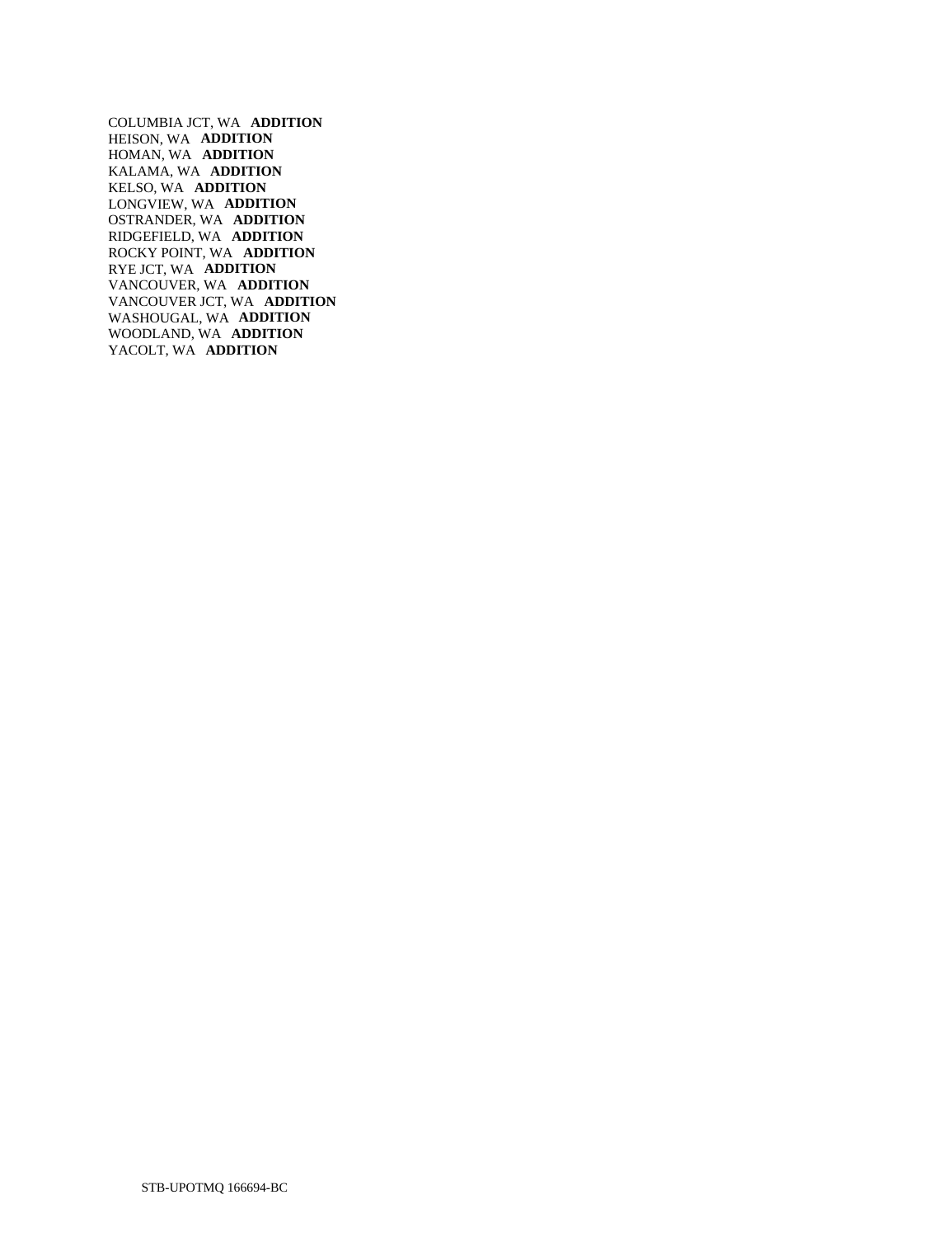

STB-UPOTMQ 166753-AD

# **UNION PACIFIC RAILROAD COMPANY**

# **AMENDED CONTRACT SUMMARY**

**Issued:**  May 26, 2022

**Effective:** January 1, 2021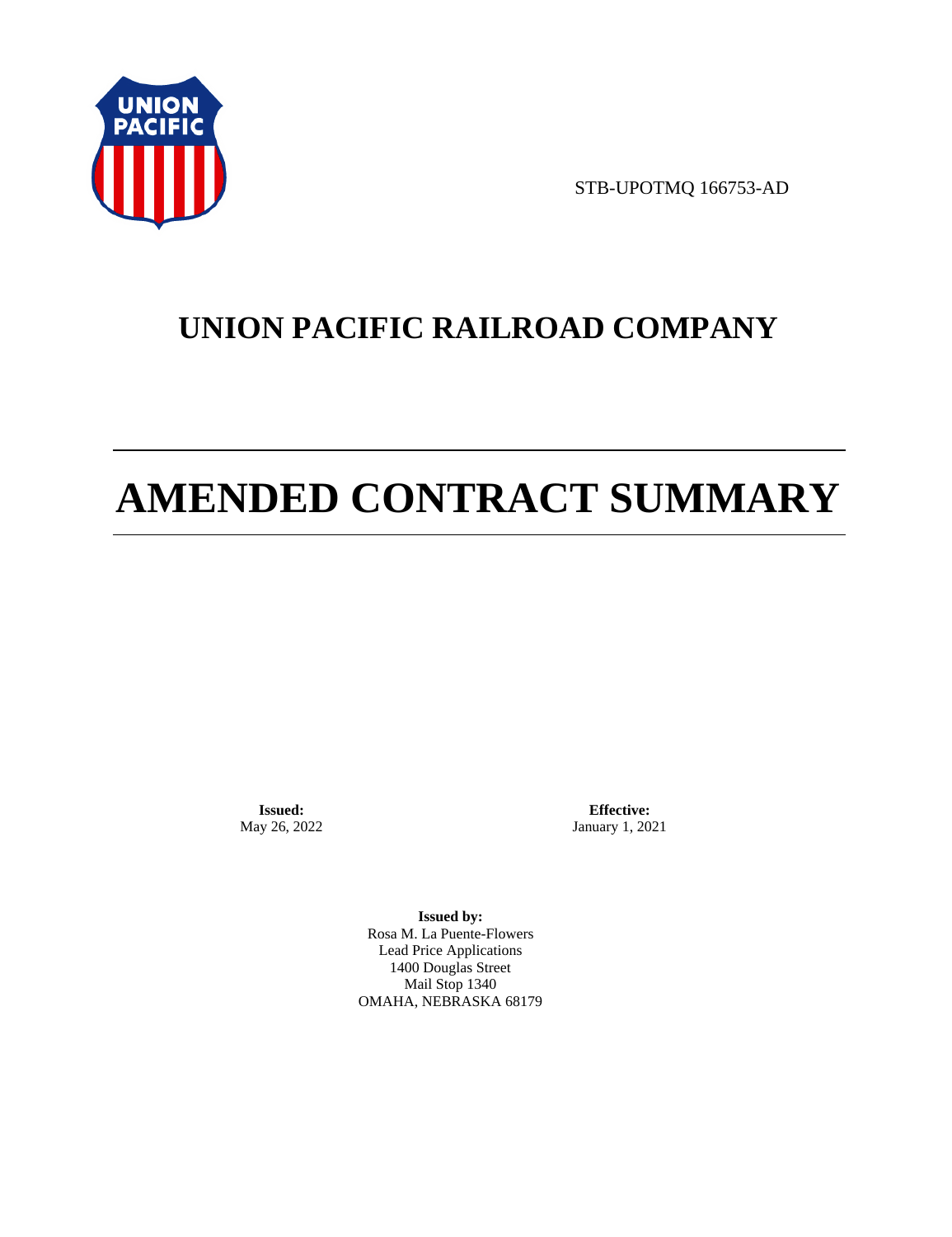UNION PACIFIC RAILROAD COMPANY 1400 Douglas St. Omaha, NE 68179

#### **COMMODITY:**

 Wheat Flour Exc.Blended Or Prepared See 20451- 20452 **ADDITION**  Wheat Exc.Buckwheat See 01139 **ADDITION**  Corn Exc.Popcorn See 01152 **ADDITION** 

# **SHIPPER:**

ARDENT MILLS LLC **ADDITION** 

#### **ORIGIN(S):**

 EAST MINNEAPOLIS, MN **ADDITION**  NORTH PLATTE, NE **ADDITION**  EAST ST LOUIS, IL **ADDITION**  RIRIE, ID **ADDITION**  WORDEN, OR **ADDITION**  KANSAS CITY, MO **ADDITION**  EVANSVILLE, WI **ADDITION**  DANVILLE, IL **ADDITION**  CHAPPELL, NE **ADDITION**  COUNCIL BLUFFS, IA **ADDITION**  MANKATO, MN **ADDITION**  OMAHA, NE **ADDITION**  WICHITA, KS **ADDITION**  CHICAGO, IL **ADDITION**  LINCOLN, ID **ADDITION**  NORTH LITTLE ROCK, AR **ADDITION**  BLOOMINGTON, IL **ADDITION**  FRUITA, CO **ADDITION**  VERNON, CA **ADDITION**  COMMERCE CITY, CO **ADDITION** 

#### **DESTINATION(S):**

 PORT ALLEN, LA **ADDITION**  DENVER, CO **ADDITION**  COMMERCE CITY, CO **ADDITION**  KENOSHA, WI **ADDITION**  EAST ST LOUIS, IL **ADDITION**  LAREDO, TX **ADDITION**  ALTON, IL **ADDITION**  WICHITA, KS **ADDITION**  CHICAGO, IL **ADDITION**  WOOD RIVER, IL **ADDITION**  WORDEN, OR **ADDITION**  BAIN, WI **ADDITION**  BATESVILLE, AR **ADDITION**  HEYBURN, ID **ADDITION**  COLTON, CA **ADDITION**  OMAHA, NE **ADDITION**  MCCLELLAN PARK, CA **ADDITION**  OGDEN, UT **ADDITION**  WANN, IL **ADDITION** 

#### **PORT(S):**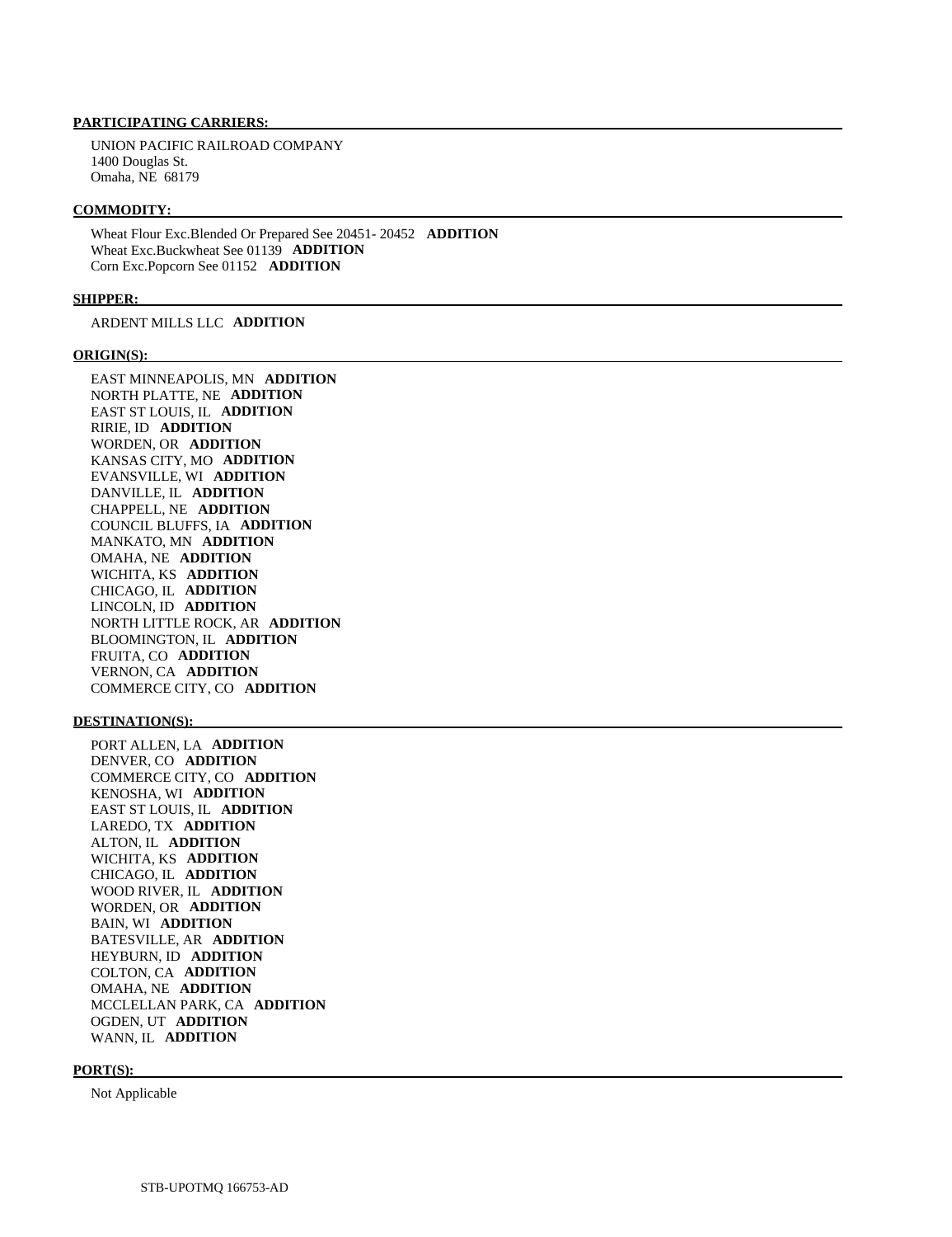# **DURATION:**

 Effective Date: January 1, 2021 Amendment Effective Date: January 1, 2021 **ADDITION**  Expiration Date: December 31, 2021 **EXTENSION** 

# **RAIL CAR DATA:**

No cars dedicated to service under this Contract. Cars are provided on a common carrier basis only.

### **RATES & CHARGES:**

Not applicable

# **VOLUME:**

 Minimum shipment of 107 carloads. **ADDITION**  Multiple Car Shipments **ADDITION** 

# **SPECIAL FEATURES:**

 Special Switching Provision Not Applicable. This change pertained only to confidential data. (Switching)

# **SPECIAL NOTICE:**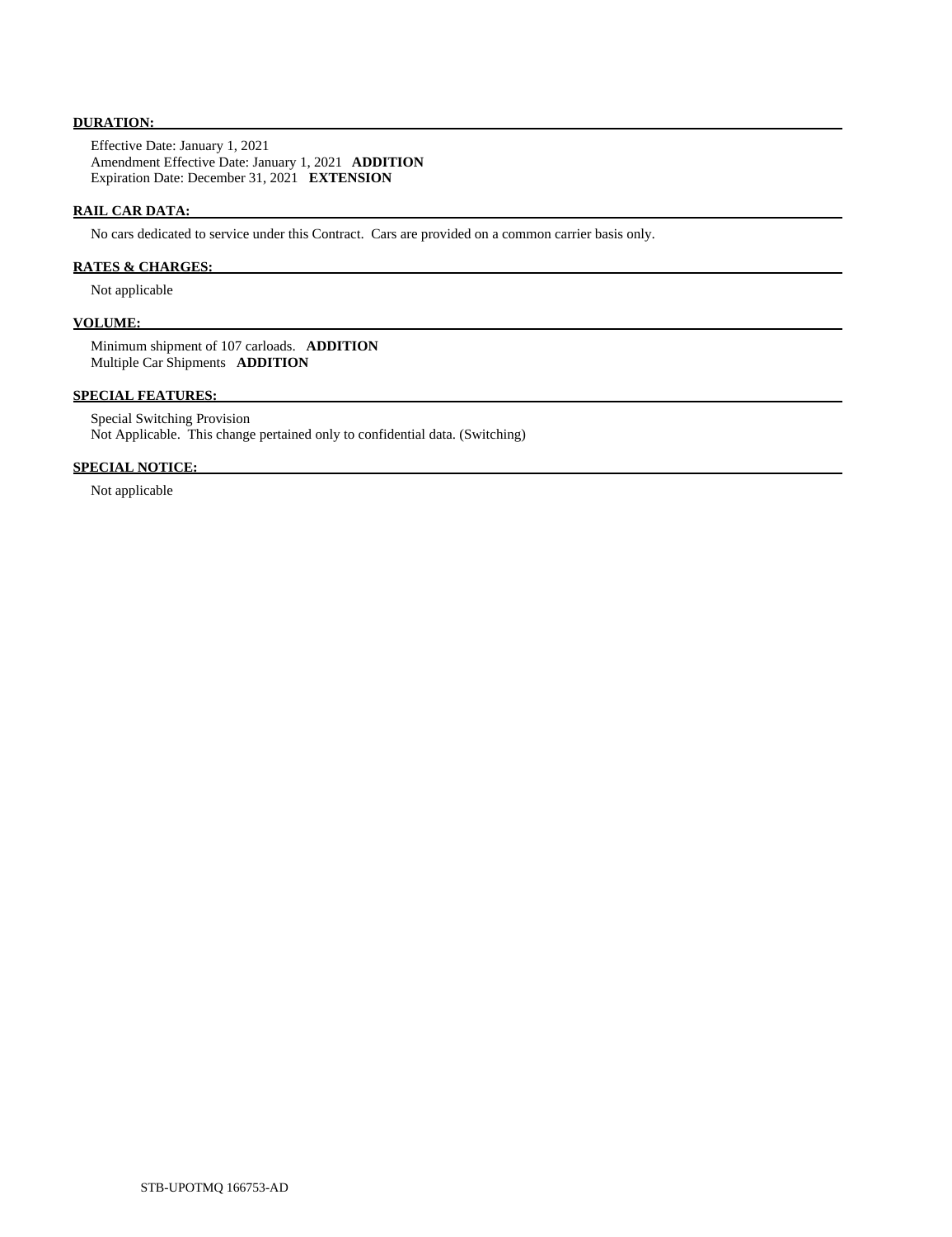

STB-UPOTMQ 168010-K

# **UNION PACIFIC RAILROAD COMPANY**

# **AMENDED CONTRACT SUMMARY**

**Issued:**  May 25, 2022

**Effective:** January 1, 2022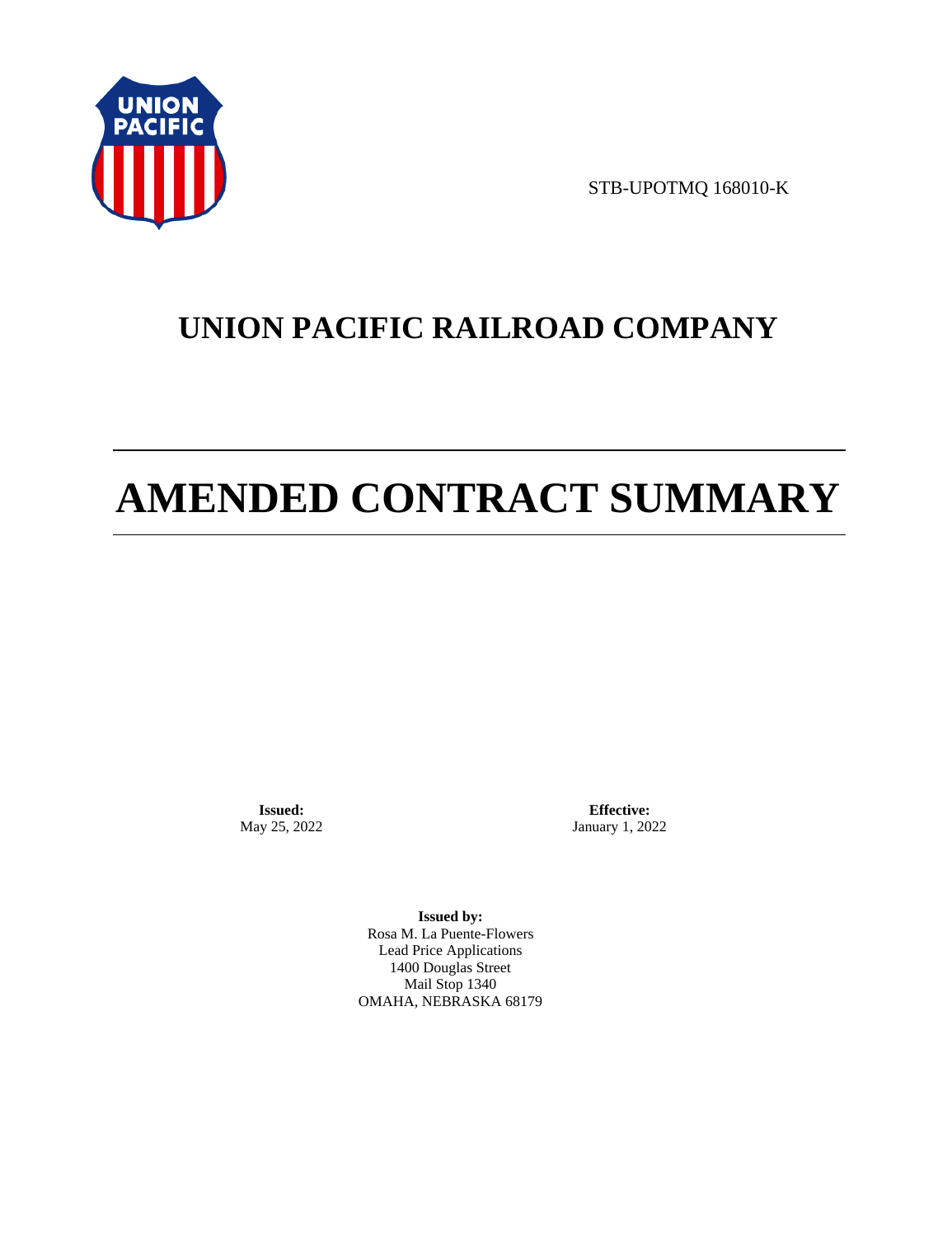UNION PACIFIC RAILROAD COMPANY 1400 Douglas St. Omaha, NE 68179

### **COMMODITY:**

Wheat Exc.Buckwheat See 01139 **ADDITION** 

#### **SHIPPER:**

FARMERS COOP EQUITY CO **ADDITION** 

### **ORIGIN(S):**

 NASHVILLE, KS **ADDITION**  SAWYER, KS **ADDITION**  ZENDA, KS **ADDITION**  ISABEL, KS **ADDITION** 

#### **DESTINATION(S):**

 KANSAS CITY, MO **ADDITION**  LOS ANGELES, CA **ADDITION** 

### **PORT(S):**

Not Applicable

## **DURATION:**

 Effective Date: January 1, 2022 Amendment Effective Date: January 1, 2022 **ADDITION**  Expiration Date: December 31, 2022 **EXTENSION** 

# **RAIL CAR DATA:**

No cars dedicated to service under this Contract. Cars are provided on a common carrier basis only.

# **RATES & CHARGES:**

Subject to increases.

## **VOLUME:**

Single Car Shipments **ADDITION** 

# **SPECIAL FEATURES:**

 Special Switching Provision Not Applicable. This change pertained only to confidential data. (Switching)

# **SPECIAL NOTICE:**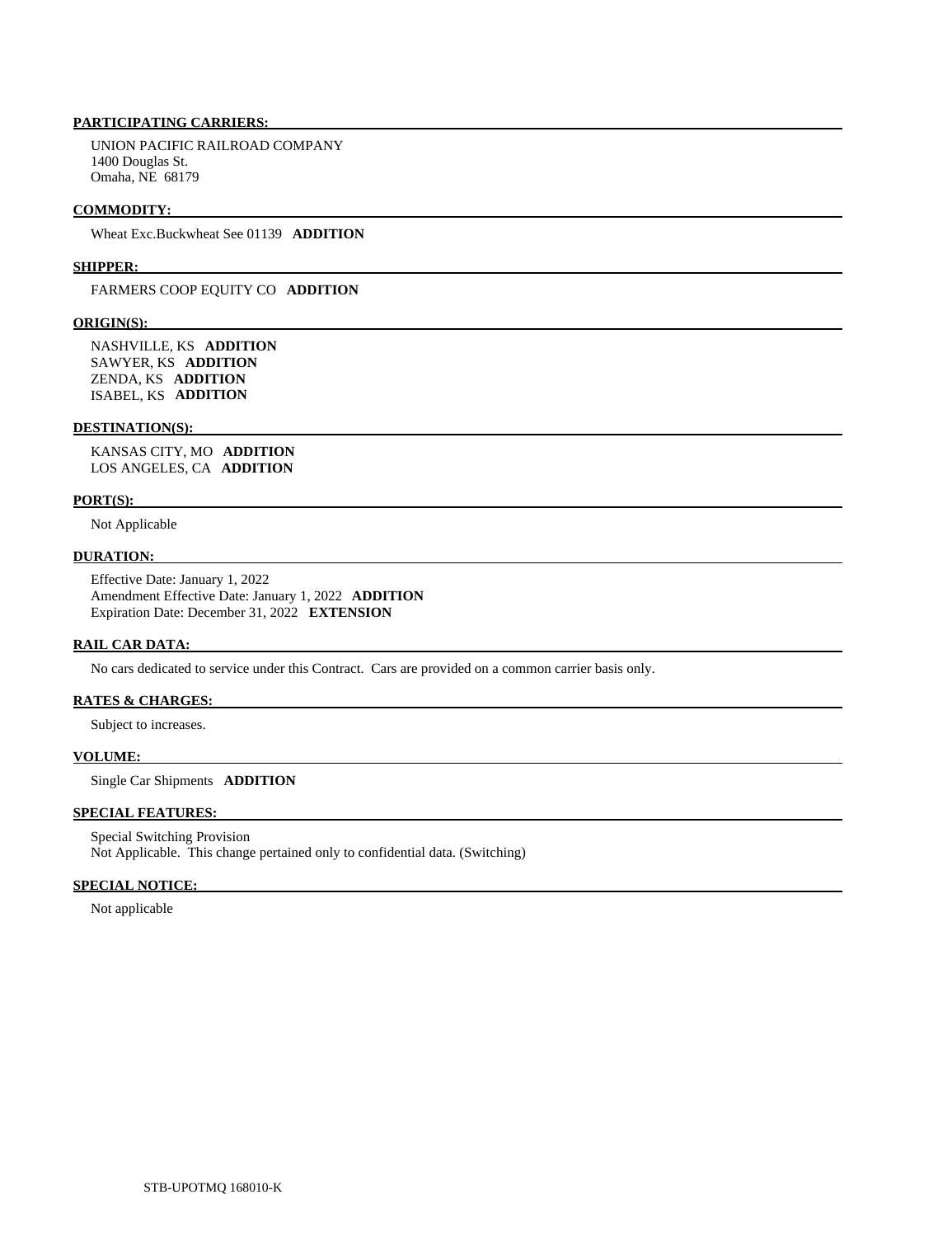

STB-UPOTMQ 168027-F

# **UNION PACIFIC RAILROAD COMPANY**

# **AMENDED CONTRACT SUMMARY**

**Issued:**  May 23, 2022

**Effective:** January 1, 2022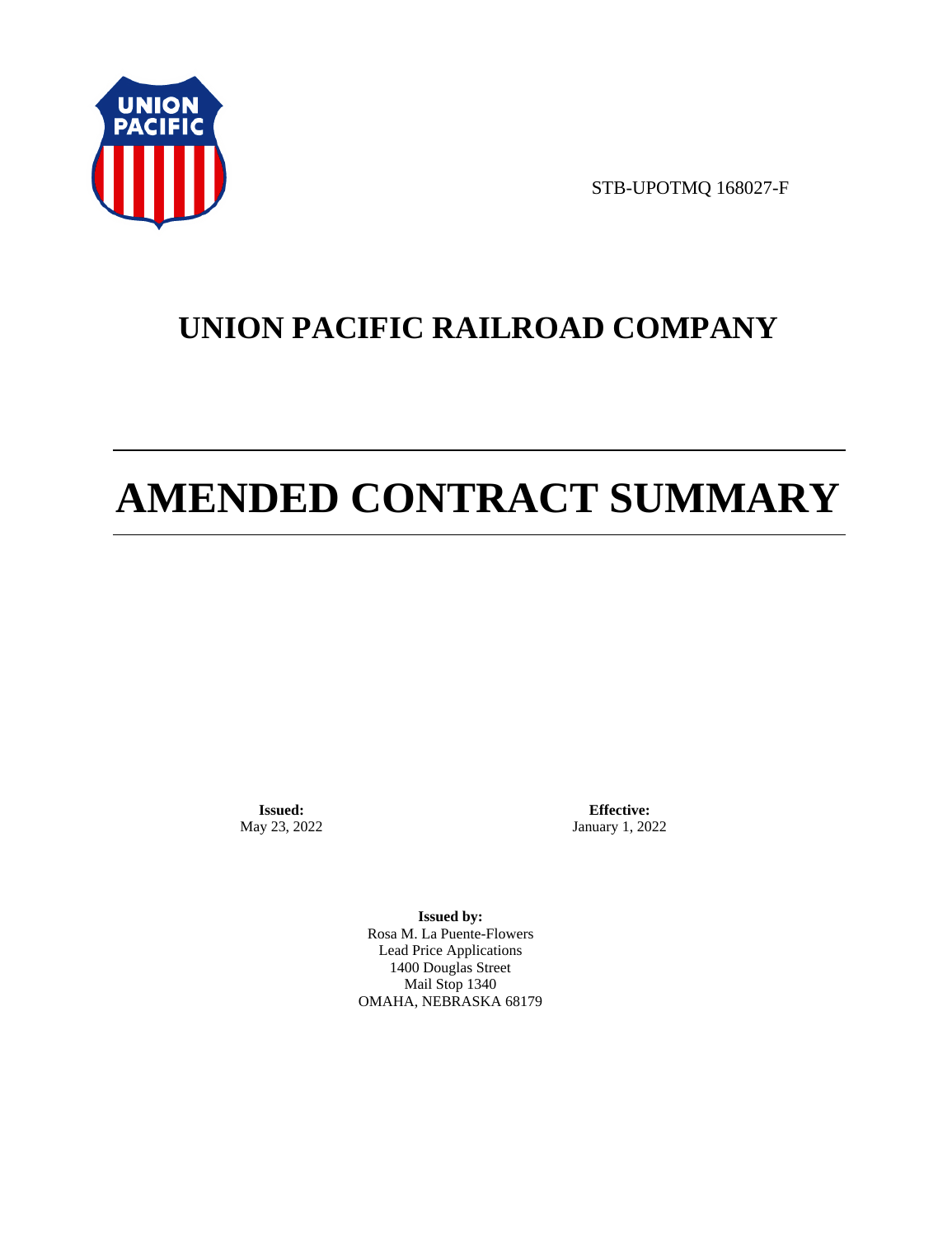UNION PACIFIC RAILROAD COMPANY 1400 Douglas St. Omaha, NE 68179

# **COMMODITY:**

 Soybeans (Soya Beans) **ADDITION**  Wheat Middlings Or Shorts,Pelletized **ADDITION**  Distillers Mash, Spent, Not Wholly From Grain Or Grain Products, Feed **ADDITION**  Corn Exc.Popcorn See 01152 **ADDITION**  Wheat Bran, Middlings Or Shorts **ADDITION** 

# **SHIPPER:**

GAVILON GLOBAL AG HOLDINGS LLC **ADDITION** 

#### **ORIGIN(S):**

 LINCOLN, NE **ADDITION**  SPARKS, NV **ADDITION**  GRAND ISLAND, NE **ADDITION**  AMES, IA **ADDITION** 

# **DESTINATION(S):**

 AMARILLO, TX **ADDITION**  ARROWHEAD, NV **ADDITION**  CA - LA BASIN AGS (See Exhibit Definition) IL - ST LOUIS AGS (See Exhibit Definition) PLEASANTON, TX **ADDITION** 

#### **PORT(S):**

Not Applicable

# **DURATION:**

 Effective Date: January 1, 2022 Amendment Effective Date: January 1, 2022 **ADDITION**  Expiration Date: December 31, 2022 **EXTENSION** 

# **RAIL CAR DATA:**

No cars dedicated to service under this Contract. Cars are provided on a common carrier basis only.

# **RATES & CHARGES:**

Not applicable

### **VOLUME:**

 Minimum shipment of 107 carloads. **ADDITION**  Multiple Car Shipments **ADDITION** 

#### **SPECIAL FEATURES:**

 Special Switching Provision Not Applicable. This change pertained only to confidential data. (Switching)

# **SPECIAL NOTICE:**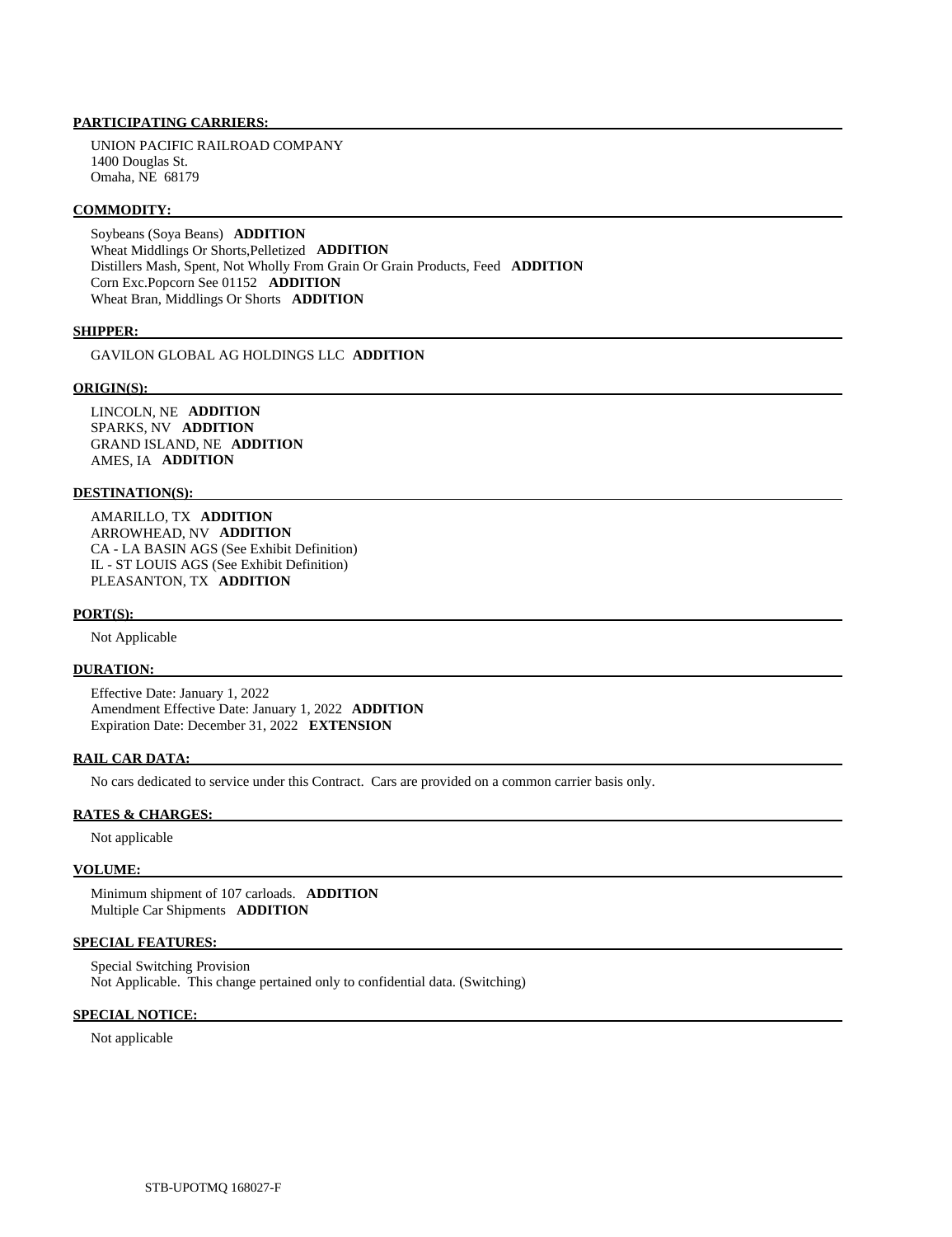CA - LA BASIN AGS consist of: AIRBASE, CA **ADDITION**  ALHAMBRA, CA **ADDITION**  ALRAY, CA **ADDITION**  ANAHEIM, CA **ADDITION**  ARLINGTON, CA **ADDITION**  AURANT, CA **ADDITION**  AZUSA, CA **ADDITION**  BALDWIN PARK, CA **ADDITION**  BALLOU, CA **ADDITION**  BARODA, CA **ADDITION**  BARSTOW, CA **ADDITION**  BASIN, CA **ADDITION**  BASSETT, CA **ADDITION**  BASTA, CA **ADDITION**  BEAUMONT, CA **ADDITION**  BELL, CA **ADDITION**  BETTERAVIA, CA **ADDITION**  BETTERAVIA JCT, CA **ADDITION**  BREA, CA **ADDITION**  BUENA PARK, CA **ADDITION**  BURBANK, CA **ADDITION**  CAJON, CA **ADDITION**  CAMARILLO, CA **ADDITION**  CANOGA PARK, CA **ADDITION**  CAPITAN, CA **ADDITION**  CARMENITA, CA **ADDITION**  CARPINTERIA, CA **ADDITION**  CARR, CA **ADDITION**  CARSON, CA **ADDITION**  CHAMPAGNE, CA **ADDITION**  CHATSWORTH, CA **ADDITION**  CHINO, CA **ADDITION**  CIMA, CA **ADDITION**  CITY OF COMMERCE, CA **ADDITION**  CITY OF INDUSTRY, CA **ADDITION**  COLTON, CA **ADDITION**  COLTON GATX, CA **ADDITION**  COMPTON, CA **ADDITION**  CONCEPCION, CA **ADDITION**  CORONA, CA **ADDITION**  COSTA MESA, CA **ADDITION**  COVINA, CA **ADDITION**  CRESTMORE, CA **ADDITION**  CRUTCHER, CA **ADDITION**  CUSHENBURY, CA **ADDITION**  DAGGETT, CA **ADDITION**  DECLEZVILLE, CA **ADDITION**  DEL AMO, CA **ADDITION**  DENIS, CA **ADDITION**  DES MOINES, CA **ADDITION**  DEVORE, CA **ADDITION**  DIKE, CA **ADDITION**  DOLORES, CA **ADDITION**  DOMINGUEZ, CA **ADDITION**  DONLON, CA **ADDITION**  DOWNEY, CA **ADDITION**  DUNN, CA **ADDITION**  DYER, CA **ADDITION**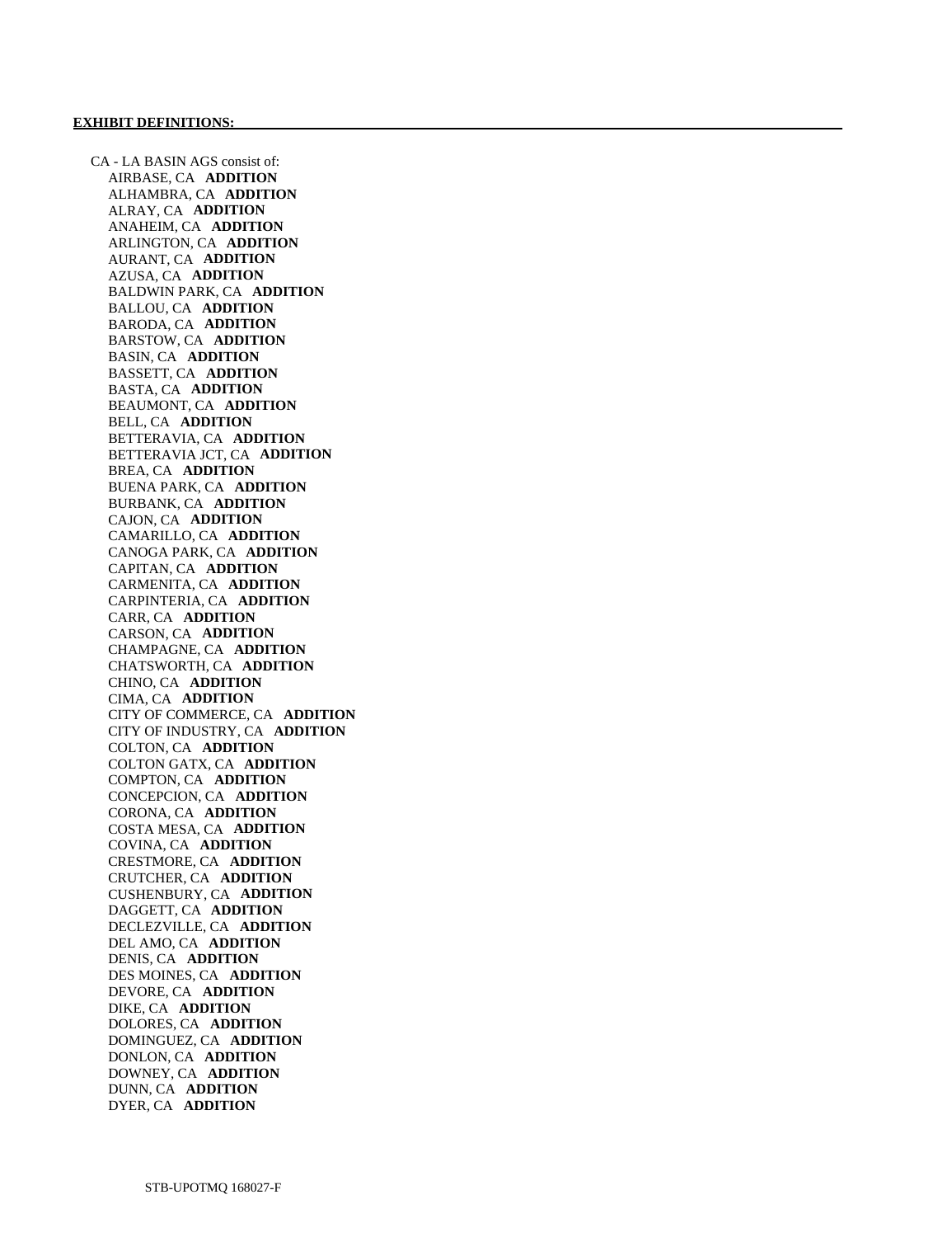E SANTA BARBARA, CA **ADDITION**  EAST SAN PEDRO, CA **ADDITION**  EAST WATSON, CA **ADDITION**  EL MONTE, CA **ADDITION**  EL SEGUNDO, CA **ADDITION**  ELFTMAN, CA **ADDITION**  ELLWOOD, CA **ADDITION**  FIELD, CA **ADDITION**  FIRESTONE PARK, CA **ADDITION**  FONTANA, CA **ADDITION**  FROST, CA **ADDITION**  FRUITLAND, CA **ADDITION**  FULLERTON, CA **ADDITION**  GARDENA, CA **ADDITION**  GAVIOTA, CA **ADDITION**  GEMCO, CA **ADDITION**  GLENDALE, CA **ADDITION**  GLOBAL GATEWAY SO, CA **ADDITION**  GOLETA, CA **ADDITION**  GRAND TERRACE, CA **ADDITION**  GUASTI, CA **ADDITION**  HAROLD, CA **ADDITION**  HAWTHORNE, CA **ADDITION**  HELENDALE, CA **ADDITION**  HESPERIA, CA **ADDITION**  HEWITT, CA **ADDITION**  HIGHGROVE, CA **ADDITION**  HINKLEY, CA **ADDITION**  HIVOLT, CA **ADDITION**  HOBART, CA **ADDITION**  HODGE, CA **ADDITION**  HOLLYDALE, CA **ADDITION**  HONBY, CA **ADDITION**  HONDA, CA **ADDITION**  HUNTINGTON PARK, CA **ADDITION**  ICTF, CA **ADDITION**  IRVING, CA **ADDITION**  IRWINDALE, CA **ADDITION**  IVANPAH, CA **ADDITION**  KAISER, CA **ADDITION**  KEENBROOK, CA **ADDITION**  KELSO, CA **ADDITION**  LA HABRA, CA **ADDITION**  LA HARBOR APM TERMI, CA **ADDITION**  LA METRO, CA **ADDITION**  LA MIRADA, CA **ADDITION**  LA PATERA, CA **ADDITION**  LA VERNE, CA **ADDITION**  LAKEWOOD, CA **ADDITION**  LANCASTER, CA **ADDITION**  LANG, CA **ADDITION**  LATC, CA **ADDITION**  LAXT, CA **ADDITION**  LEESDALE, CA **ADDITION**  LENWOOD, CA **ADDITION**  LOMA LINDA, CA **ADDITION**  LOMPOC, CA **ADDITION**  LONG BEACH, CA **ADDITION**  LONG BEACH A PIER, CA **ADDITION**  LONG BEACH E PIER, CA **ADDITION**  LONG BEACH ITS, CA **ADDITION**  LONG BEACH LBC, CA **ADDITION**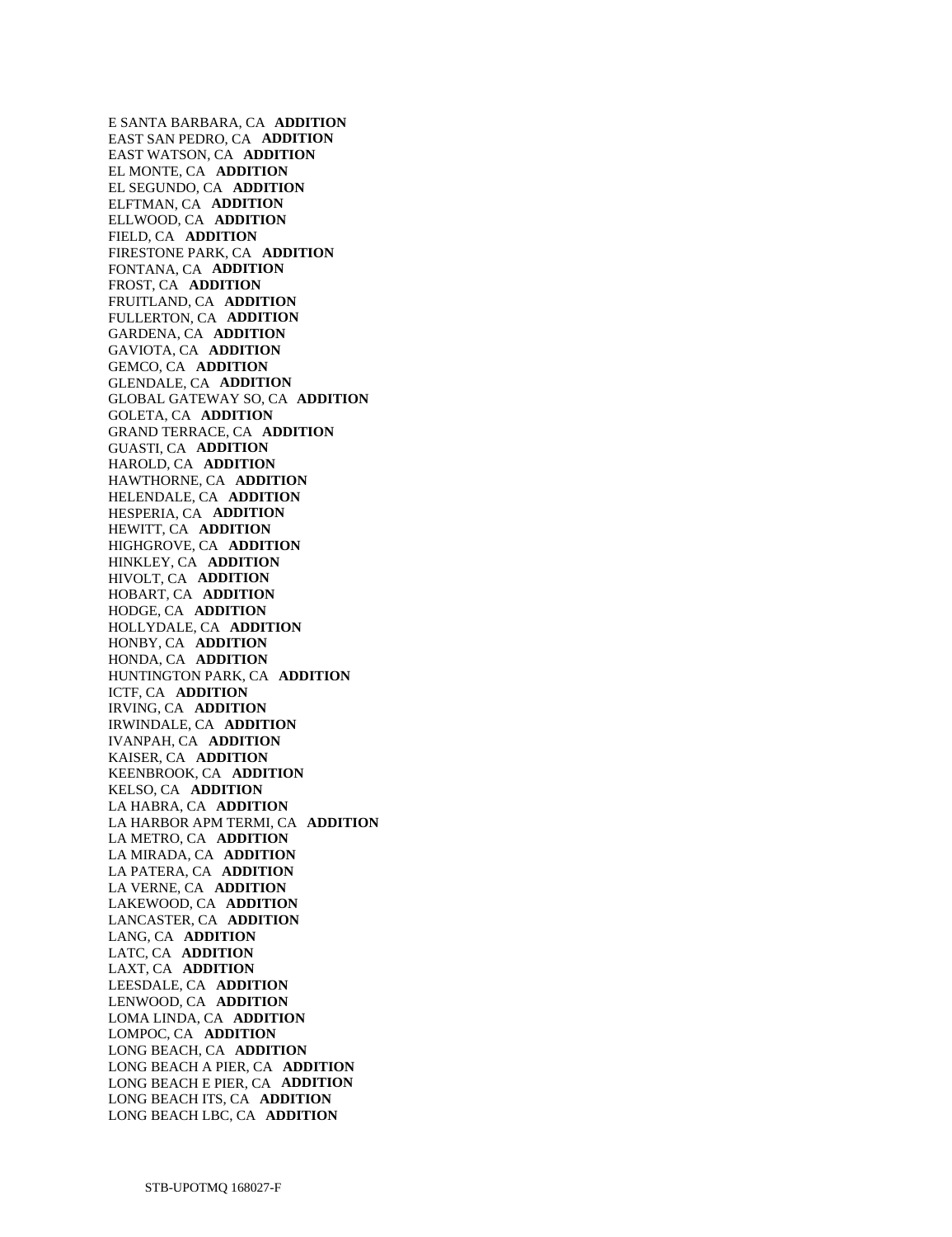LONG BEACH PCT, CA **ADDITION**  LONG BEACH T PIER, CA **ADDITION**  LOS ANGELES, CA **ADDITION**  LOS ANGELES HARBOR, CA **ADDITION**  LOS ANGELES JCT, CA **ADDITION**  LOS NIETOS, CA **ADDITION**  LYNWOOD, CA **ADDITION**  MANIX, CA **ADDITION**  MANUEL, CA **ADDITION**  MARLBORO, CA **ADDITION**  MARNE, CA **ADDITION**  MAYWOOD, CA **ADDITION**  MEAD TRANSFER, CA **ADDITION**  MIRA LOMA, CA **ADDITION**  MONTALVO, CA **ADDITION**  MONTCLAIR, CA **ADDITION**  MONTEBELLO, CA **ADDITION**  MOORPARK, CA **ADDITION**  NADEAU, CA **ADDITION**  NARLON, CA **ADDITION**  NEBO, CA **ADDITION**  NEWHALL, CA **ADDITION**  NIPTON, CA **ADDITION**  NORTH POMONA, CA **ADDITION**  NORTH SANTA MARIA, CA **ADDITION**  NORTH STANTON, CA **ADDITION**  NORTHRIDGE, CA **ADDITION**  NORWALK, CA **ADDITION**  ONO, CA **ADDITION**  ONTARIO, CA **ADDITION**  ORANGE, CA **ADDITION**  ORMAND, CA **ADDITION**  ORO GRANDE, CA **ADDITION**  OXNARD, CA **ADDITION**  PACOIMA, CA **ADDITION**  PALMDALE, CA **ADDITION**  PARAMOUNT, CA **ADDITION**  PATATA, CA **ADDITION**  PEDLEY, CA **ADDITION**  PICO RIVERA, CA **ADDITION**  POMONA, CA **ADDITION**  PORT HUENEME, CA **ADDITION**  POST, CA **ADDITION**  PT HUENEME NAV BASE, CA **ADDITION**  RAVENNA, CA **ADDITION**  RAYMER, CA **ADDITION**  REDLANDS, CA **ADDITION**  REYES, CA **ADDITION**  RIALTO, CA **ADDITION**  RIOCO, CA **ADDITION**  RIVERSIDE, CA **ADDITION**  ROSEMARY, CA **ADDITION**  SACATE, CA **ADDITION**  SAN BERNARDINO, CA **ADDITION**  SAN DIMAS, CA **ADDITION**  SAN FERNANDO, CA **ADDITION**  SAN GABRIEL, CA **ADDITION**  SAN PEDRO, CA **ADDITION**  SANTA ANA, CA **ADDITION**  SANTA BARBARA, CA **ADDITION**  SANTA FE SPRINGS, CA **ADDITION**  SANTA MARIA, CA **ADDITION**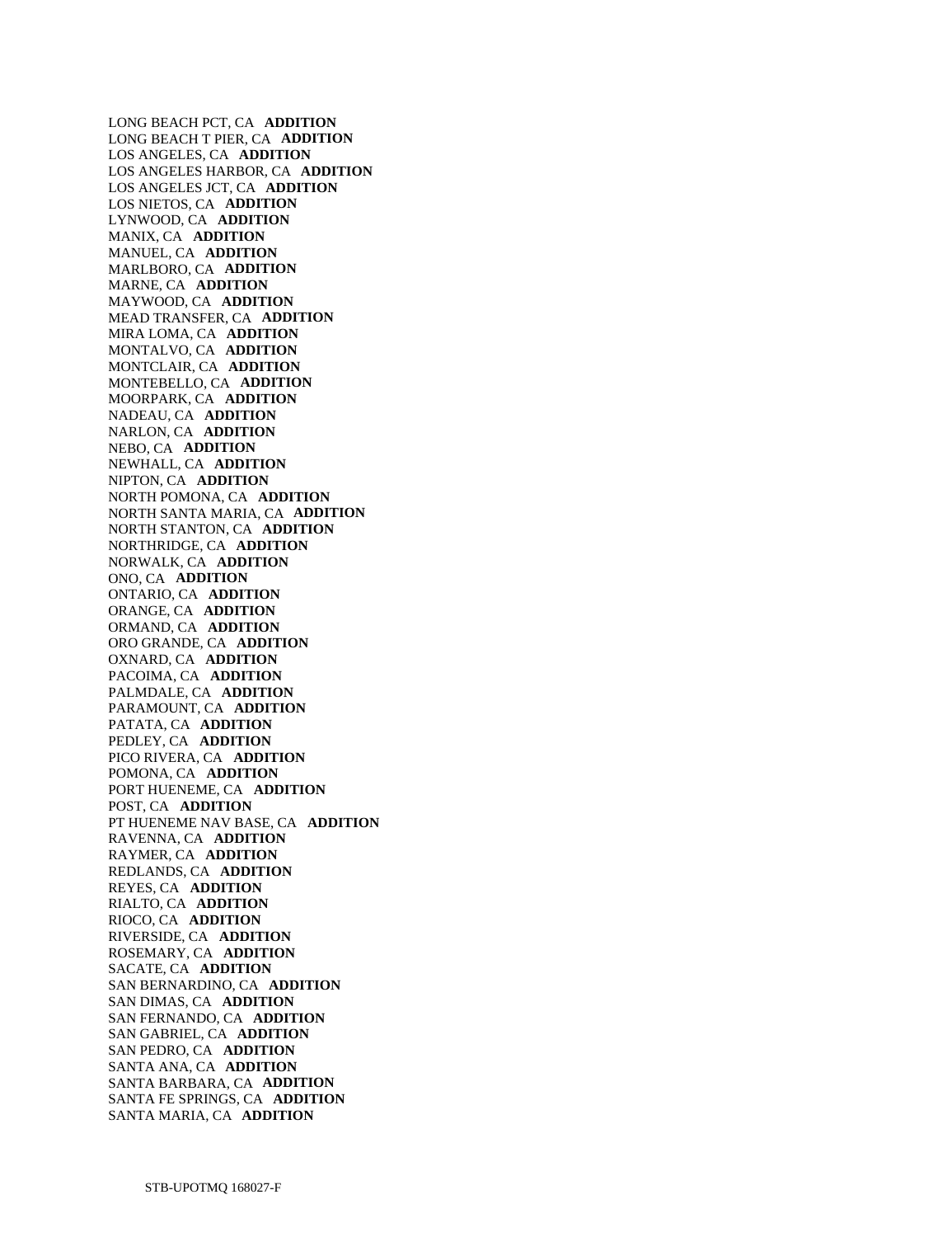SANTA PAULA, CA **ADDITION**  SANTA SUSANA, CA **ADDITION**  SATICOY, CA **ADDITION**  SAUGUS, CA **ADDITION**  SEA CLIFF, CA **ADDITION**  SIMI VALLEY, CA **ADDITION**  SMELTZER, CA **ADDITION**  SOMIS, CA **ADDITION**  SOUTH ANAHEIM, CA **ADDITION**  SOUTH FONTANA, CA **ADDITION**  SOUTH GATE, CA **ADDITION**  SOUTH LOS ANGELES, CA **ADDITION**  SOUTH OXNARD, CA **ADDITION**  SOUTH SANTA ANA, CA **ADDITION**  SOUTH VANDENBERG, CA **ADDITION**  SPADRA, CA **ADDITION**  SUDDEN, CA **ADDITION**  SUMMIT, CA **ADDITION**  SUN VALLEY, CA **ADDITION**  SURF, CA **ADDITION**  SYLMAR, CA **ADDITION**  TANGAIR, CA **ADDITION**  TEMPLE CITY, CA **ADDITION**  TERMINAL ISLAND, CA **ADDITION**  THENARD, CA **ADDITION**  THORN, CA **ADDITION**  TICTF, CA **ADDITION**  TORRANCE, CA **ADDITION**  VALLA, CA **ADDITION**  VENTURA, CA **ADDITION**  VERDEMONT, CA **ADDITION**  VERNON, CA **ADDITION**  VICTORVILLE, CA **ADDITION**  VINA VISTA, CA **ADDITION**  VINCENT, CA **ADDITION**  WALKER, CA **ADDITION**  WALNUT, CA **ADDITION**  WASH, CA **ADDITION**  WATSON, CA **ADDITION**  WATTS, CA **ADDITION**  WEST BASIN, CA **ADDITION**  WEST COLTON, CA **ADDITION**  WEST COVINA, CA **ADDITION**  WEST GLENDALE, CA **ADDITION**  WEST YERMO, CA **ADDITION**  WESTMINSTER, CA **ADDITION**  WHITE HILLS, CA **ADDITION**  WHITTIER JCT, CA **ADDITION**  WILDS, CA **ADDITION**  WILMINGTON, CA **ADDITION**  WINGFOOT, CA **ADDITION**  WINTERSBURG, CA **ADDITION**  WISE, CA **ADDITION**  WORKMAN, CA **ADDITION**  YERMO, CA **ADDITION**  YUSEN TERMINAL, CA **ADDITION**  IL - ST LOUIS AGS consist of: ALTON, IL **ADDITION**  BALDWIN, IL **ADDITION**  BEAUCOUP, IL **ADDITION**  BRIDGE JUNCTION, IL **ADDITION**  BRIGHTON, IL **ADDITION**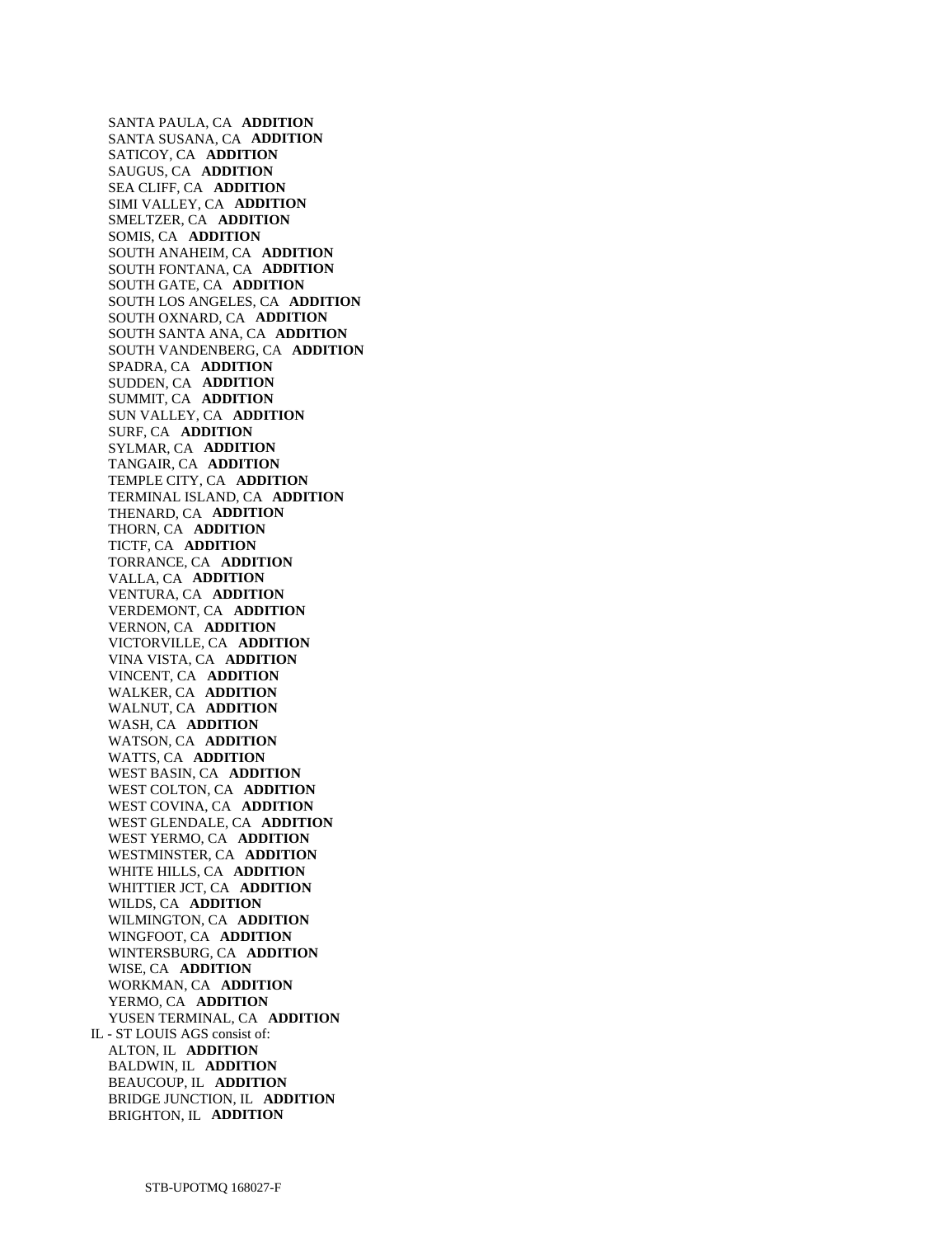BROOKLYN, IL **ADDITION**  BURNING STAR 2, IL **ADDITION**  BURNING STAR 3, IL **ADDITION**  CAHOKIA, IL **ADDITION**  CAPTAIN MINE, IL **ADDITION**  CARLINVILLE, IL **ADDITION**  CENTREVILLE, IL **ADDITION**  CHESTER, IL **ADDITION**  COULTERVILLE, IL **ADDITION**  CUTLER, IL **ADDITION**  DUPO, IL **ADDITION**  EAST ALTON, IL **ADDITION**  EAST ALTON, IL **ADDITION**  EAST GREENVILLE, IL **ADDITION**  EAST ST LOUIS, IL **ADDITION**  FEDERAL, IL **ADDITION**  FLINTON, IL **ADDITION**  FORD, IL **ADDITION**  FOUNTAIN, IL **ADDITION**  FULTS, IL **ADDITION**  GATEWAY MINE, IL **ADDITION**  GATEWAY YARD, IL **ADDITION**  GIRARD, IL **ADDITION**  GODFREY, IL **ADDITION**  GRANITE CITY, IL **ADDITION**  HARTFORD, IL **ADDITION**  HILLSBORO, IL **ADDITION**  IRVING, IL **ADDITION**  KELLOGG, IL **ADDITION**  LENOX, IL **ADDITION**  LENZBURG, IL **ADDITION**  LIVINGSTON, IL **ADDITION**  MADISON, IL **ADDITION**  MAPLEWOOD, IL **ADDITION**  MENARD, IL **ADDITION**  MITCHELL, IL **ADDITION**  MITCHELL YARD, IL **ADDITION**  MONTEREY MINE 1, IL **ADDITION**  NAMEOKI, IL **ADDITION**  NATIONAL STOCK YARD, IL **ADDITION**  NEW WILSON, IL **ADDITION**  NILWOOD, IL **ADDITION**  NOKOMIS, IL **ADDITION**  OHLMAN, IL **ADDITION**  PERCY, IL **ADDITION**  PINCKNEYVILLE, IL **ADDITION**  PLAINVIEW, IL **ADDITION**  PRAIRIE DU ROCHER, IL **ADDITION**  REILY LAKE, IL **ADDITION**  ROSAMOND, IL **ADDITION**  ROXANA, IL **ADDITION**  SAUGET, IL **ADDITION**  SHIPMAN, IL **ADDITION**  SPARTA, IL **ADDITION**  SPARTAN MINE, IL **ADDITION**  STEELEVILLE, IL **ADDITION**  TAMAROA, IL **ADDITION**  TAYLOR SPRINGS, IL **ADDITION**  TOLSON, IL **ADDITION**  VALLEY JCT, IL **ADDITION**  VALMEYER, IL **ADDITION**  VENICE, IL **ADDITION**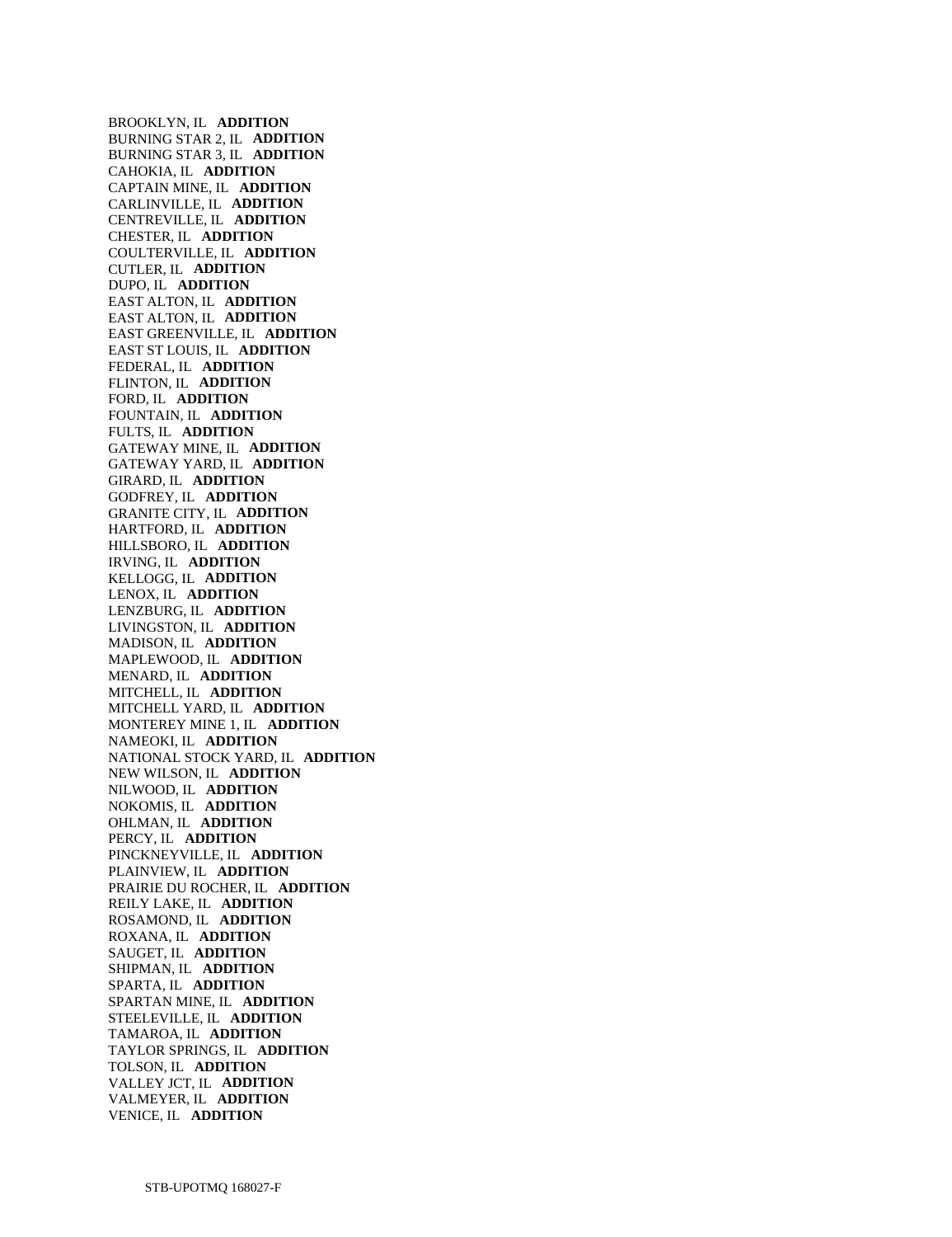VENICE JCT, IL **ADDITION**  VINER, IL **ADDITION**  VIRDEN, IL **ADDITION**  WANN, IL **ADDITION**  WARNOCK, IL **ADDITION**  WASHINGTON PARK, IL **ADDITION**  WELGE, IL **ADDITION**  WEST SMITHBORO, IL **ADDITION**  WITT, IL **ADDITION**  WOMAC, IL **ADDITION**  WOOD RIVER, IL **ADDITION**  AIR PARK, MO **ADDITION**  BADEN, MO **ADDITION**  BARRETTS, MO **ADDITION**  BEAUFORT, MO **ADDITION**  BON HOMME, MO **ADDITION**  BONHOMME, MO **ADDITION**  BRENTWOOD, MO **ADDITION**  BUSSEN SPUR, MO **ADDITION**  CENTAUR, MO **ADDITION**  CHESTERFIELD, MO **ADDITION**  CRYSTAL CITY, MO **ADDITION**  DESOTO, MO **ADDITION**  EUREKA, MO **ADDITION**  FESTUS, MO **ADDITION**  GLENDALE, MO **ADDITION**  GRAY SUMMIT, MO **ADDITION**  HERCULANEUM, MO **ADDITION**  HILL CREST, MO **ADDITION**  HILLSDALE, MO **ADDITION**  HINE, MO **ADDITION**  HORINE, MO **ADDITION**  IVORY, MO **ADDITION**  JEDBURG, MO **ADDITION**  JEFFERSON BARRACKS, MO **ADDITION**  JEFFRIESBURG, MO **ADDITION**  KIRKWOOD, MO **ADDITION**  LABADIE, MO **ADDITION**  LACKLAND, MO **ADDITION**  LADUE, MO **ADDITION**  LAKE JCT, MO **ADDITION**  LARKIN, MO **ADDITION**  MAPLEWOOD, MO **ADDITION**  MARYLAND HEIGHTS, MO **ADDITION**  OLIVETTE, MO **ADDITION**  OVERLAND, MO **ADDITION**  PACIFIC, MO **ADDITION**  PAGEDALE, MO **ADDITION**  PAGEDALE, MO **ADDITION**  PEVELY, MO **ADDITION**  SOUTH POINT, MO **ADDITION**  ST ALBANS, MO **ADDITION**  ST LOU MP, MO **ADDITION**  ST LOUIS, MO **ADDITION**  ST LOUIS (MP), MO **ADDITION**  UNION, MO **ADDITION**  UNIVERSITY CITY, MO **ADDITION**  VALLEY PARK, MO **ADDITION**  VIGUS, MO **ADDITION**  VILLA RIDGE, MO **ADDITION**  VILLAGE OF CHARLACK, MO **ADDITION**  VINITA PARK, MO **ADDITION**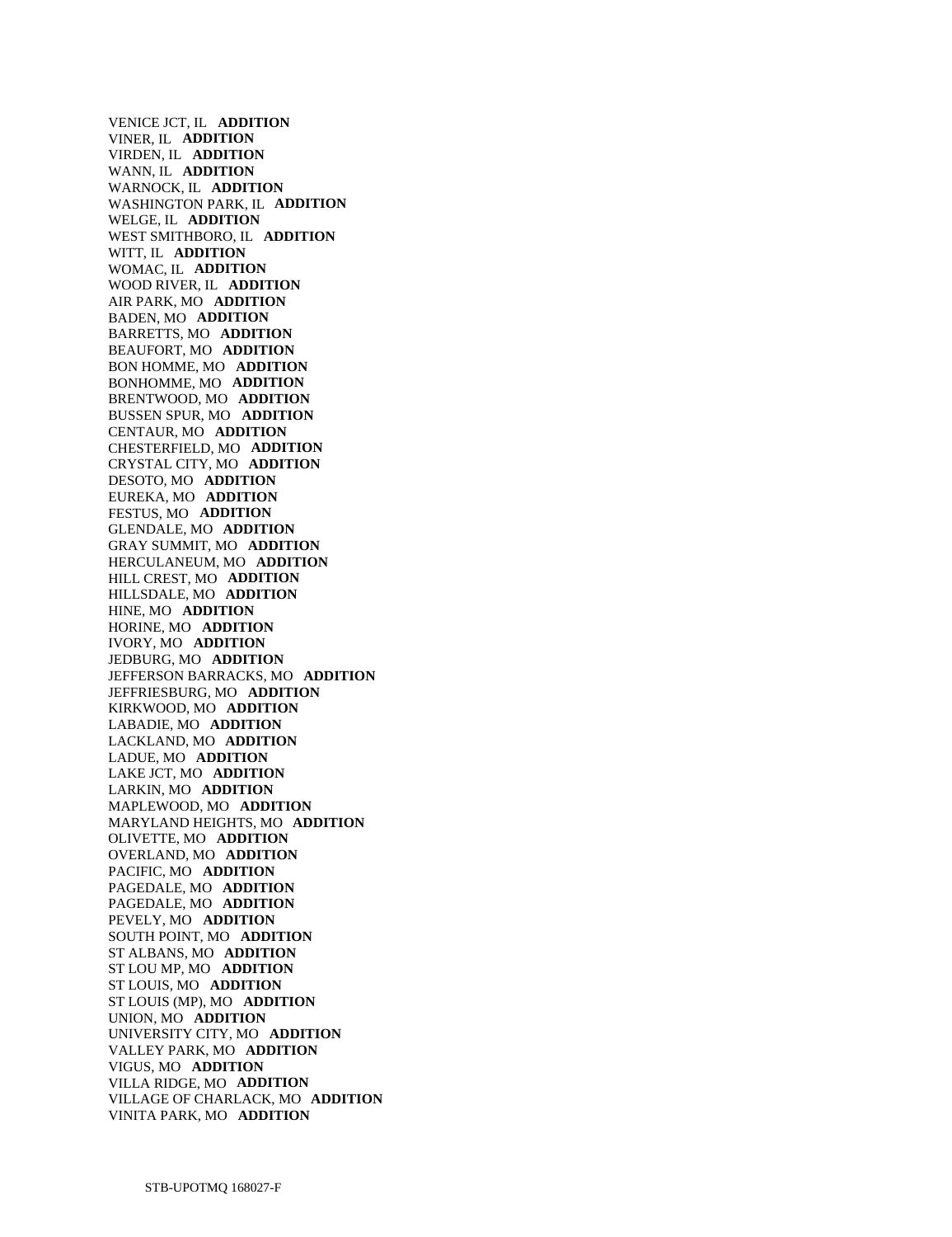WASHINGTON, MO **ADDITION**  WEBSTER GROVES, MO **ADDITION**  WELLSTON, MO **ADDITION**  WEST LABADIE, MO **ADDITION**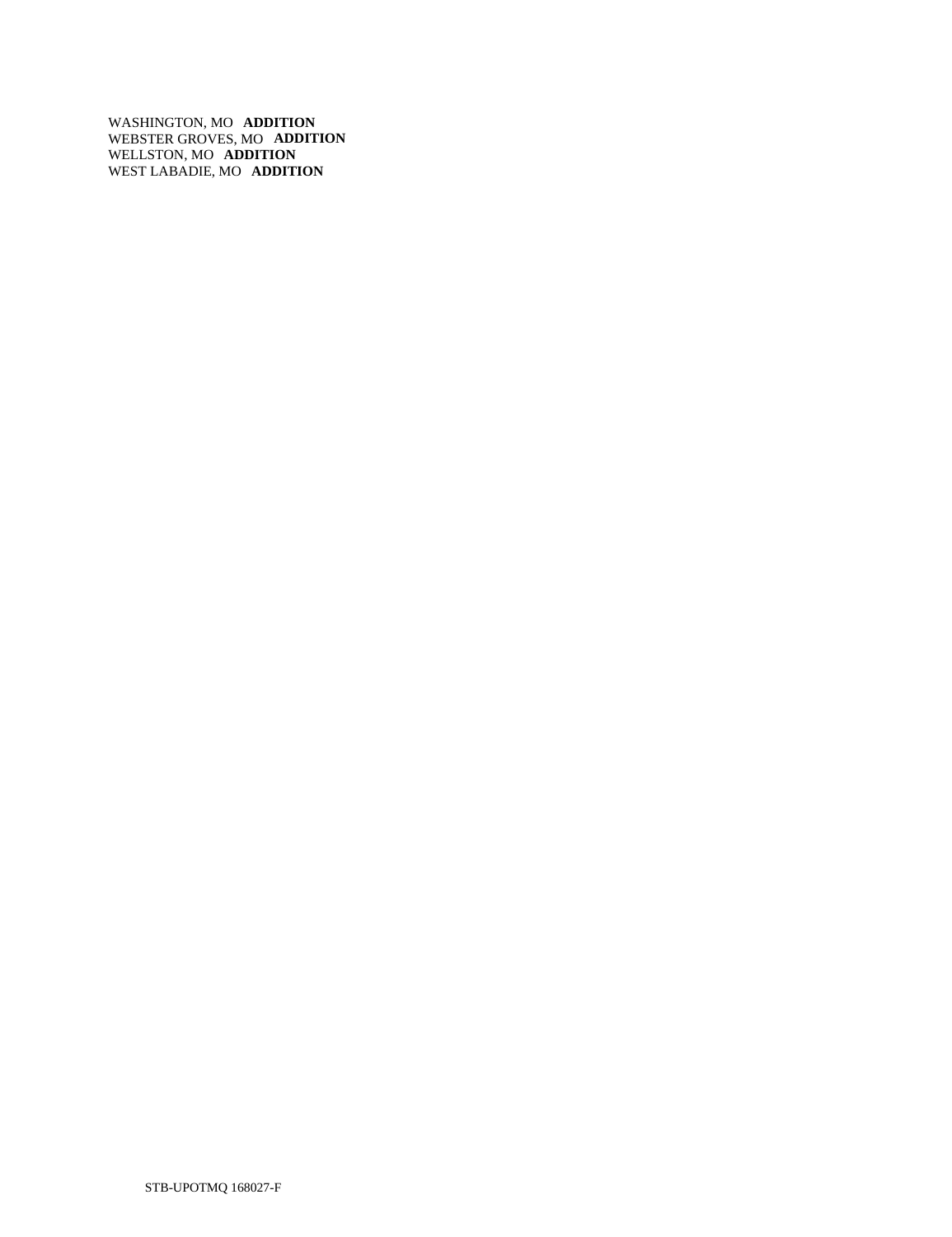

STB-UPOTMQ 168055-L

# **UNION PACIFIC RAILROAD COMPANY**

# **AMENDED CONTRACT SUMMARY**

**Issued:**  May 23, 2022

**Effective:** January 1, 2022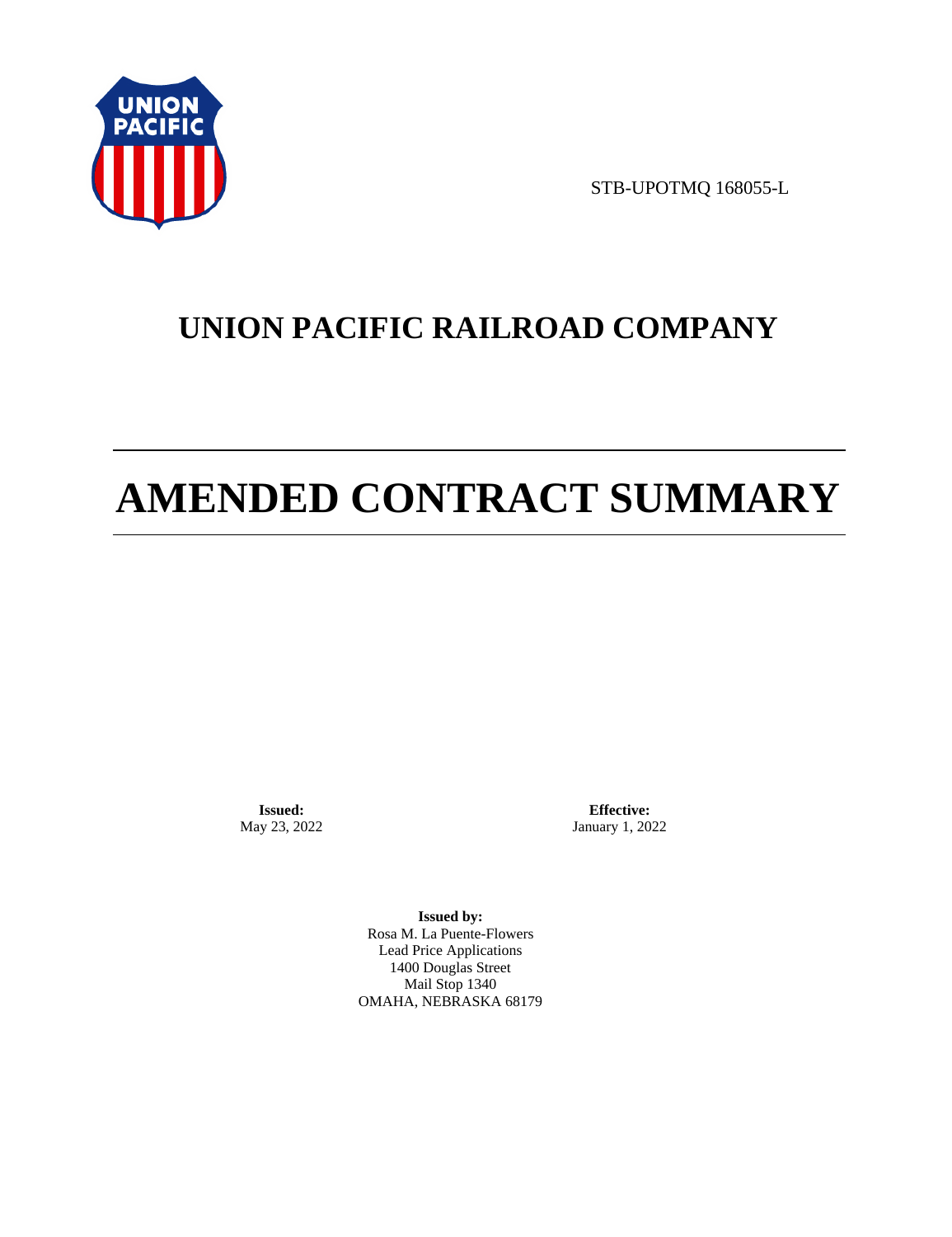UNION PACIFIC RAILROAD COMPANY 1400 Douglas St. Omaha, NE 68179

#### **COMMODITY:**

 Corn Exc.Popcorn See 01152 **ADDITION**  Wheat Exc.Buckwheat See 01139 **ADDITION** 

### **SHIPPER:**

THE SCOULAR COMPANY **ADDITION** 

#### **ORIGIN(S):**

 SALINA, KS **ADDITION**  PRATT, KS **ADDITION**  GOODLAND, KS **ADDITION**  LINCOLN, KS **ADDITION**  STRATFORD, TX **ADDITION**  State of Oklahoma. (see Exhibit Definition) **ADDITION**  GRAINFIELD, KS **ADDITION**  SELDEN, KS **ADDITION**  LEVANT, KS **ADDITION**  SEDAN, NE **ADDITION**  DOWNS, KS **ADDITION** 

## **DESTINATION(S):**

 CHICAGO, IL **ADDITION**  GOSHEN JCT, CA **ADDITION**  FAMOSO, CA **ADDITION**  OGDEN, UT **ADDITION**  KANSAS CITY, MO **ADDITION**  DENVER, CO **ADDITION**  SHERMAN, TX **ADDITION**  GORMAN, TX **ADDITION**  MINNEAPOLIS, MN **ADDITION**  LOS ANGELES, CA **ADDITION**  NEW BRAUNFELS, TX **ADDITION**  ST LOUIS, MO **ADDITION**  TOLLESON, AZ **ADDITION**  AVON, IA **ADDITION**  MEMPHIS, TN **ADDITION**  EAST ST LOUIS, IL **ADDITION**  BRAWLEY, CA **ADDITION**  CITY OF COMMERCE, CA **ADDITION**  COLTON, CA **ADDITION**  OAKLAND, CA **ADDITION**  STOCKTON, CA **ADDITION**  VERDEMONT, CA **ADDITION**  PRATT, KS **ADDITION**  DOWNEY, CA **ADDITION** 

#### **PORT(S):**

Not Applicable

### **DURATION:**

 Effective Date: January 1, 2022 Amendment Effective Date: January 1, 2022 **ADDITION**  Expiration Date: December 31, 2022 **EXTENSION**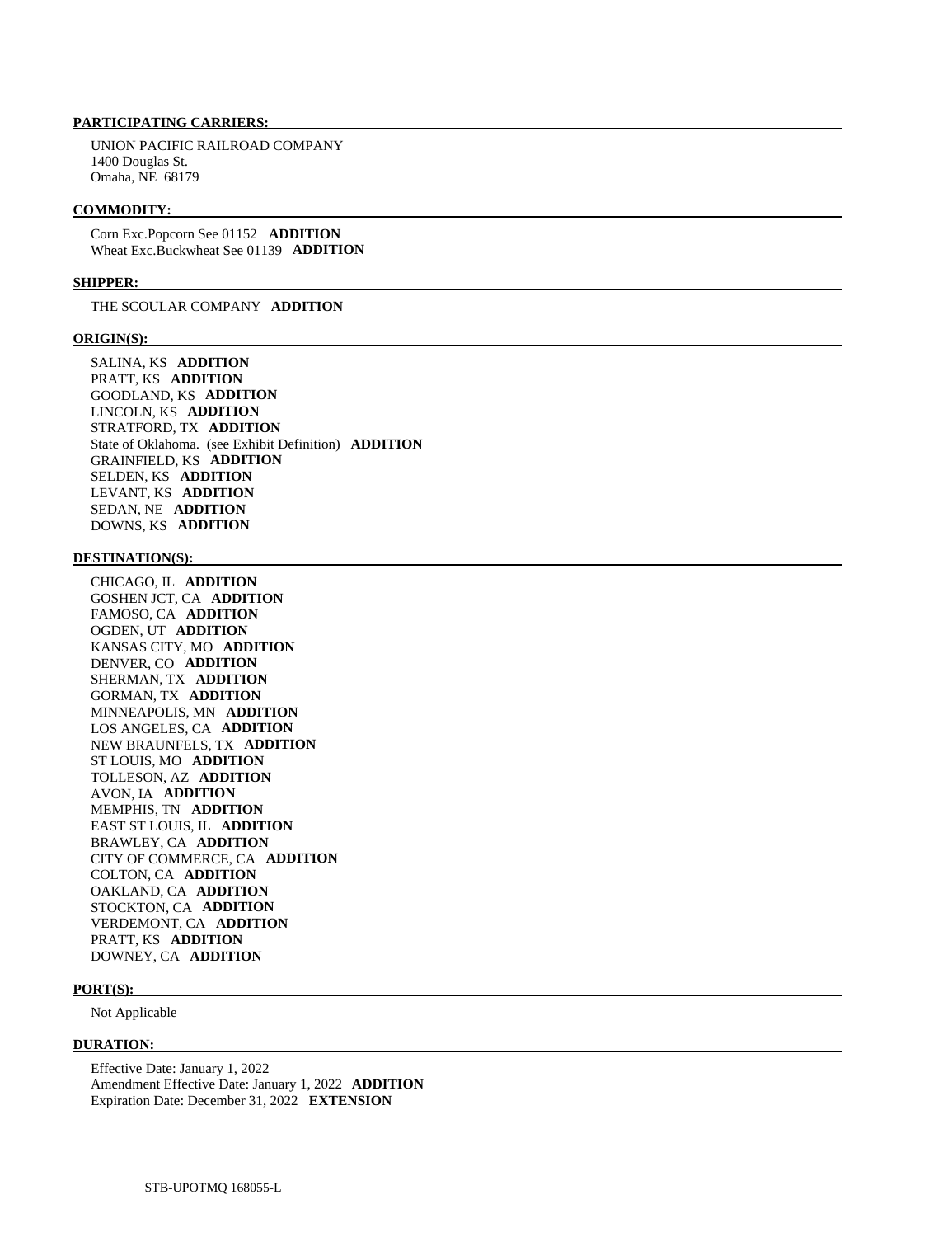# **RAIL CAR DATA:**

No cars dedicated to service under this Contract. Cars are provided on a common carrier basis only.

# **RATES & CHARGES:**

Not applicable

# **VOLUME:**

 Minimum shipment of 107 carloads. **ADDITION**  Multiple Car Shipments **ADDITION** 

# **SPECIAL FEATURES:**

 Special Switching Provision Not Applicable. This change pertained only to confidential data. (Switching)

# **SPECIAL NOTICE:**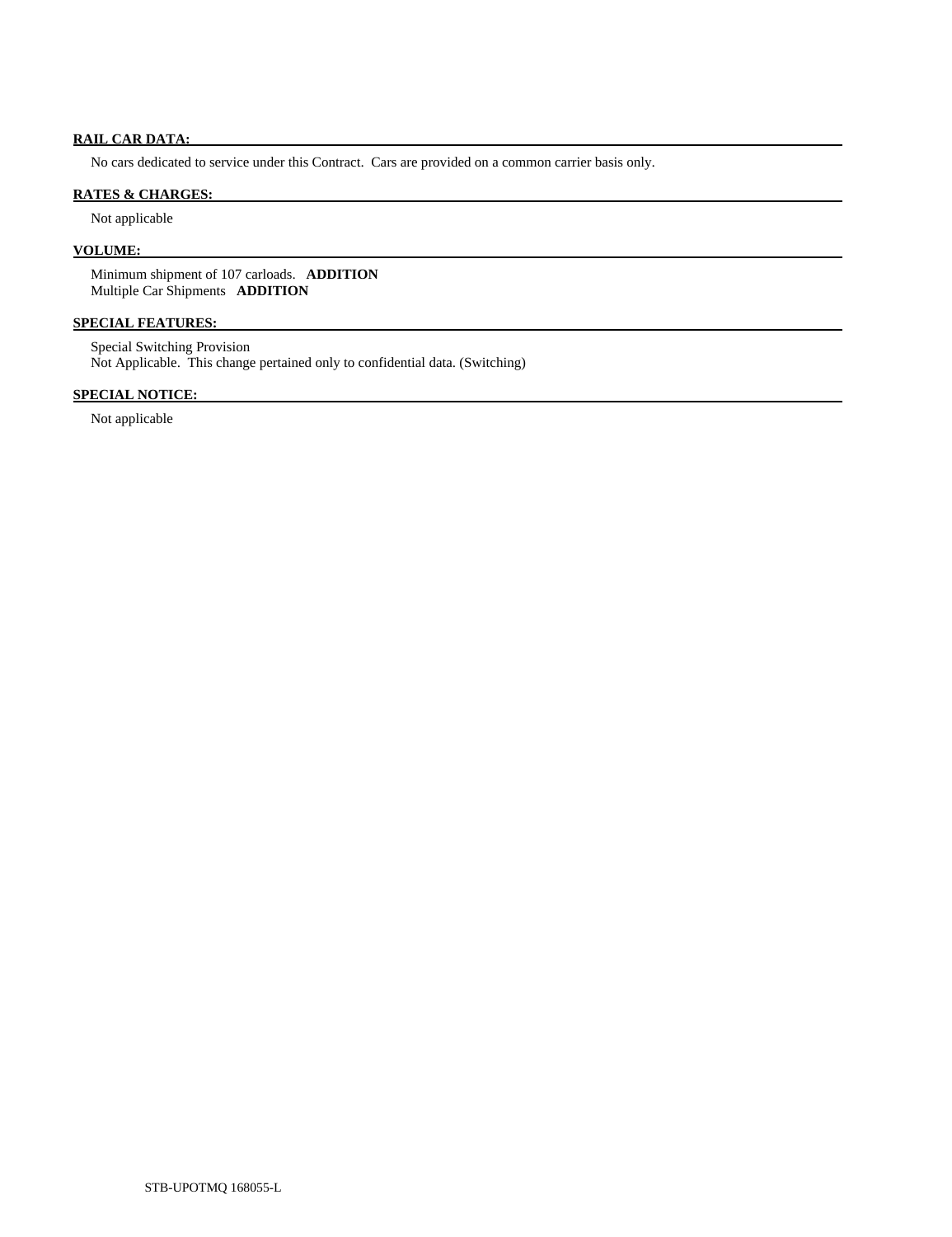# **EXHIBIT DEFINITIONS:**

All railpoints in the state of Oklahoma as published in OPSL 6000-Series.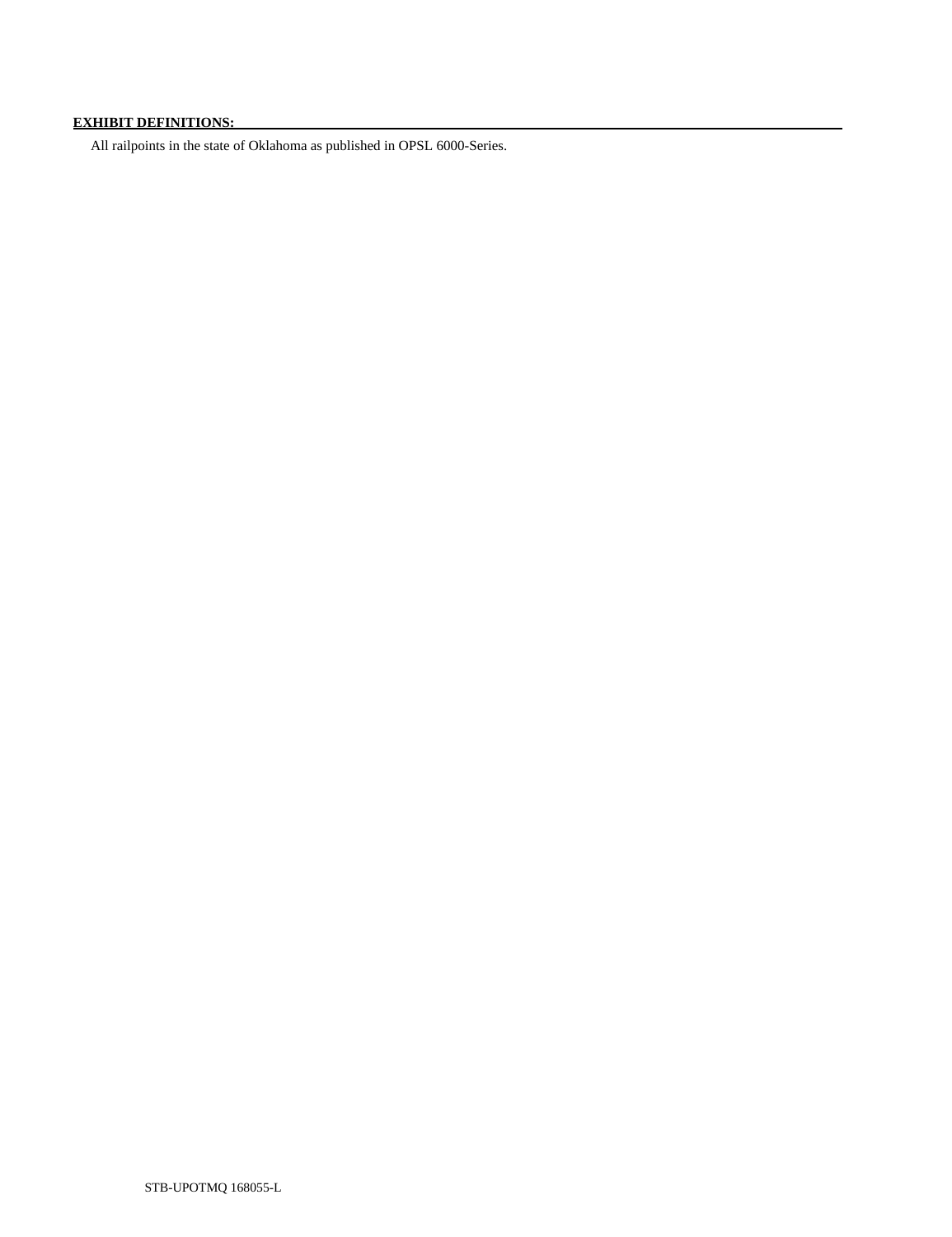

STB-UPOTMQ 168141-D

# **UNION PACIFIC RAILROAD COMPANY**

# **AMENDED CONTRACT SUMMARY**

**Issued:**  May 26, 2022

**Effective:** January 1, 2022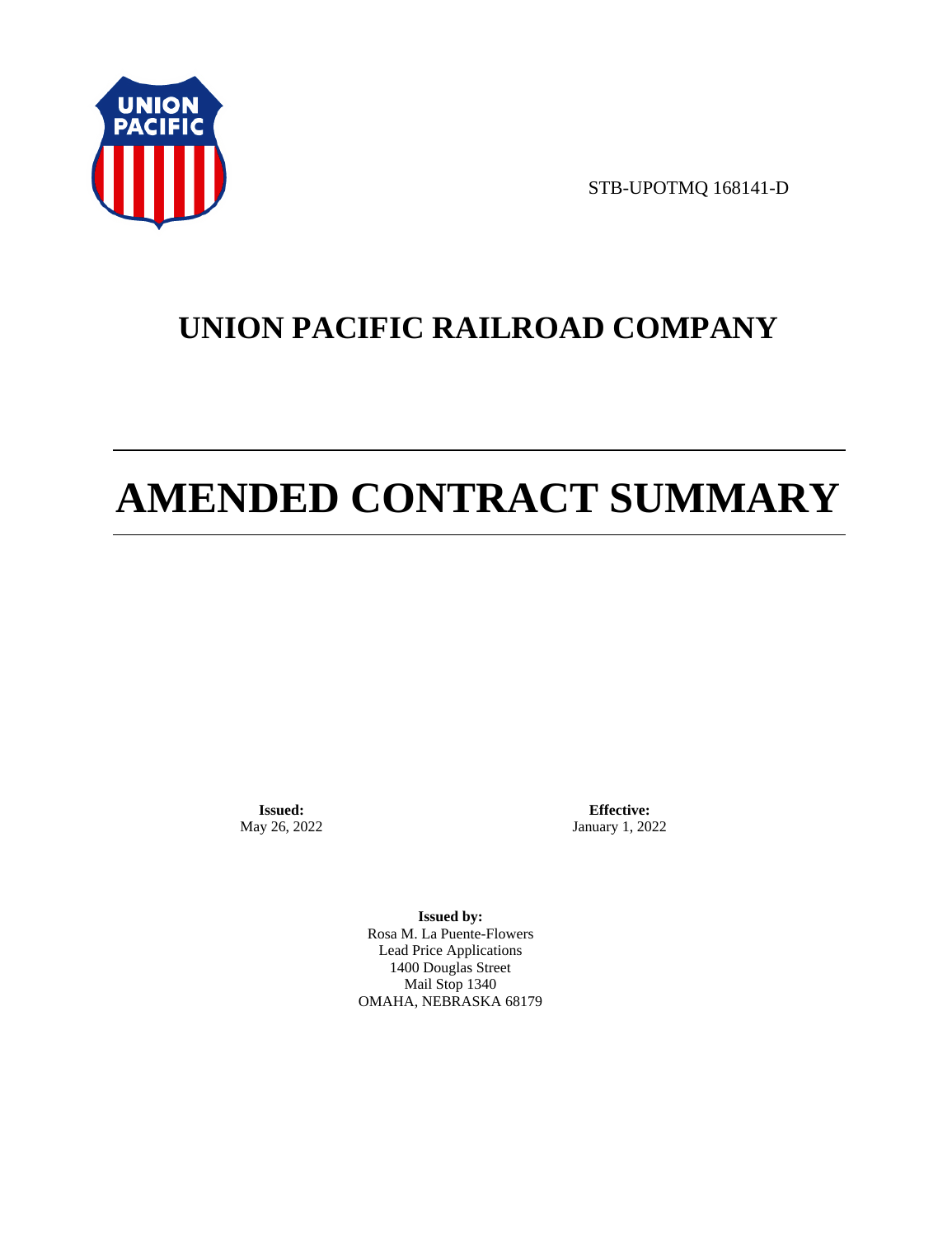UNION PACIFIC RAILROAD COMPANY 1400 Douglas St. Omaha, NE 68179

### **COMMODITY:**

 Wheat Exc.Buckwheat See 01139 **ADDITION**  Wheat Flour Exc.Blended Or Prepared See 20451- 20452 **ADDITION** 

# **SHIPPER:**

ARDENT MILLS HDQRS **ADDITION** 

### **ORIGIN(S):**

 KANSAS CITY, MO **ADDITION**  MANKATO, MN **ADDITION**  MEMPHIS, TN **ADDITION**  WICHITA, KS **ADDITION**  BLOOMINGTON, IL **ADDITION** 

#### **DESTINATION(S):**

 LAREDO, TX **ADDITION**  CHICAGO, IL **ADDITION**  WICHITA, KS **ADDITION**  WANN, IL **ADDITION**  WOOD RIVER, IL **ADDITION**  COLTON, CA **ADDITION** 

### **PORT(S):**

Not Applicable

# **DURATION:**

 Effective Date: January 1, 2022 Amendment Effective Date: January 1, 2022 **ADDITION**  Expiration Date: December 31, 2022 **EXTENSION** 

# **RAIL CAR DATA:**

No cars dedicated to service under this Contract. Cars are provided on a common carrier basis only.

#### **RATES & CHARGES:**

Subject to increases.

# **VOLUME:**

Single Car Shipments **ADDITION** 

# **SPECIAL FEATURES:**

 Special Switching Provision Not Applicable. This change pertained only to confidential data. (Switching)

# **SPECIAL NOTICE:**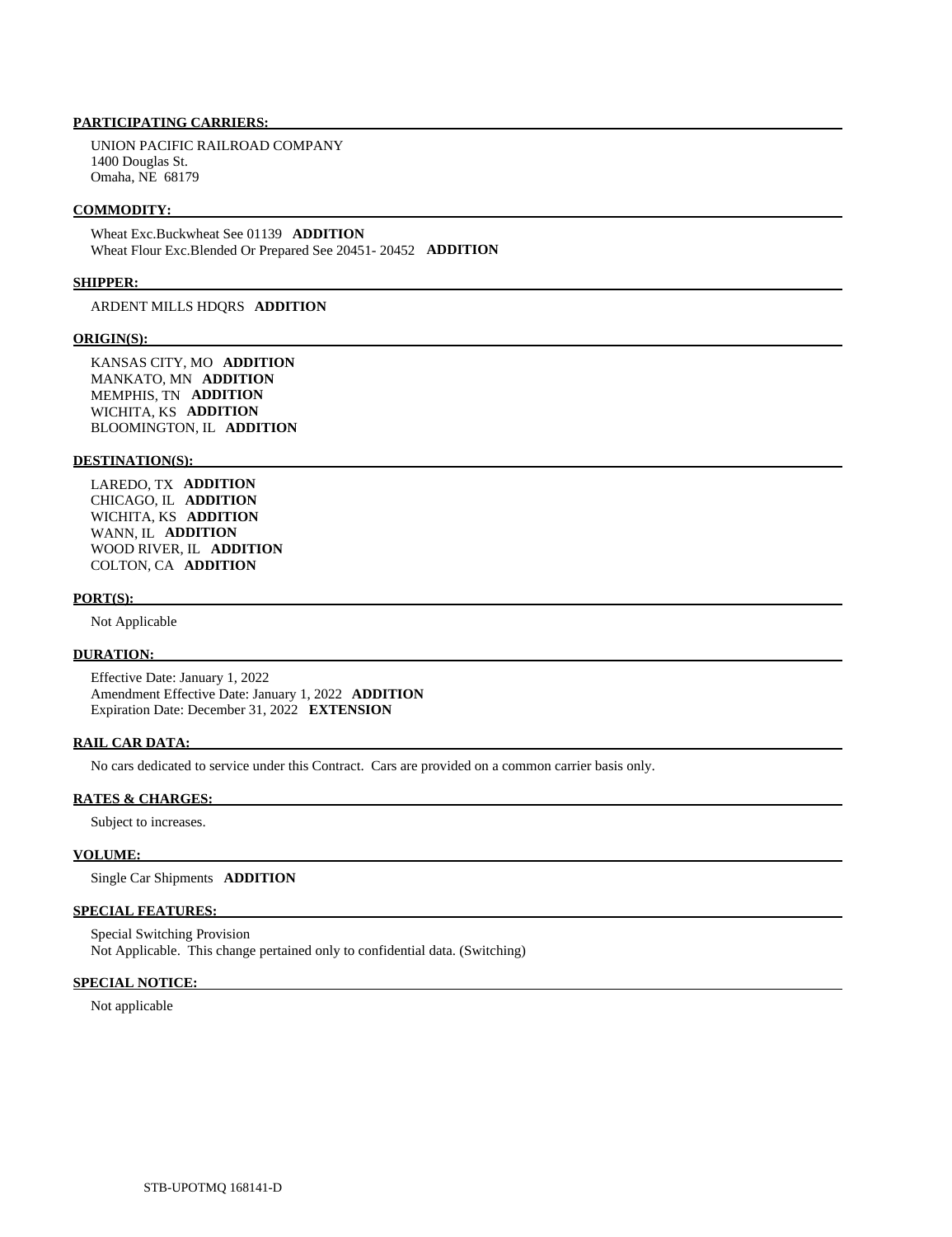

STB-UPOTMQ 168150-B

# **UNION PACIFIC RAILROAD COMPANY**

# **AMENDED CONTRACT SUMMARY**

**Issued:**  May 23, 2022

**Effective:** January 1, 2022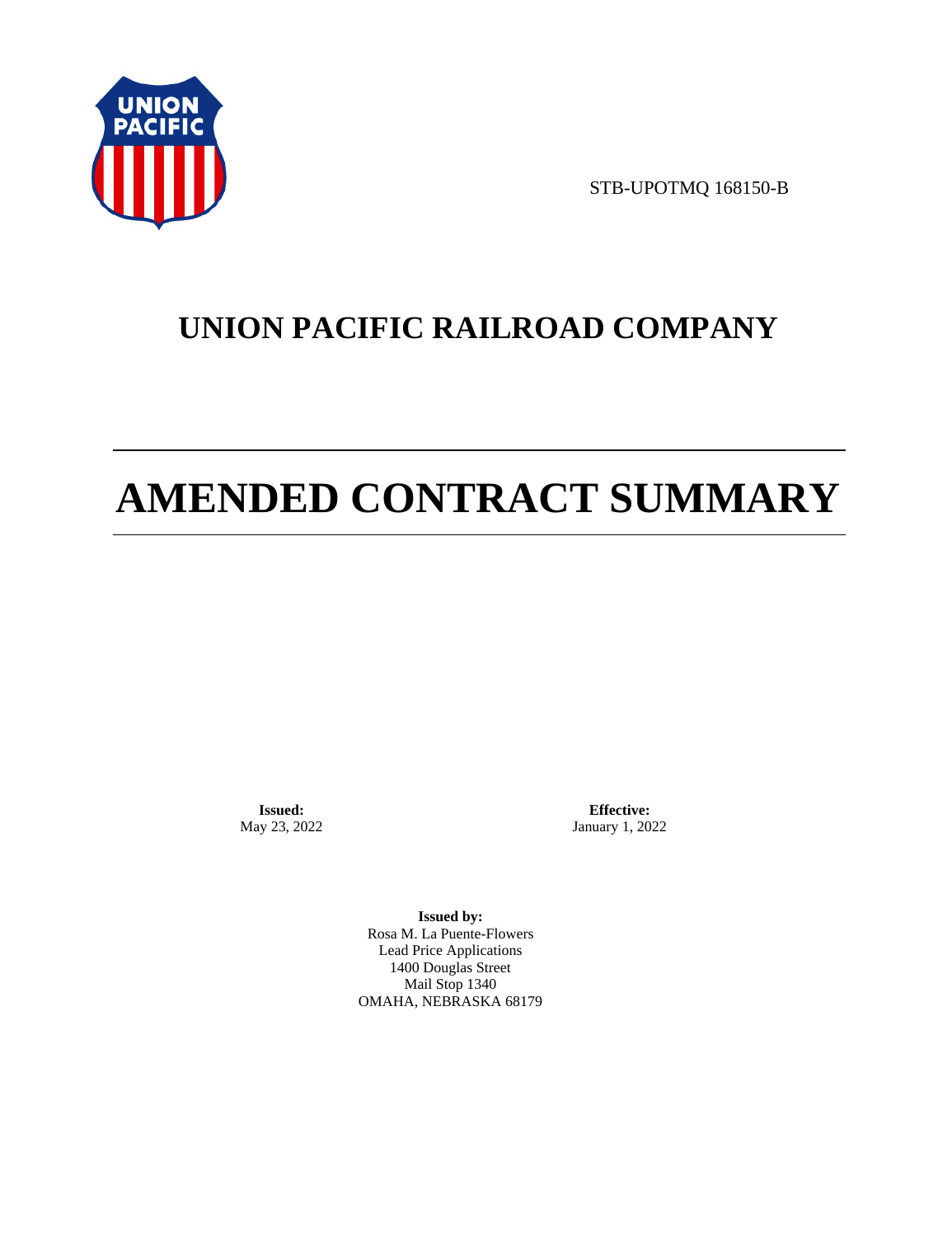UNION PACIFIC RAILROAD COMPANY 1400 Douglas St. Omaha, NE 68179

### **COMMODITY:**

Wheat Exc.Buckwheat See 01139 **ADDITION** 

#### **SHIPPER:**

BARTLETT AND COMPANY LP **ADDITION** 

## **ORIGIN(S):**

 GREAT BEND, KS **ADDITION**  WICHITA, KS **ADDITION** 

#### **DESTINATION(S):**

CHICAGO, IL **ADDITION** 

# **PORT(S):**

Not Applicable

# **DURATION:**

 Effective Date: January 1, 2022 Amendment Effective Date: January 1, 2022 **ADDITION**  Expiration Date: December 31, 2022 **EXTENSION** 

# **RAIL CAR DATA:**

No cars dedicated to service under this Contract. Cars are provided on a common carrier basis only.

## **RATES & CHARGES:**

Subject to increases.

# **VOLUME:**

 Minimum shipment of 107 carloads. **ADDITION**  Multiple Car Shipments **ADDITION** 

# **SPECIAL FEATURES:**

 Special Switching Provision Not Applicable. This change pertained only to confidential data. (Switching)

# **SPECIAL NOTICE:**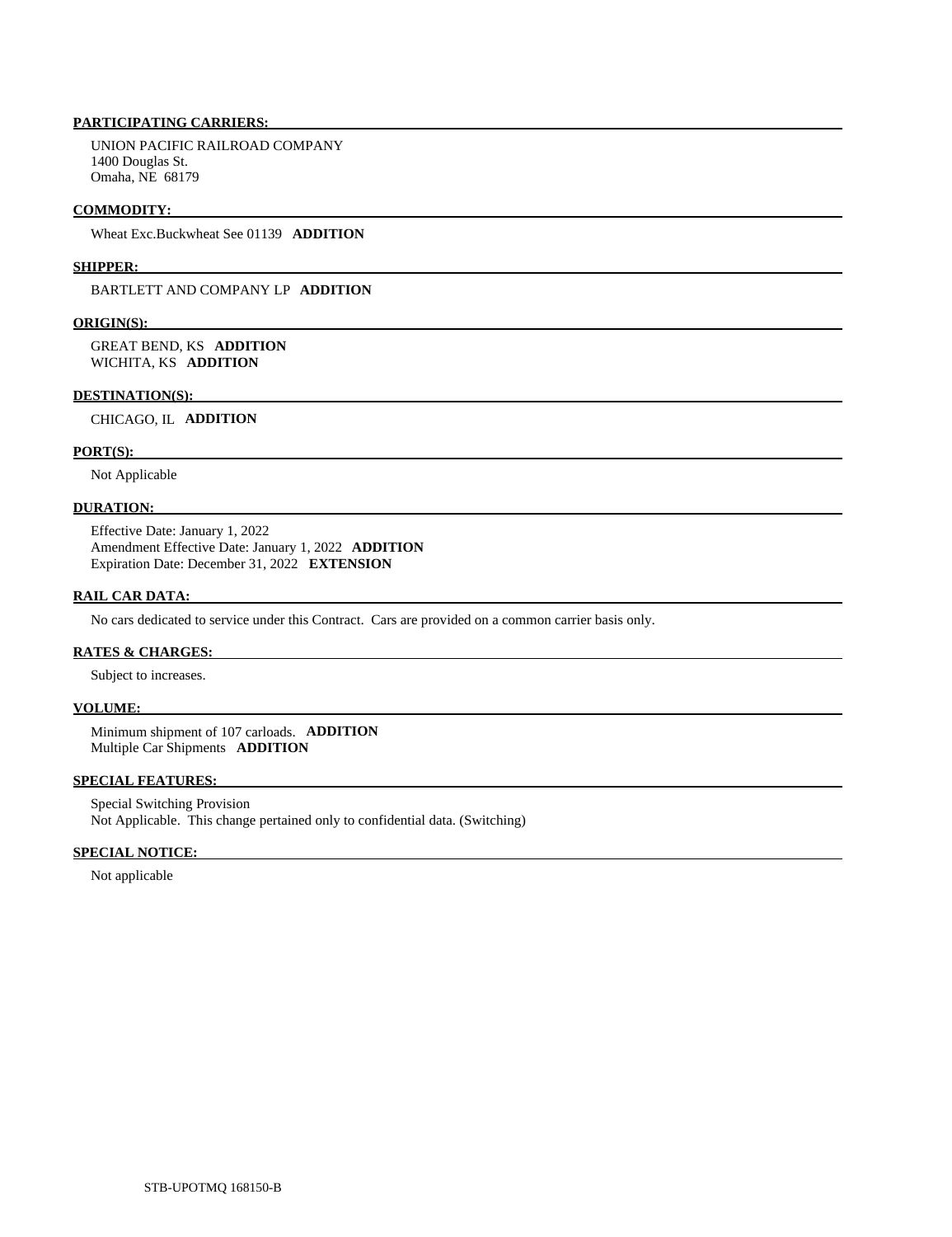

STB-UPOTMQ 168244-E

# **UNION PACIFIC RAILROAD COMPANY**

# **AMENDED CONTRACT SUMMARY**

**Issued:**  May 23, 2022

**Effective:** January 1, 2022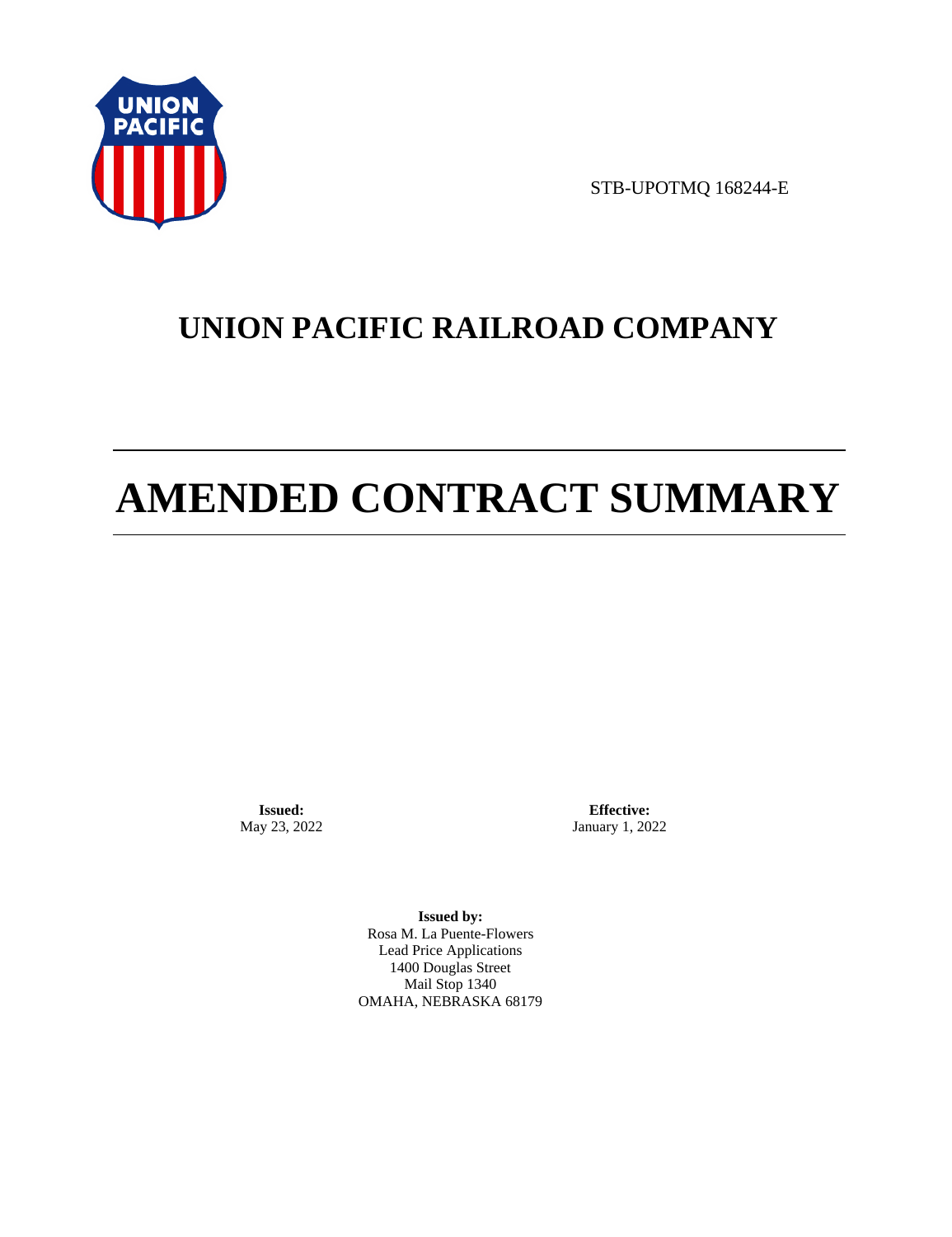UNION PACIFIC RAILROAD COMPANY 1400 Douglas St. Omaha, NE 68179

#### **COMMODITY:**

Wheat Exc.Buckwheat See 01139 **ADDITION** 

#### **SHIPPER:**

 FRONTIER AG INC **ADDITION**  SHAY GRAIN CO **ADDITION** 

## **ORIGIN(S):**

 KYLE WEST (See Exhibit Definition) KANORADO, KS **ADDITION**  GOODLAND, KS **ADDITION**  REXFORD, KS **ADDITION** 

# **DESTINATION(S):**

 SAN ANTONIO, TX **ADDITION**  MEMPHIS, TN **ADDITION**  GALENA PARK, TX **ADDITION**  NEW BRAUNFELS, TX **ADDITION**  KANSAS CITY, MO **ADDITION**  EAST ST LOUIS, IL **ADDITION**  LOS ANGELES, CA **ADDITION**  OAKLAND, CA **ADDITION** 

#### **PORT(S):**

Not Applicable

#### **DURATION:**

 Effective Date: January 1, 2022 Amendment Effective Date: January 1, 2022 **ADDITION**  Expiration Date: December 31, 2022 **EXTENSION** 

# **RAIL CAR DATA:**

No cars dedicated to service under this Contract. Cars are provided on a common carrier basis only.

#### **RATES & CHARGES:**

Subject to increases.

# **VOLUME:**

Single Car Shipments **ADDITION** 

# **SPECIAL FEATURES:**

 Special Switching Provision Not Applicable. This change pertained only to confidential data. (Switching)

# **SPECIAL NOTICE:**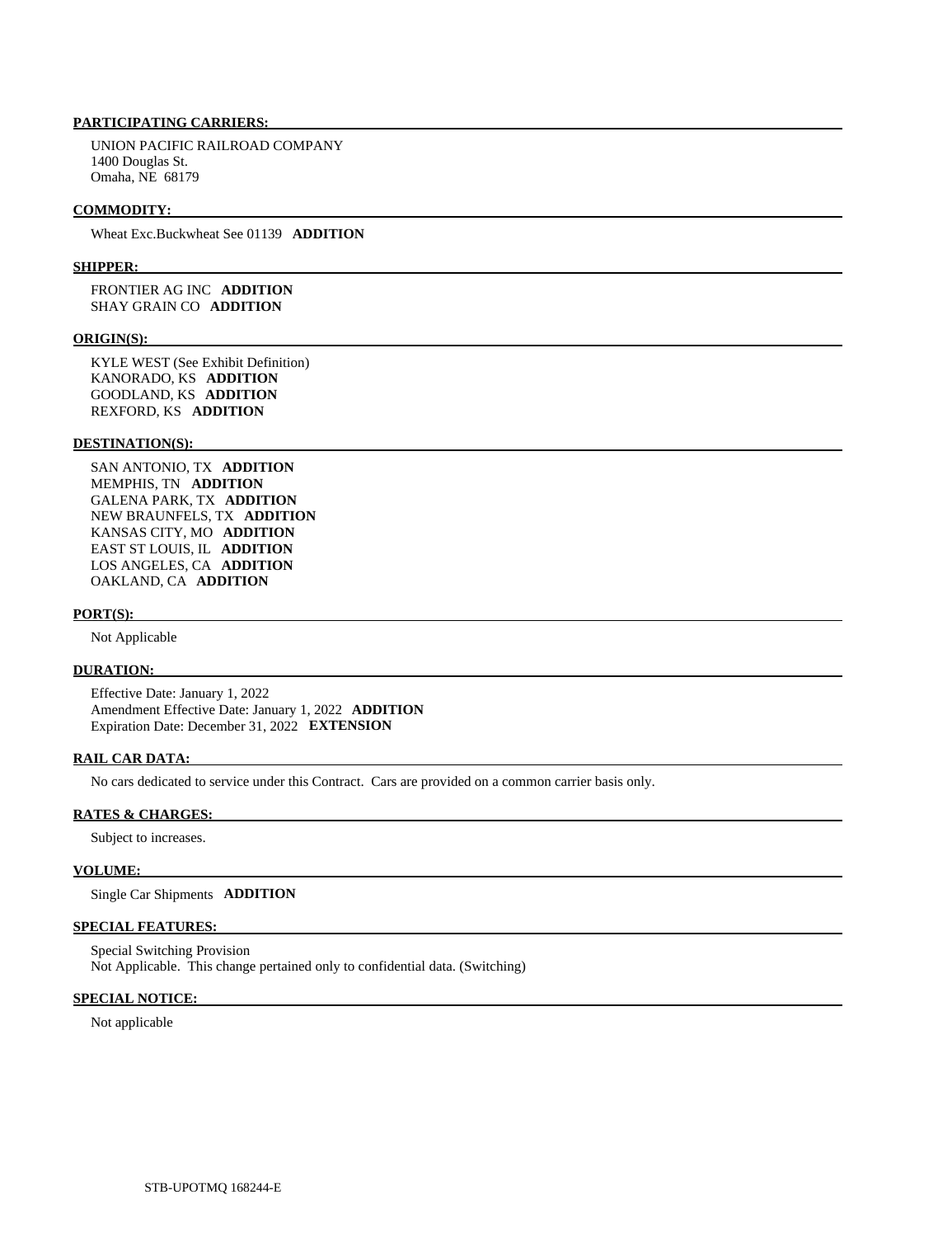# **EXHIBIT DEFINITIONS:**

 KYLE WEST consist of: BURLINGTON, CO **ADDITION**  BREWSTER, KS **ADDITION**  EDSON, KS **ADDITION**  GOODLAND, KS **ADDITION**  KANORADO, KS **ADDITION**  REXFORD, KS **ADDITION**  RULETON, KS **ADDITION**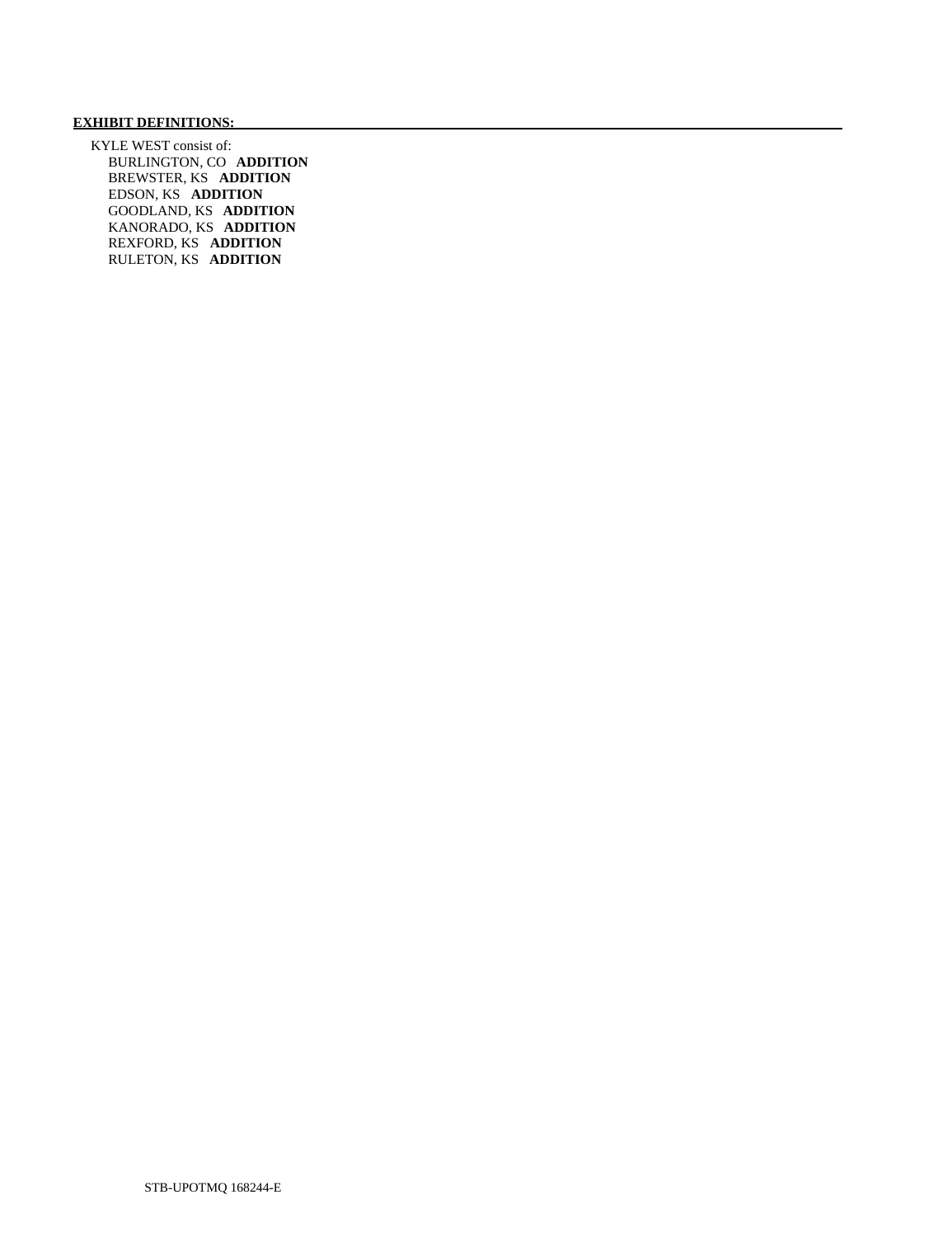

STB-UPOTMQ 168326-A

## **UNION PACIFIC RAILROAD COMPANY**

# **AMENDED CONTRACT SUMMARY**

**Issued:**  May 23, 2022

**Effective:** January 1, 2022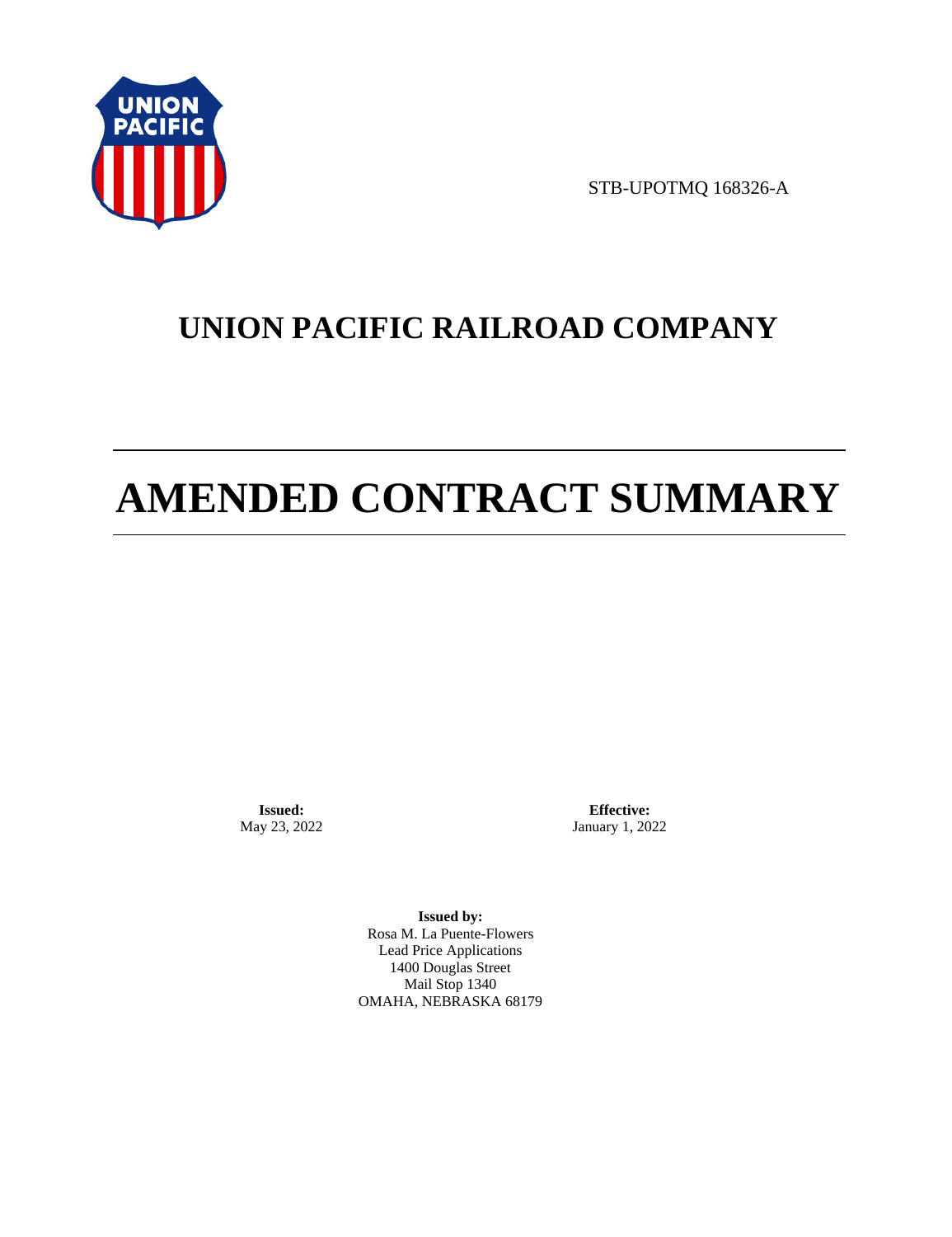UNION PACIFIC RAILROAD COMPANY 1400 Douglas St. Omaha, NE 68179

## **COMMODITY:**

Wheat Exc.Buckwheat See 01139 **ADDITION** 

## **SHIPPER:**

CORNERSTONE AG LLC **ADDITION** 

## **ORIGIN(S):**

COLBY, KS **ADDITION** 

## **DESTINATION(S):**

ALTON, IL **ADDITION** 

## **PORT(S):**

Not Applicable

## **DURATION:**

 Effective Date: January 1, 2022 Amendment Effective Date: January 1, 2022 **ADDITION**  Expiration Date: December 31, 2022 **EXTENSION** 

## **RAIL CAR DATA:**

No cars dedicated to service under this Contract. Cars are provided on a common carrier basis only.

## **RATES & CHARGES:**

Subject to increases.

## **VOLUME:**

Single Car Shipments **ADDITION** 

## **SPECIAL FEATURES:**

 Special Switching Provision Not Applicable. This change pertained only to confidential data. (Switching)

## **SPECIAL NOTICE:**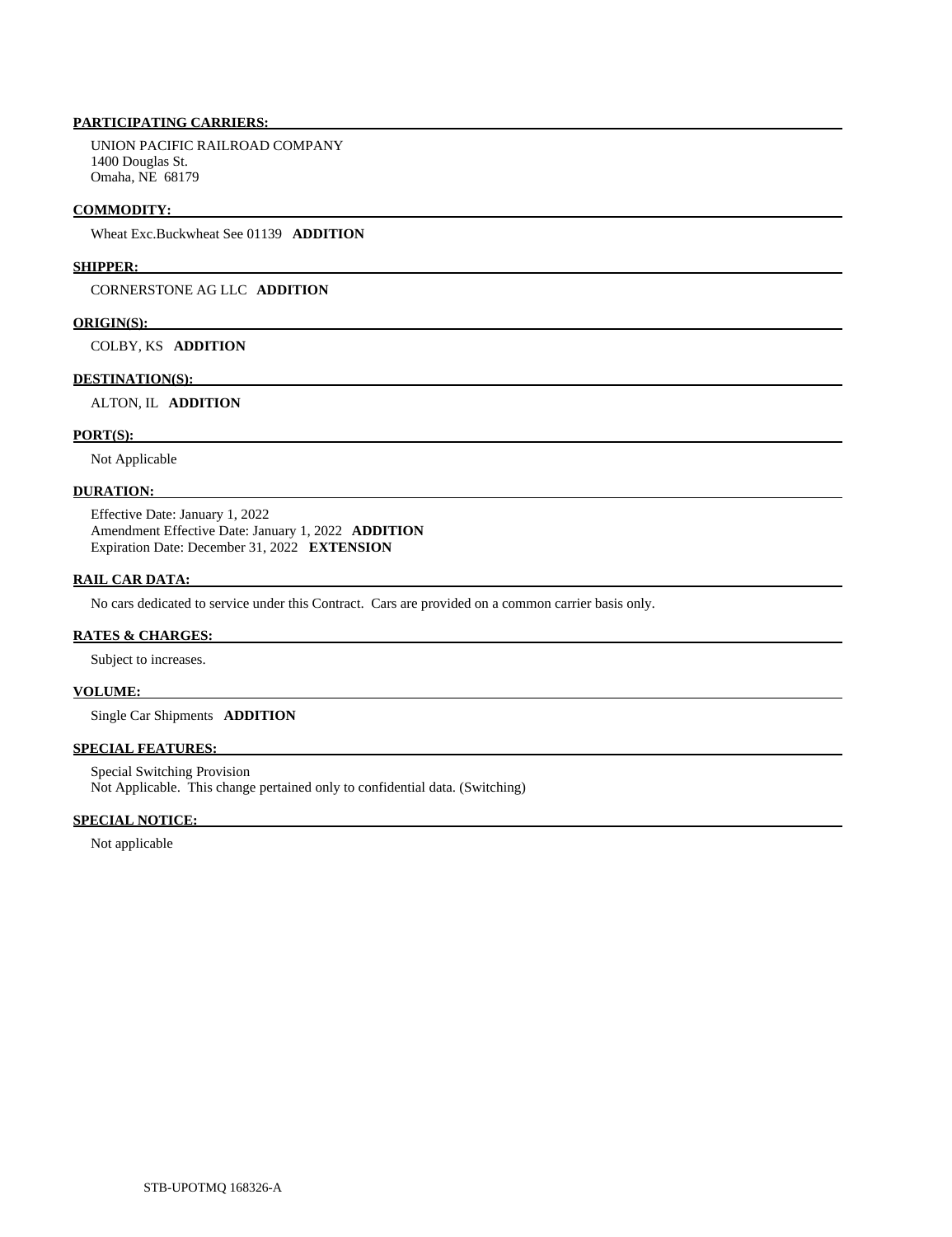

STB-UPOTMQ 168389

## **UNION PACIFIC RAILROAD COMPANY**

# **CONTRACT SUMMARY**

**Issued:**  May 26, 2022

**Effective:** January 1, 2022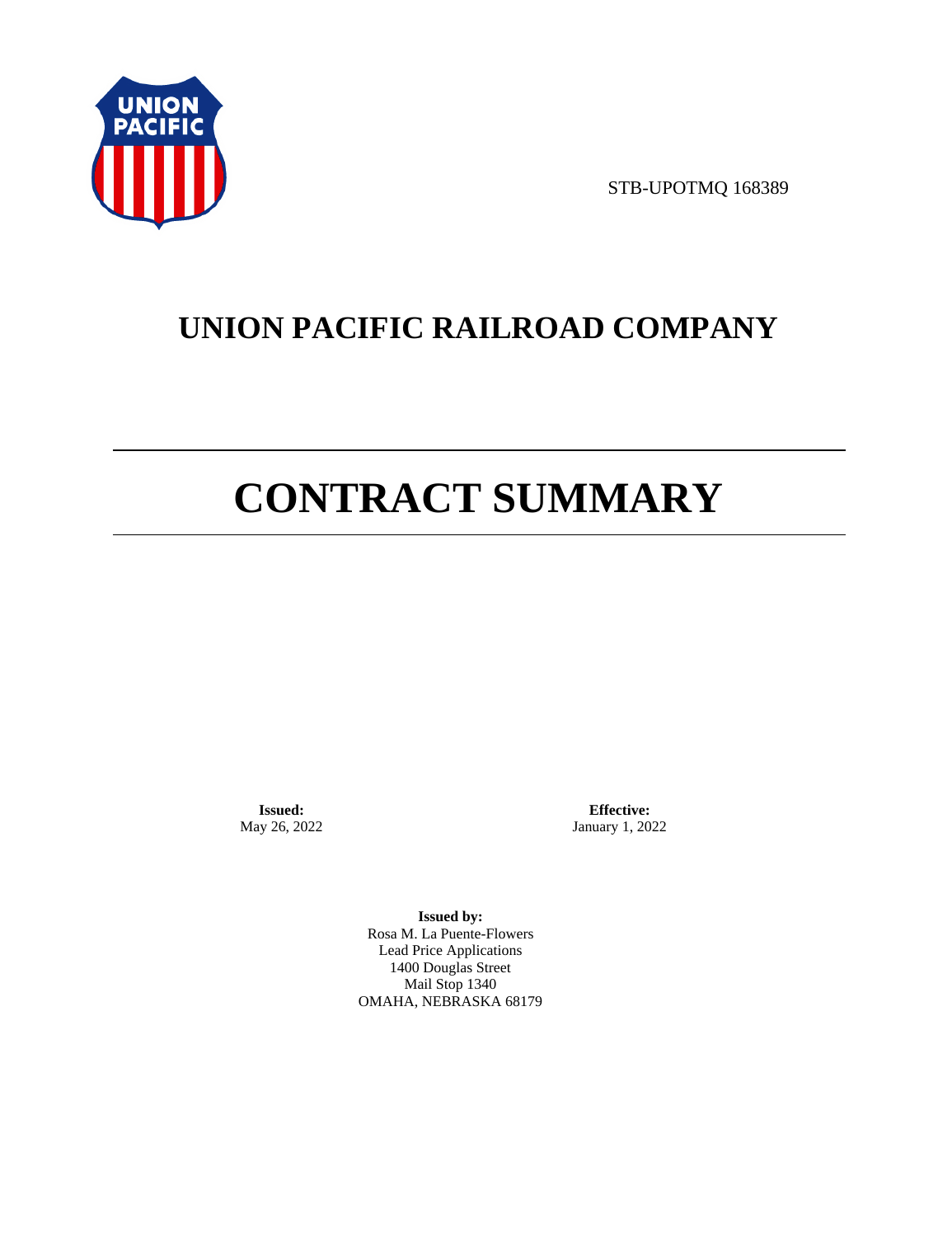UNION PACIFIC RAILROAD COMPANY 1400 Douglas St. Omaha, NE 68179

## **COMMODITY:**

Wheat Exc.Buckwheat See 01139

### **SHIPPER:**

 MIDWAY COOP ASSOCIATION SHAY GRAIN CO

#### **ORIGIN(S):**

KS - KYLE EAST AGS (See Exhibit Definition)

## **DESTINATION(S):**

 ST LOUIS, MO MT VERNON, IL EAST ST LOUIS, IL

#### **PORT(S):**

Not Applicable

## **DURATION:**

 Effective Date: January 1, 2022 Expiration Date: December 31, 2022

## **RAIL CAR DATA:**

No cars dedicated to service under this Contract. Cars are provided on a common carrier basis only.

## **RATES & CHARGES:**

Subject to increases.

## **VOLUME:**

Single Car Shipments

## **SPECIAL FEATURES:**

Special Switching Provision

## **SPECIAL NOTICE:**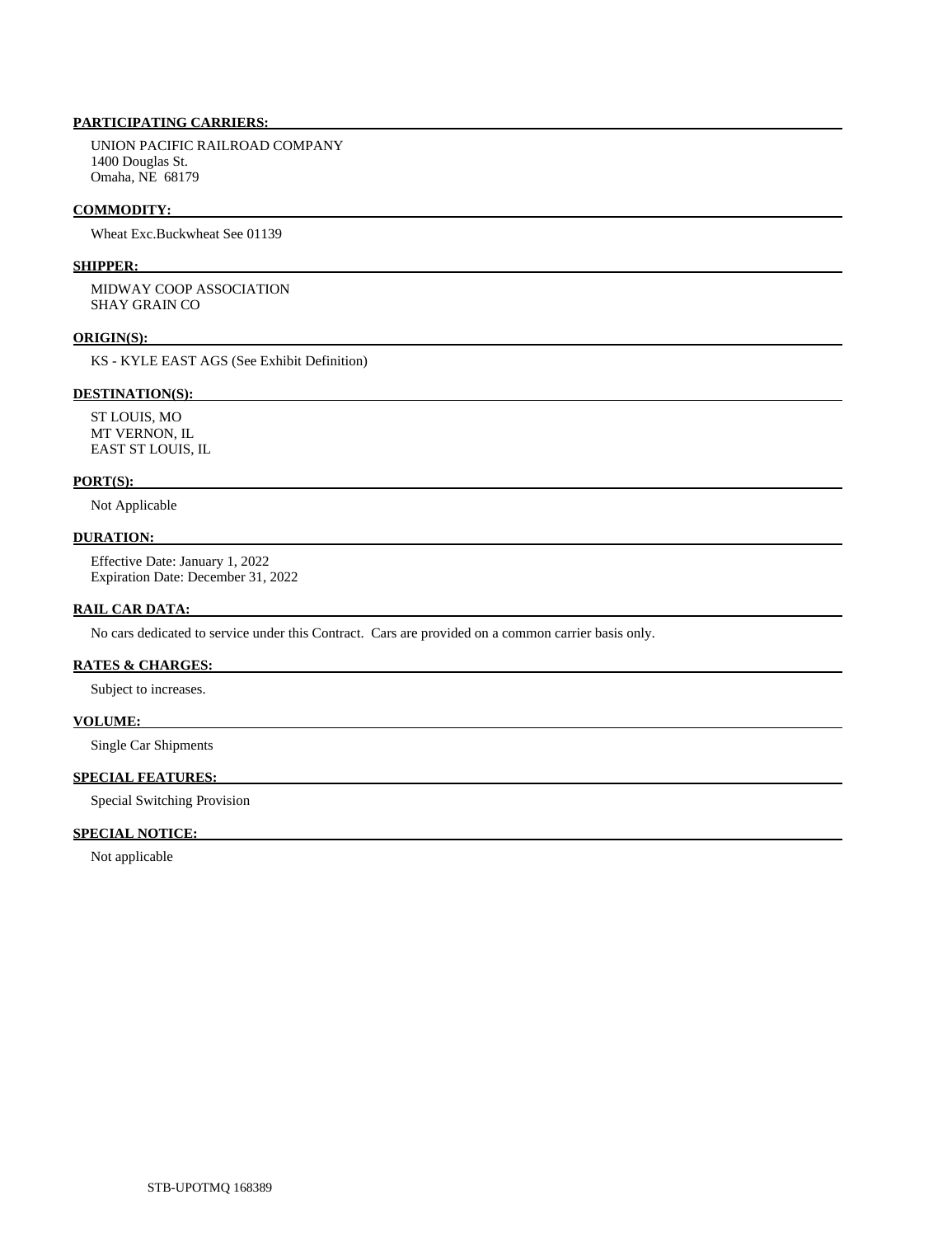## **EXHIBIT DEFINITIONS:**

 KS - KYLE EAST AGS consist of: AGRA, KS ALMENA, KS ATHOL, KS BELLAIRE, KS BELLEVILLE, KS BRETON, KS CLAYTON, KS COURTLAND, KS DRESDEN, KS ESBON, KS FORMOSO, KS FORMOSO, KS GEM, KS GRETNA, KS JENNINGS, KS KACKLEY, KS KENSINGTON, KS LEBANON, KS LOVEWELL, KS MAHASKA, KS MAHASKA, KS MANKATO, KS MONTROSE, KS MONTROSE, KS MUNDEN, KS MUNDEN, KS NARKA, KS NARKA, KS NORTON, KS NORWAY, KS OTEGO, KS OTEGO, KS PHILLIPSBURG, KS PRAIRIE VIEW, KS REAGER, KS REXFORD, KS RYDAL, KS RYDAL, KS SCANDIA, KS SELDEN, KS SMITH CENTER, KS STUTTGART, KS WEBBER, KS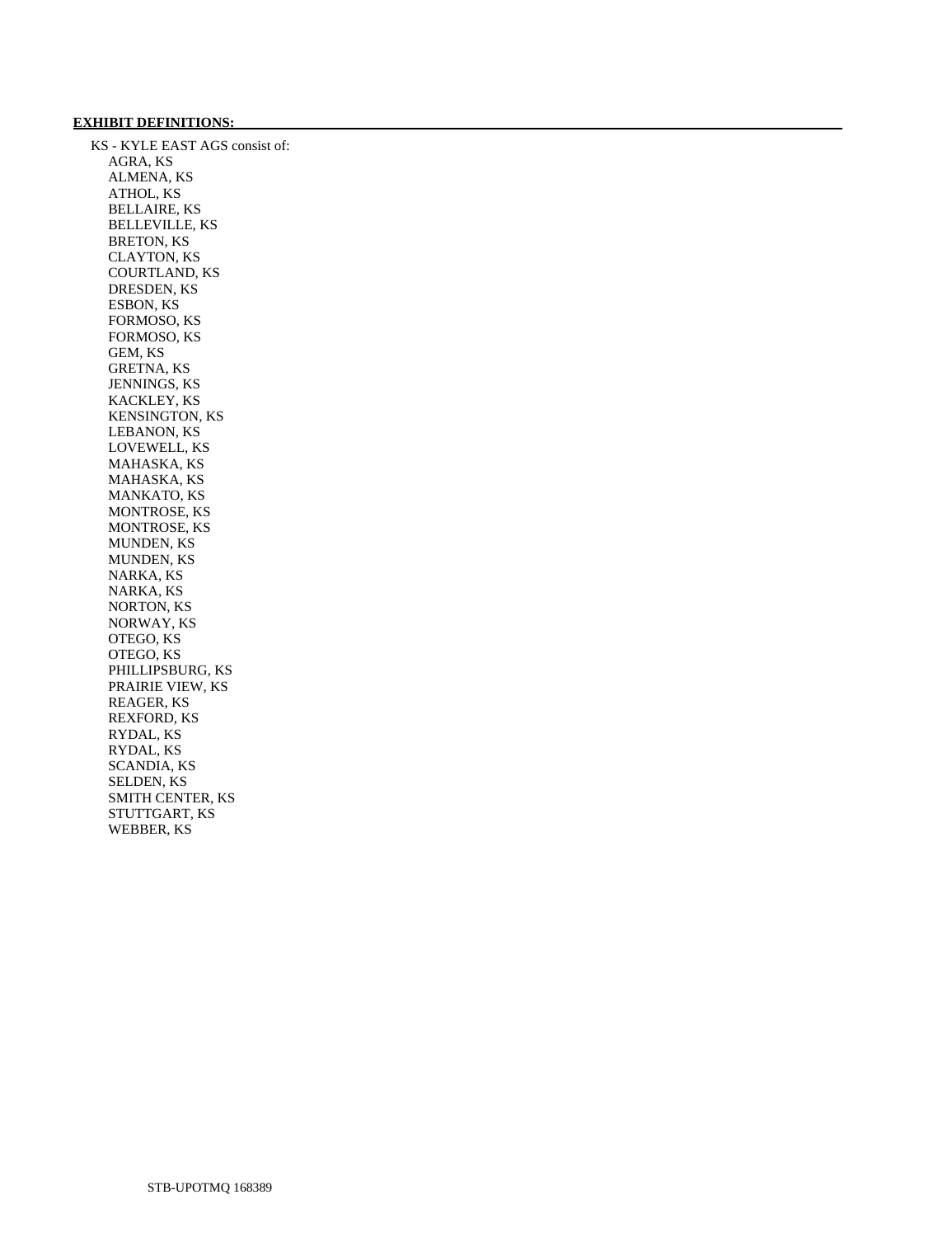

STB-UPOTMQ 168392

## **UNION PACIFIC RAILROAD COMPANY**

# **CONTRACT SUMMARY**

**Issued:**  May 27, 2022

**Effective:** April 1, 2022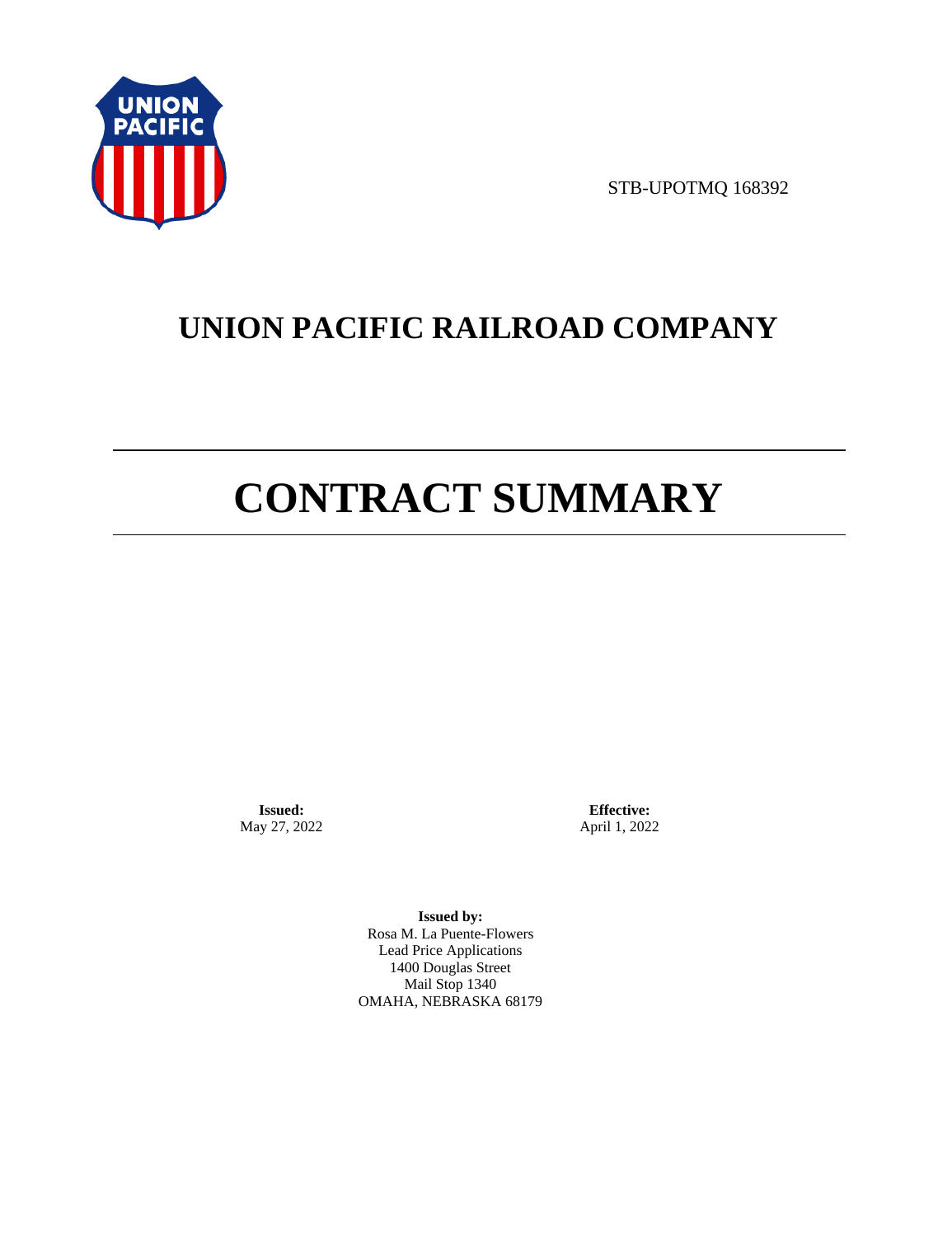UNION PACIFIC RAILROAD COMPANY 1400 Douglas St. Omaha, NE 68179

## **COMMODITY:**

Meat And Bone Meal, Cereals And Yeast, Frozen, Other Than Pet Food Containing Proteins Derived From Runinants

## **SHIPPER:**

## TECNOALIMENTOS SA DE CV

## **ORIGIN(S):**

ESTELLE, CA

## **DESTINATION(S):**

EAGLE PASS, TX

## **PORT(S):**

Not Applicable

## **DURATION:**

 Effective Date: April 1, 2022 Expiration Date: May 30, 2022

## **RAIL CAR DATA:**

Carrier Equipment not involved.

## **RATES & CHARGES:**

Subject to increases.

## **VOLUME:**

Single Car Shipments

## **SPECIAL FEATURES:**

Special Switching Provision

## **SPECIAL NOTICE:**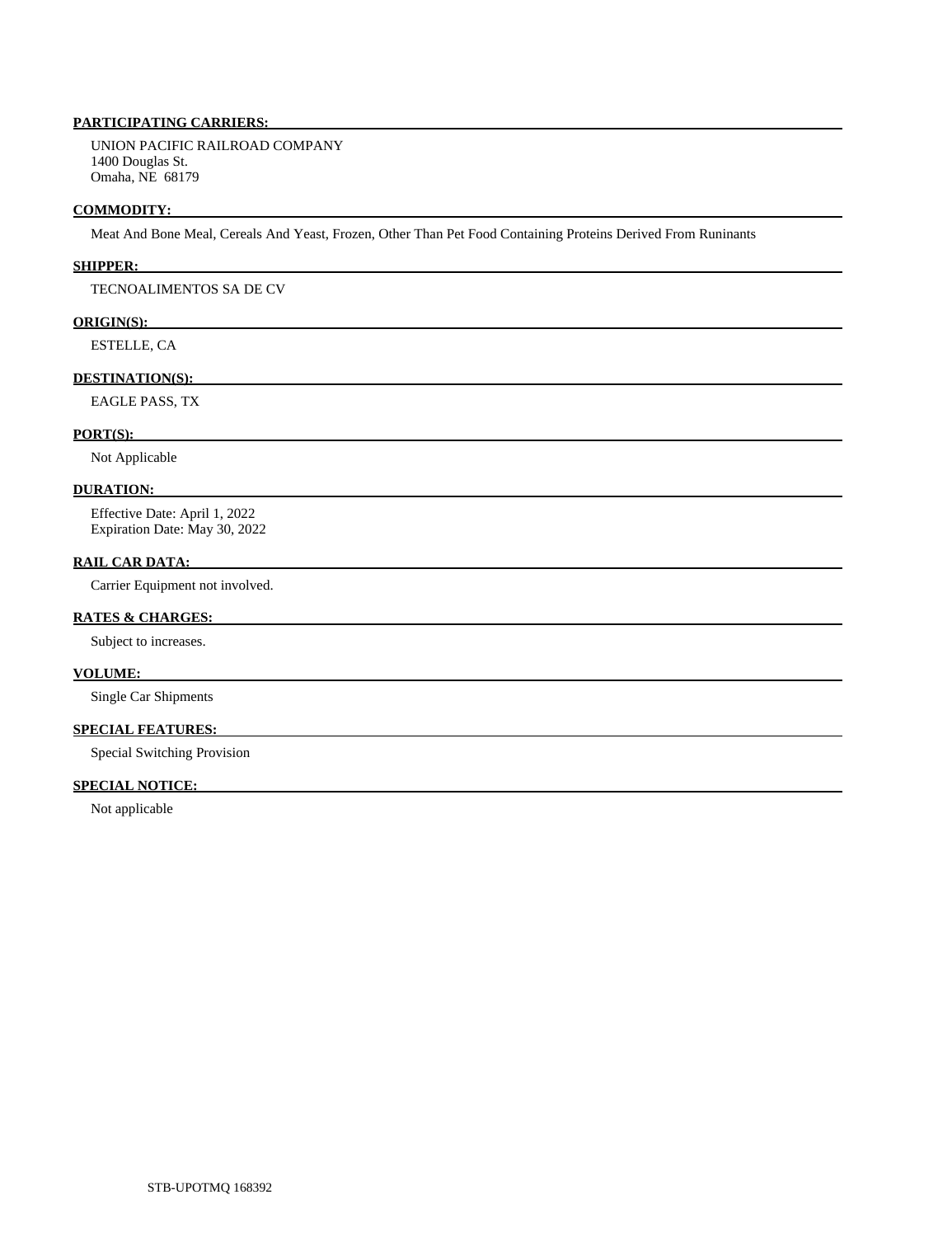

STB-UPUPCQ 100757-CC

## **UNION PACIFIC RAILROAD COMPANY**

# **AMENDED CONTRACT SUMMARY**

**Issued:**  May 25, 2022

**Effective:** June 1, 2022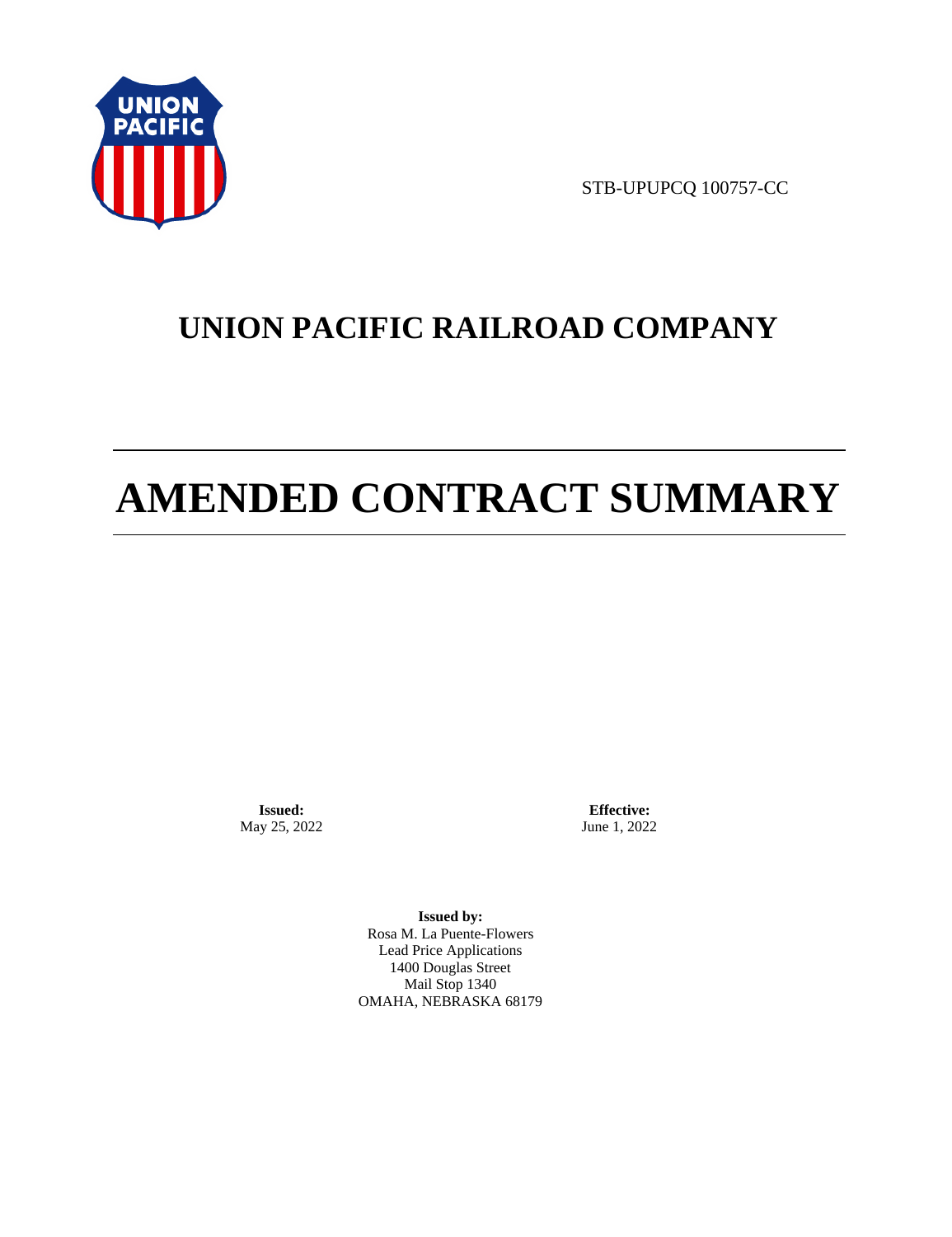Sacramento Valley Railroad, LLC, a California limited liability company. (SAV)

 UNION PACIFIC RAILROAD COMPANY 1400 Douglas St. Omaha, NE 68179

### **COMMODITY:**

 Wheat Flour Exc.Blended Or Prepared See 20451- 20452 Wheat Flour Wheat Flour Clears, Not A Cereal Preparation, Not For Human Consumption Wheat Middlings Or Shorts,Non- Pelletized **DELETION** 

#### **SHIPPER:**

## ARDENT MILLS HDQRS

## **ORIGIN(S):**

 CHESTER, IL WICHITA, KS MANKATO, MN OGDEN, UT ST PAUL, MN COMMERCE CITY, CO COUNCIL BLUFFS, IA SAGINAW, TX OMAHA, NE VERNON, CA EAST ST LOUIS, IL **DELETION**  MEMPHIS, TN **DELETION**  BAIN, WI **DELETION**  DENVER, CO **DELETION**  FT WORTH, TX **DELETION**  KENOSHA, WI **DELETION** 

## **DESTINATION(S):**

 MEMPHIS, TN CHICAGO, IL KANSAS CITY, MO COUNCIL BLUFFS, IA IRONTON, UT MCCLELLAN PARK, CA MINNEAPOLIS, MN ST LOUIS, MO VERNON, CA COMMERCE CITY, CO DANVILLE, IL BATESVILLE, AR CALEXICO, CA OMAHA, NE VANCOUVER, WA BONNER SPRINGS, KS **DELETION**  LINCOLN, NE **DELETION**  SHREVEPORT, LA **DELETION**  KENOSHA, WI **DELETION**  ALTON, IL **DELETION**  OGDEN, UT **DELETION**  GRANVILLE, WI **DELETION**  COLTON, CA **DELETION**  SPRINGVILLE, UT **DELETION**  BAIN, WI **DELETION**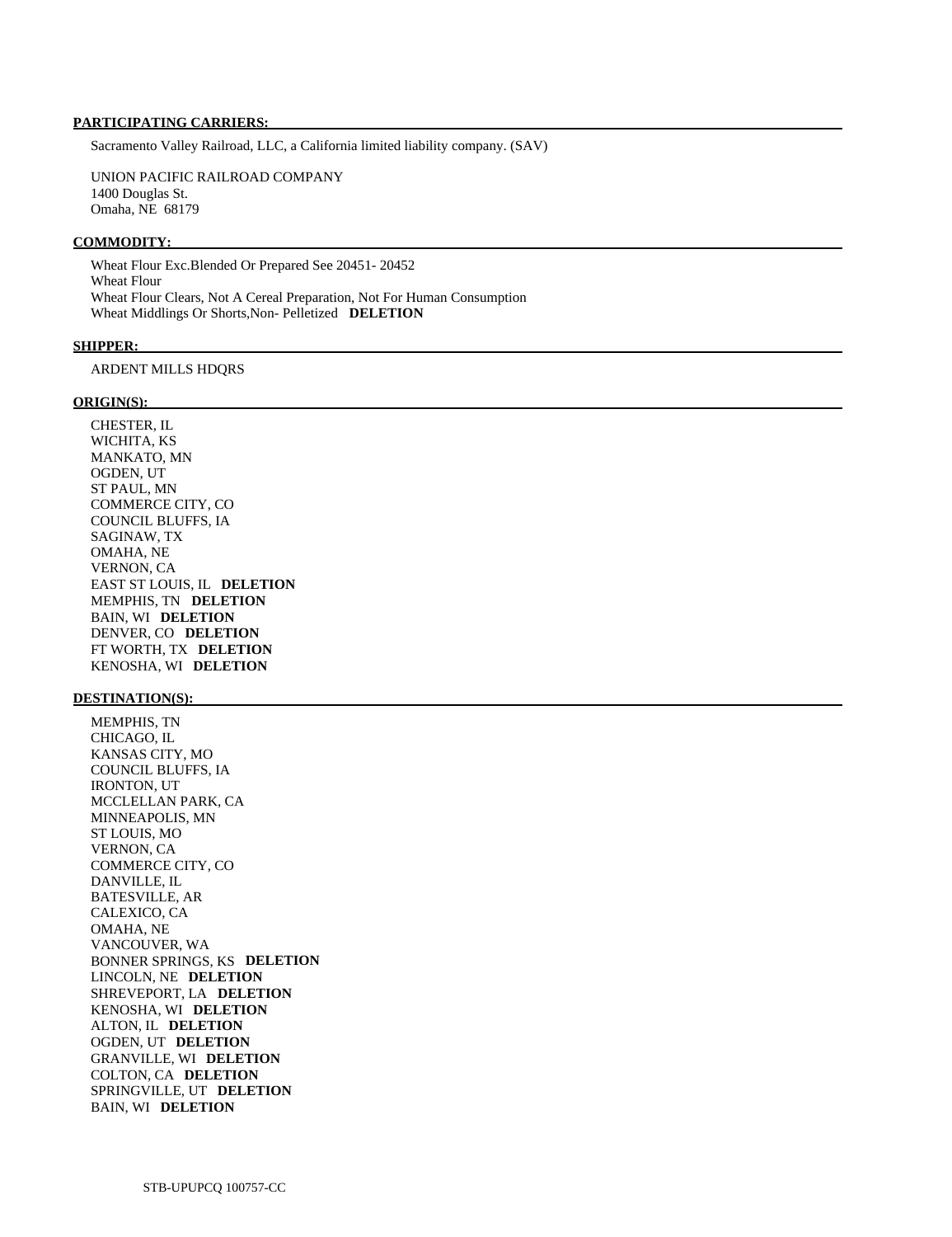## **PORT(S):**

Not Applicable

## **DURATION:**

 Effective Date: February 8, 2016 Amendment Effective Date: June 1, 2022 **ADDITION**  Expiration Date: May 31, 2023 **EXTENSION** 

## **RAIL CAR DATA:**

Carrier Equipment not involved.

## **RATES & CHARGES:**

 As published in Tariff(s) 4052 Subject to increases.

## **VOLUME:**

Single Car Shipments

## **SPECIAL FEATURES:**

Special Switching Provision

## **SPECIAL NOTICE:**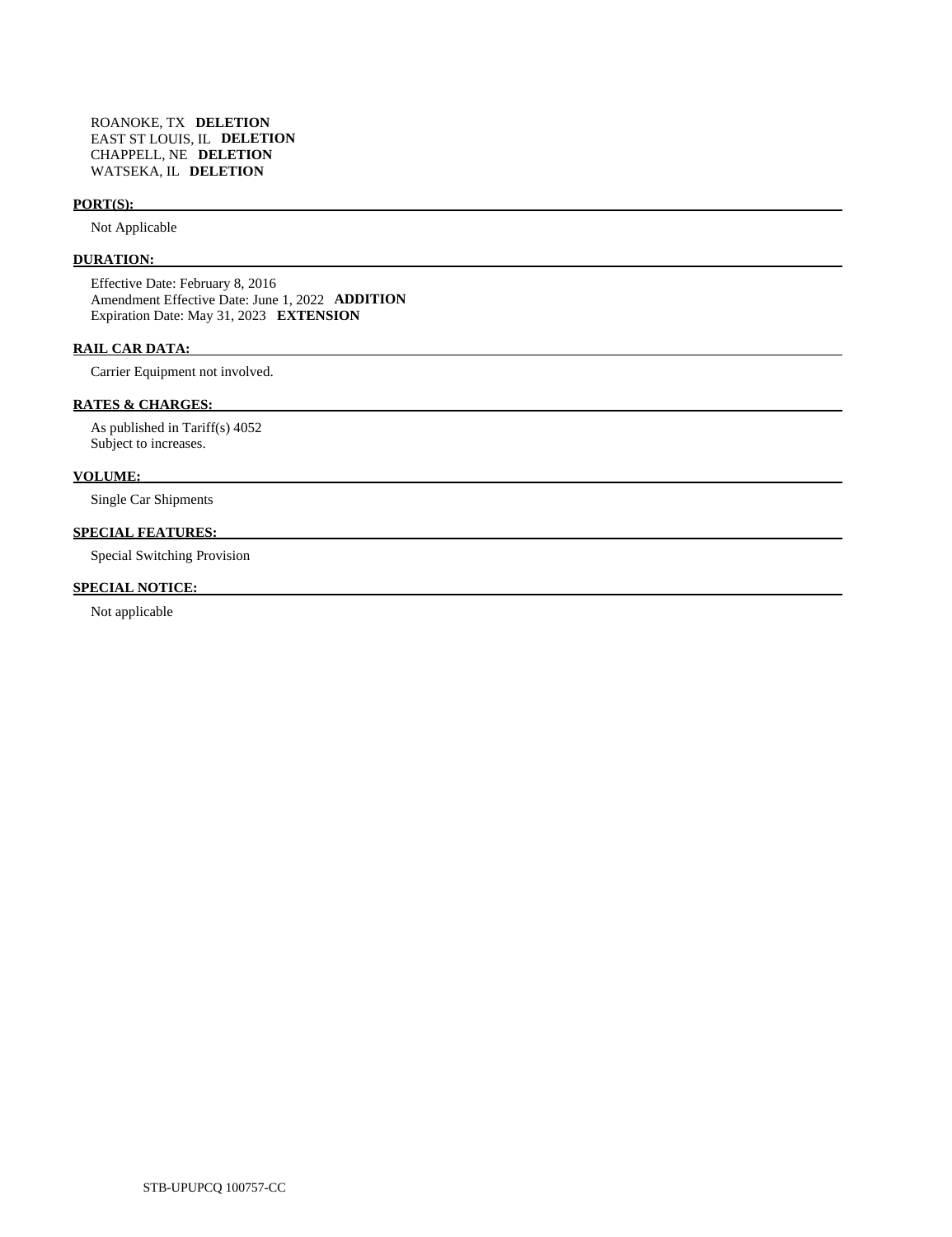

STB-UPUPCQ 100757-CF

## **UNION PACIFIC RAILROAD COMPANY**

# **AMENDED CONTRACT SUMMARY**

**Issued:**  May 26, 2022

**Effective:** June 1, 2022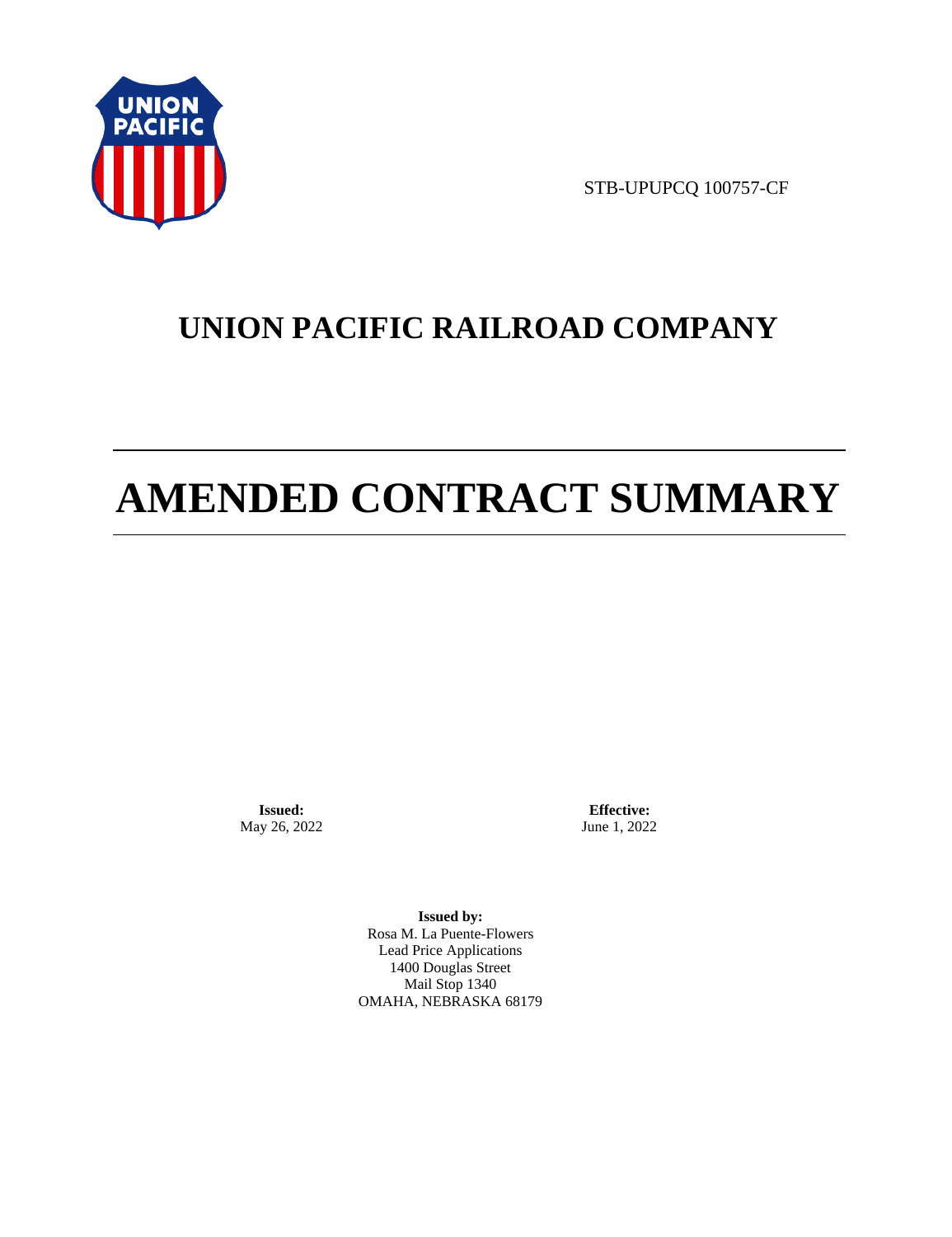Sacramento Valley Railroad, LLC, a California limited liability company. (SAV)

 UNION PACIFIC RAILROAD COMPANY 1400 Douglas St. Omaha, NE 68179

### **COMMODITY:**

 Wheat Flour Exc.Blended Or Prepared See 20451- 20452 Wheat Flour Wheat Flour Clears, Not A Cereal Preparation, Not For Human Consumption

#### **SHIPPER:**

## ARDENT MILLS HDQRS

### **ORIGIN(S):**

 CHESTER, IL WICHITA, KS MANKATO, MN OGDEN, UT ST PAUL, MN COMMERCE CITY, CO COUNCIL BLUFFS, IA SAGINAW, TX OMAHA, NE VERNON, CA

### **DESTINATION(S):**

 MEMPHIS, TN CHICAGO, IL KANSAS CITY, MO COUNCIL BLUFFS, IA IRONTON, UT MCCLELLAN PARK, CA WOOD RIVER, IL **ADDITION**  WANN, IL **ADDITION**  MINNEAPOLIS, MN ST LOUIS, MO VERNON, CA COMMERCE CITY, CO DANVILLE, IL BAIN, WI **ADDITION**  KENOSHA, WI **ADDITION**  BATESVILLE, AR CALEXICO, CA OMAHA, NE VANCOUVER, WA

## **PORT(S):**

Not Applicable

## **DURATION:**

 Effective Date: February 8, 2016 Amendment Effective Date: June 1, 2022 **ADDITION**  Expiration Date: May 31, 2023 **EXTENSION** 

## **RAIL CAR DATA:**

Carrier Equipment not involved.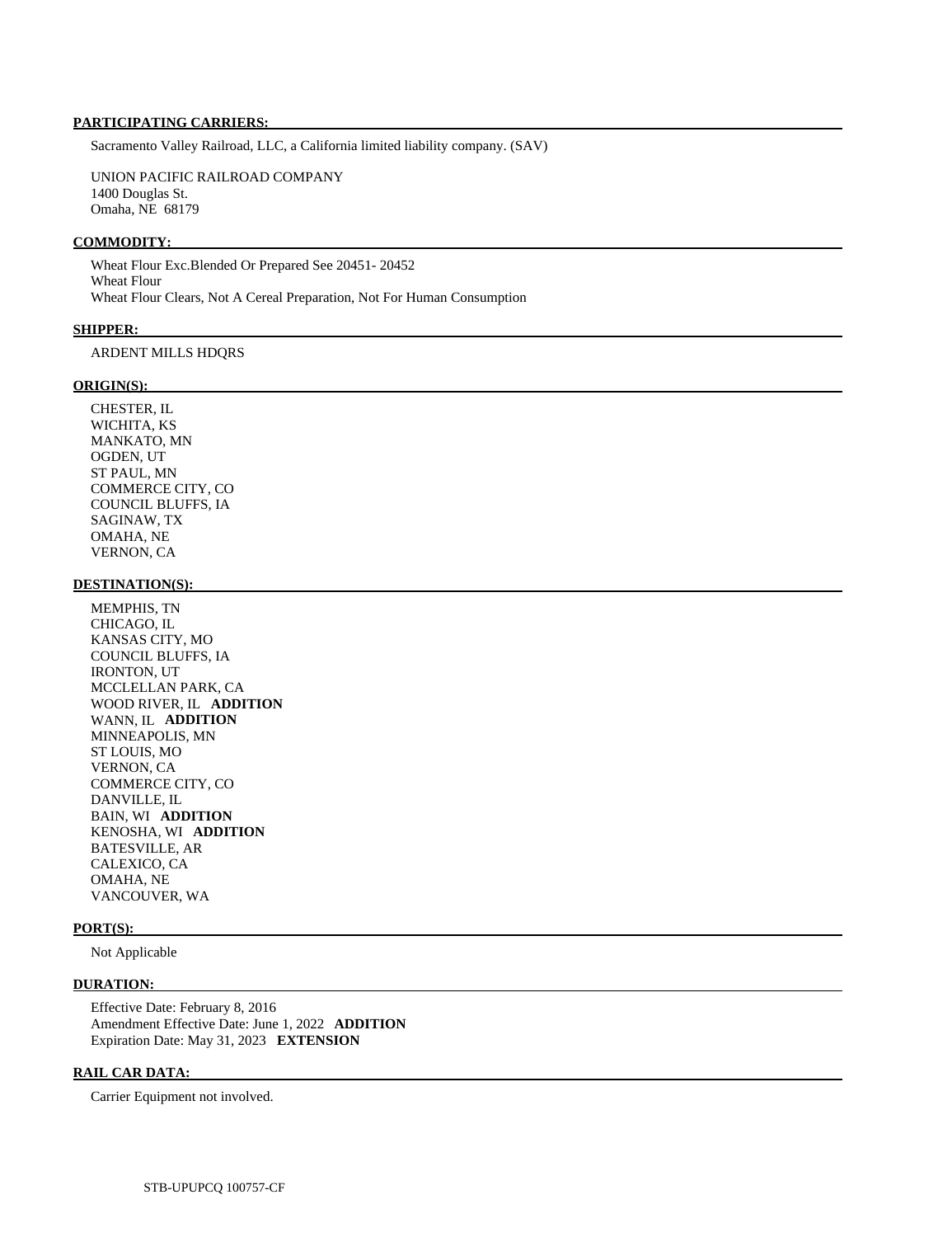## **RATES & CHARGES:**

 As published in Tariff(s) 4052 Subject to increases.

## **VOLUME:**

Single Car Shipments

## **SPECIAL FEATURES:**

Special Switching Provision

## **SPECIAL NOTICE:**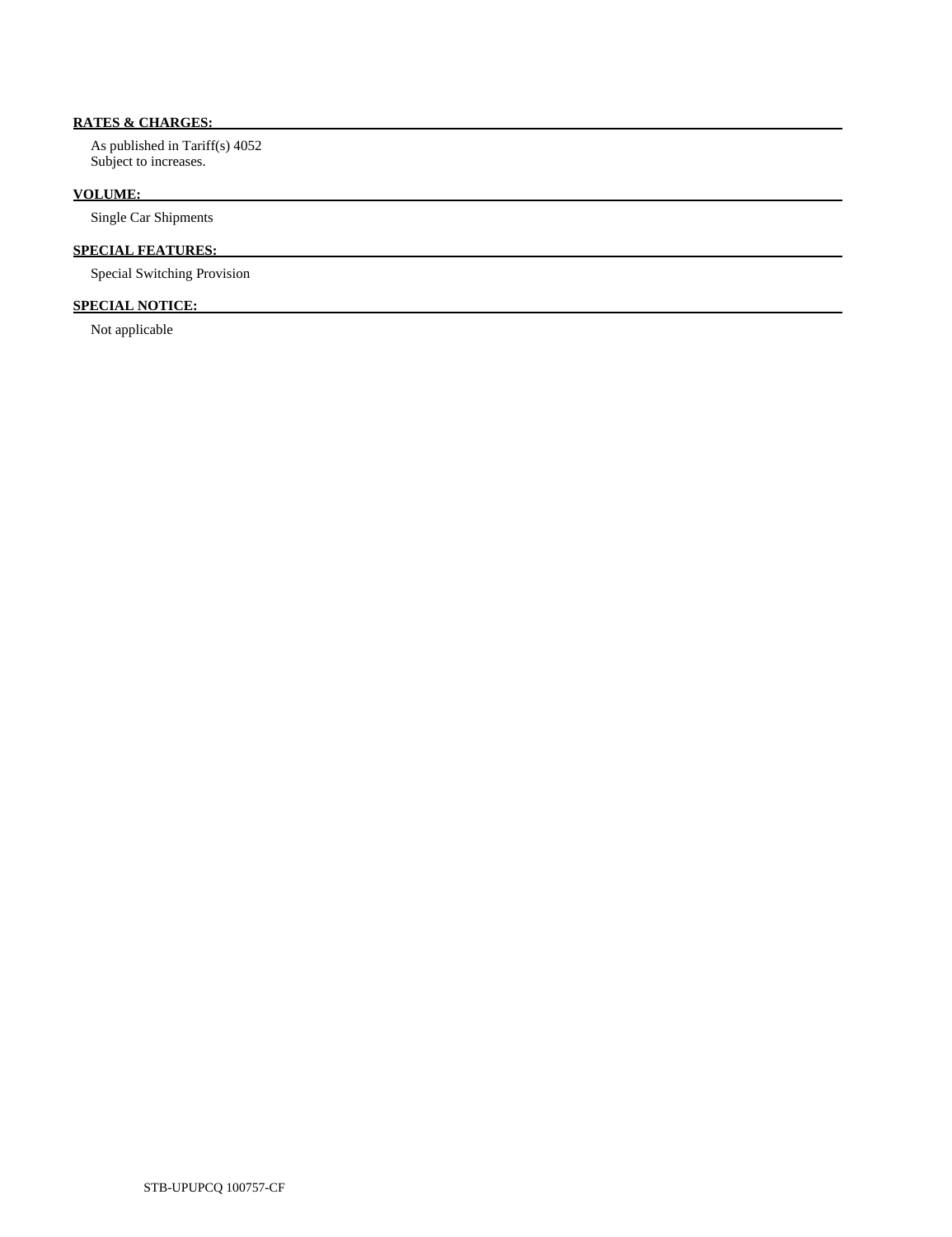

STB-UPUPCQ 100757-CD

## **UNION PACIFIC RAILROAD COMPANY**

# **AMENDED CONTRACT SUMMARY**

**Issued:**  May 25, 2022

**Effective:** June 1, 2022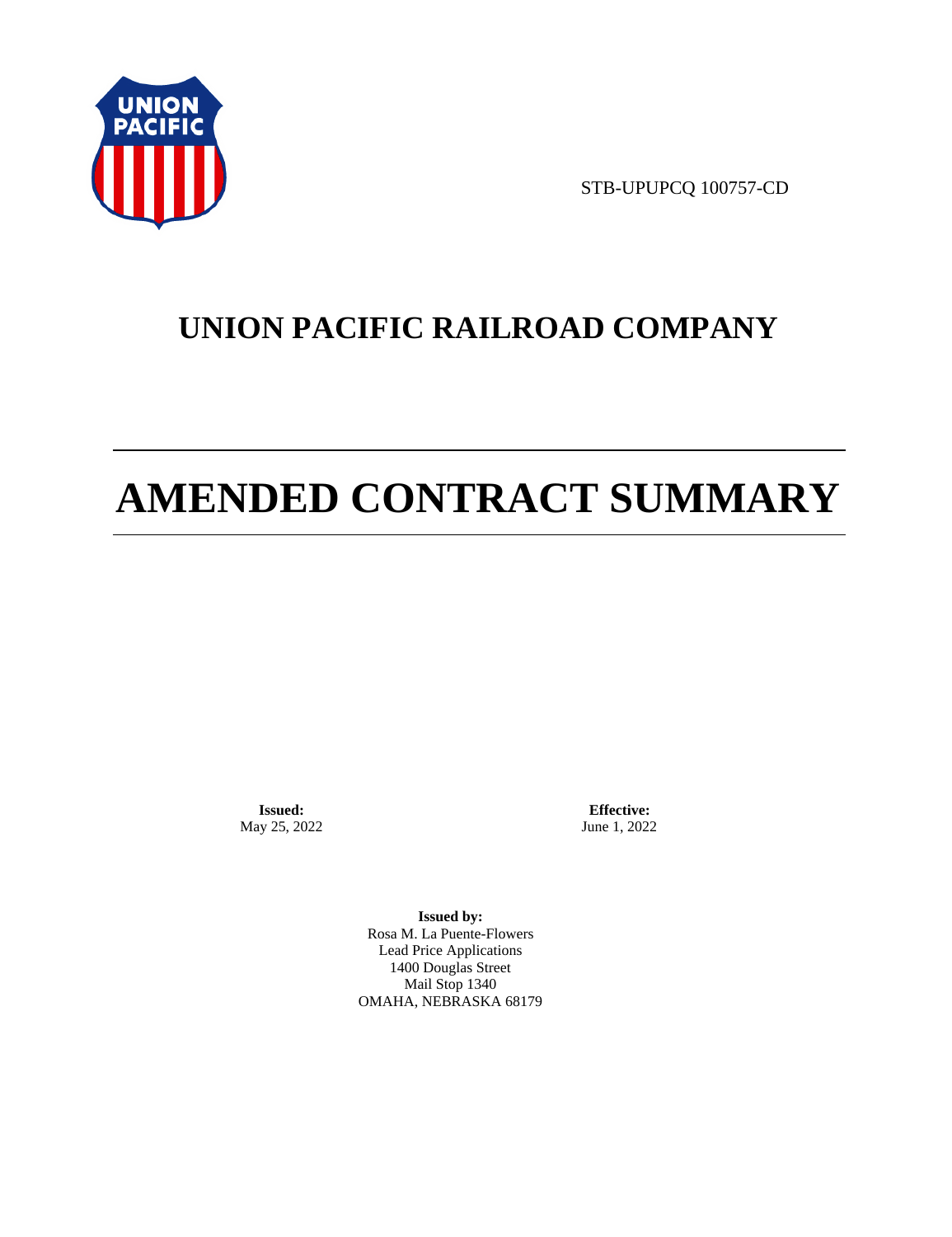Sacramento Valley Railroad, LLC, a California limited liability company. (SAV)

 UNION PACIFIC RAILROAD COMPANY 1400 Douglas St. Omaha, NE 68179

## **COMMODITY:**

 Wheat Flour Exc.Blended Or Prepared See 20451- 20452 Wheat Flour Wheat Flour Clears, Not A Cereal Preparation, Not For Human Consumption

#### **SHIPPER:**

## ARDENT MILLS HDQRS

### **ORIGIN(S):**

 CHESTER, IL WICHITA, KS MANKATO, MN OGDEN, UT ST PAUL, MN COMMERCE CITY, CO COUNCIL BLUFFS, IA SAGINAW, TX OMAHA, NE VERNON, CA

### **DESTINATION(S):**

 MEMPHIS, TN CHICAGO, IL KANSAS CITY, MO COUNCIL BLUFFS, IA IRONTON, UT MCCLELLAN PARK, CA MINNEAPOLIS, MN ST LOUIS, MO VERNON, CA COMMERCE CITY, CO DANVILLE, IL BAIN, WI **ADDITION**  KENOSHA, WI **ADDITION**  BATESVILLE, AR CALEXICO, CA OMAHA, NE VANCOUVER, WA

## **PORT(S):**

Not Applicable

## **DURATION:**

 Effective Date: February 8, 2016 Amendment Effective Date: June 1, 2022 **ADDITION**  Expiration Date: May 31, 2023 **EXTENSION** 

## **RAIL CAR DATA:**

Carrier Equipment not involved.

#### **RATES & CHARGES:**

As published in Tariff(s) 4052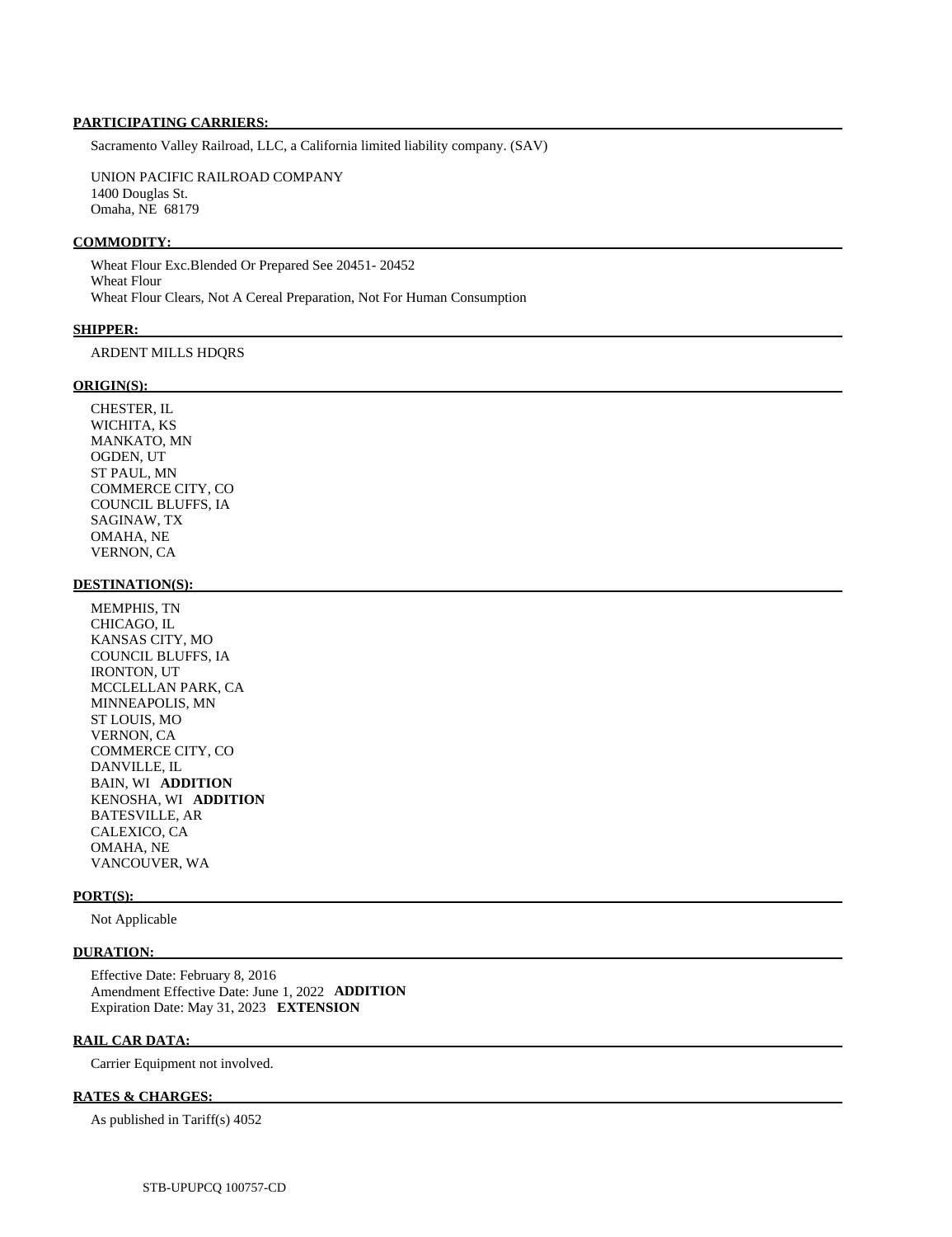Subject to increases.

## **VOLUME:**

Single Car Shipments

## **SPECIAL FEATURES:**

Special Switching Provision

## **SPECIAL NOTICE:**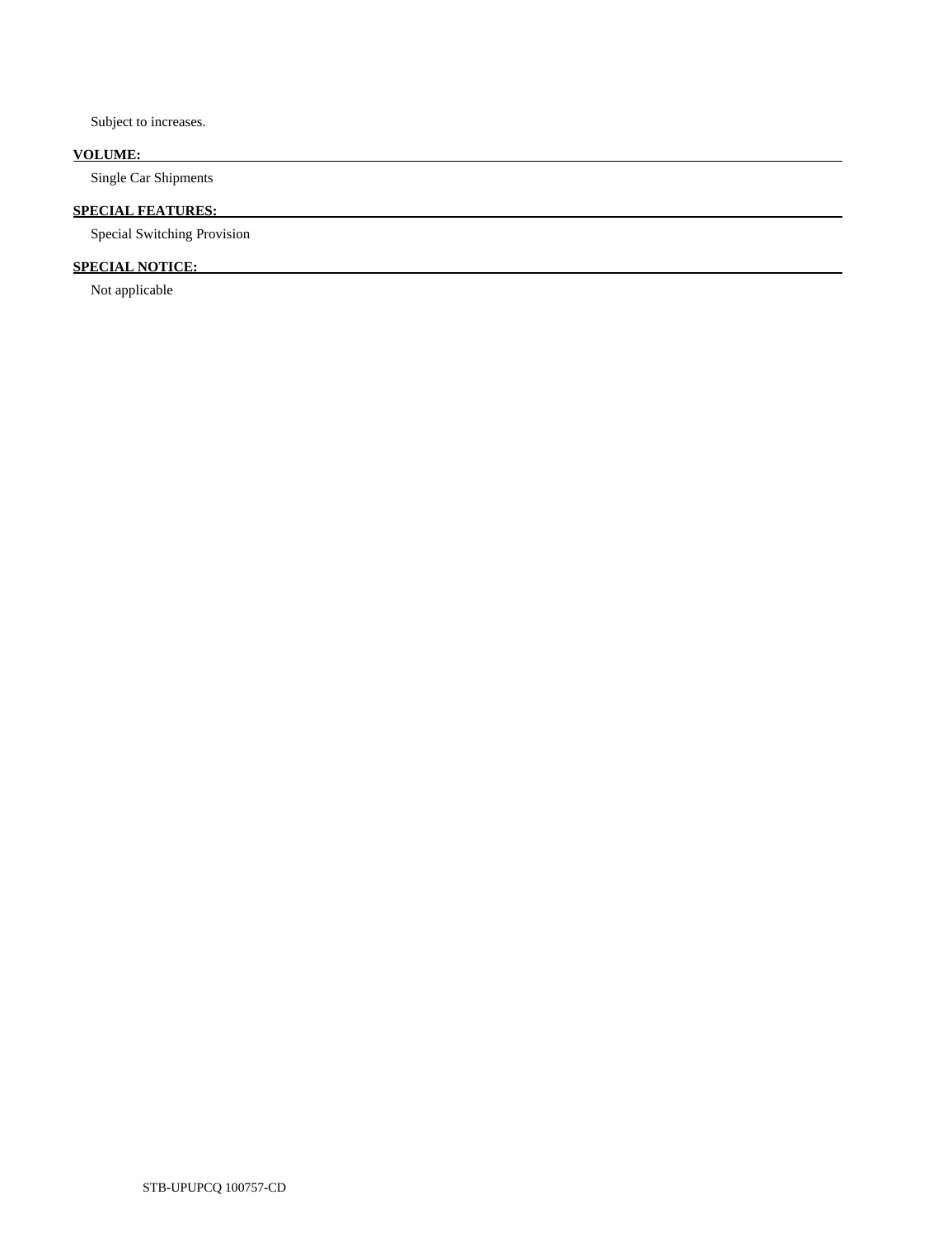

STB-UPUPCQ 100757-CE

## **UNION PACIFIC RAILROAD COMPANY**

# **AMENDED CONTRACT SUMMARY**

**Issued:**  May 26, 2022

**Effective:** June 1, 2022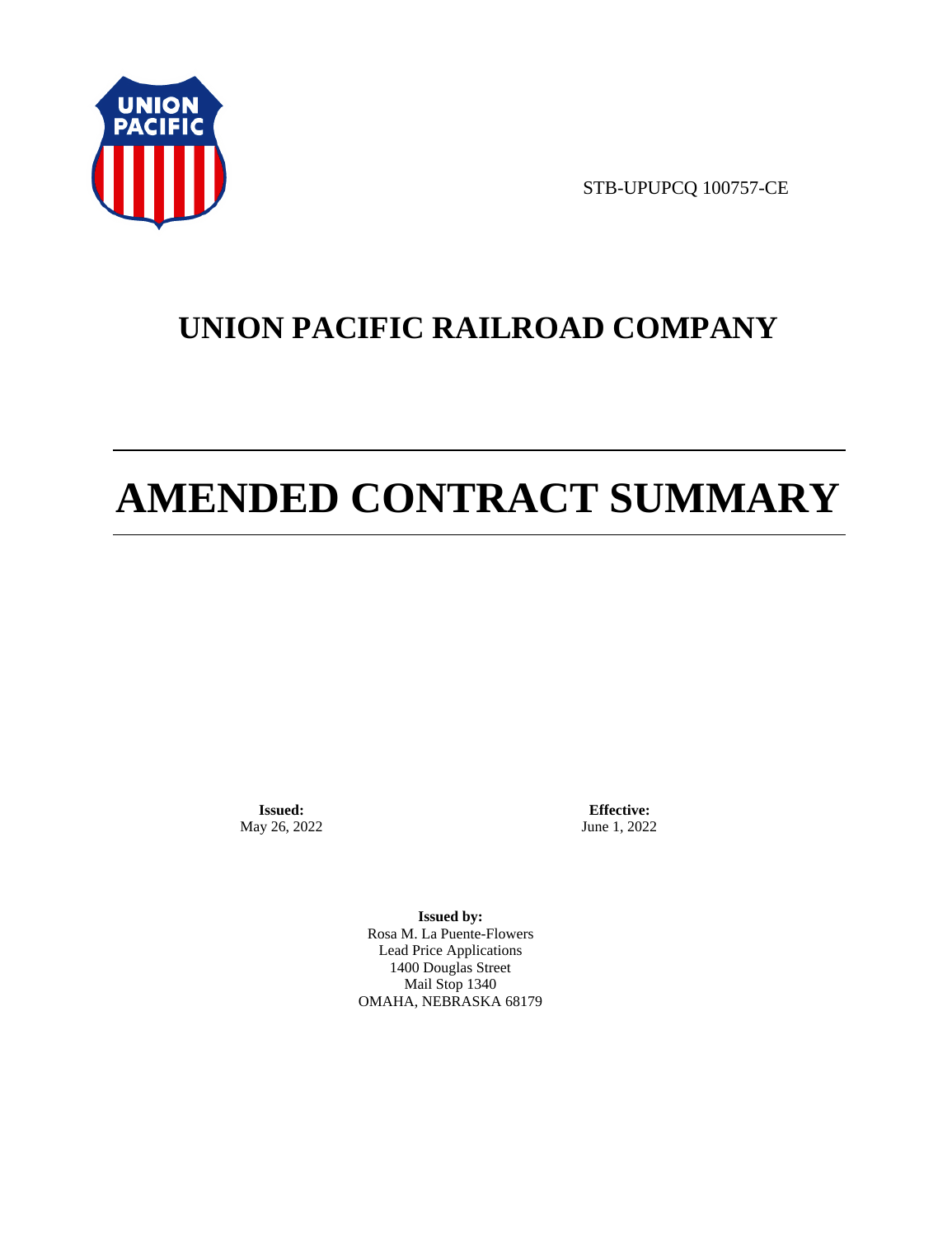Sacramento Valley Railroad, LLC, a California limited liability company. (SAV)

 UNION PACIFIC RAILROAD COMPANY 1400 Douglas St. Omaha, NE 68179

### **COMMODITY:**

 Wheat Flour Exc.Blended Or Prepared See 20451- 20452 Wheat Flour Wheat Flour Clears, Not A Cereal Preparation, Not For Human Consumption

#### **SHIPPER:**

## ARDENT MILLS HDQRS

### **ORIGIN(S):**

 CHESTER, IL WICHITA, KS MANKATO, MN OGDEN, UT ST PAUL, MN COMMERCE CITY, CO COUNCIL BLUFFS, IA SAGINAW, TX OMAHA, NE VERNON, CA

### **DESTINATION(S):**

 MEMPHIS, TN CHICAGO, IL KANSAS CITY, MO COUNCIL BLUFFS, IA IRONTON, UT MCCLELLAN PARK, CA WOOD RIVER, IL **ADDITION**  WANN, IL **ADDITION**  MINNEAPOLIS, MN ST LOUIS, MO VERNON, CA COMMERCE CITY, CO DANVILLE, IL BAIN, WI **ADDITION**  KENOSHA, WI **ADDITION**  BATESVILLE, AR CALEXICO, CA OMAHA, NE VANCOUVER, WA

## **PORT(S):**

Not Applicable

## **DURATION:**

 Effective Date: February 8, 2016 Amendment Effective Date: June 1, 2022 **ADDITION**  Expiration Date: May 31, 2023 **EXTENSION** 

## **RAIL CAR DATA:**

Carrier Equipment not involved.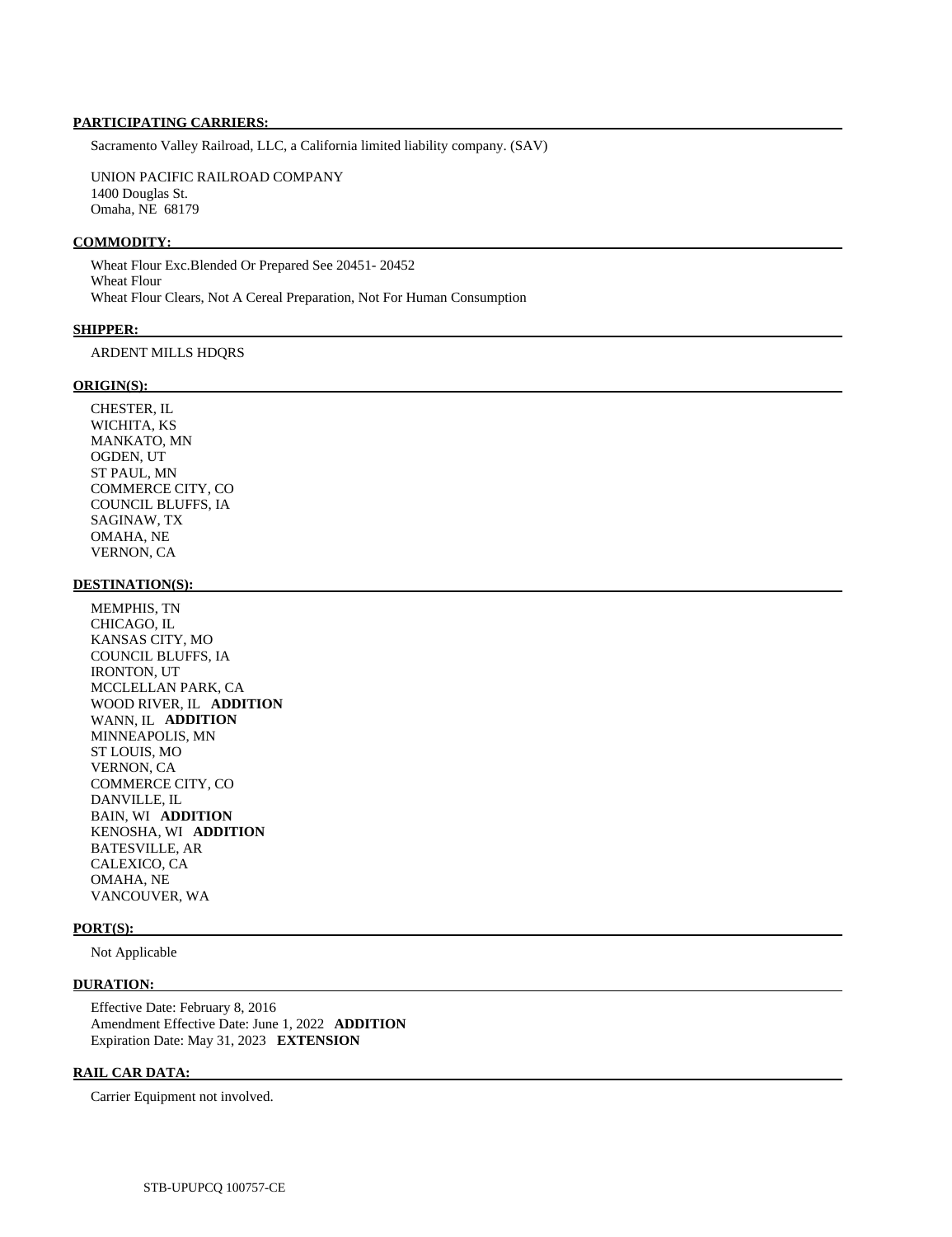## **RATES & CHARGES:**

 As published in Tariff(s) 4052 Subject to increases.

## **VOLUME:**

Single Car Shipments

## **SPECIAL FEATURES:**

Special Switching Provision

## **SPECIAL NOTICE:**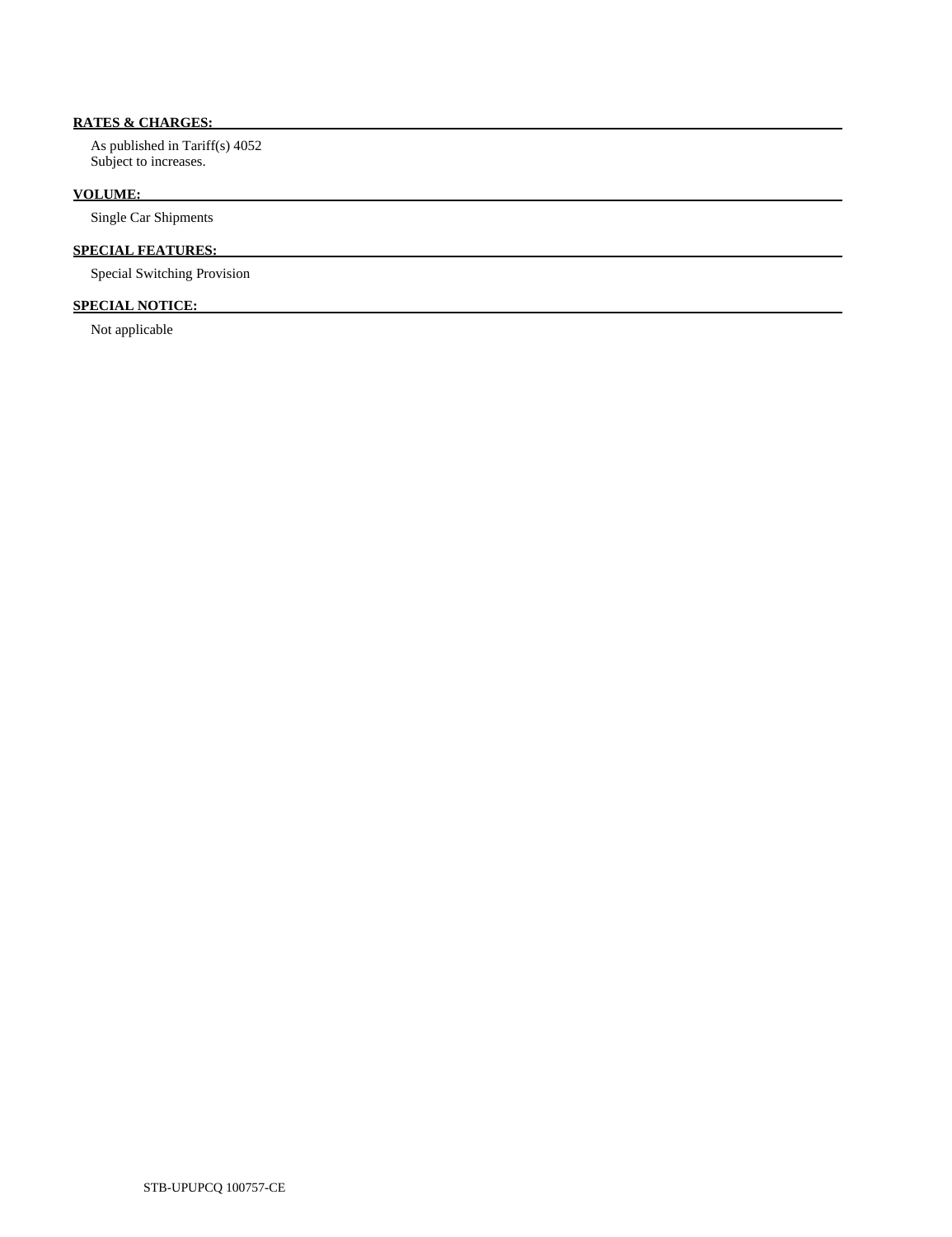

STB-UPUPCQ 101813-DN

## **UNION PACIFIC RAILROAD COMPANY**

# **AMENDED CONTRACT SUMMARY**

**Issued:**  May 25, 2022

**Effective:** June 1, 2022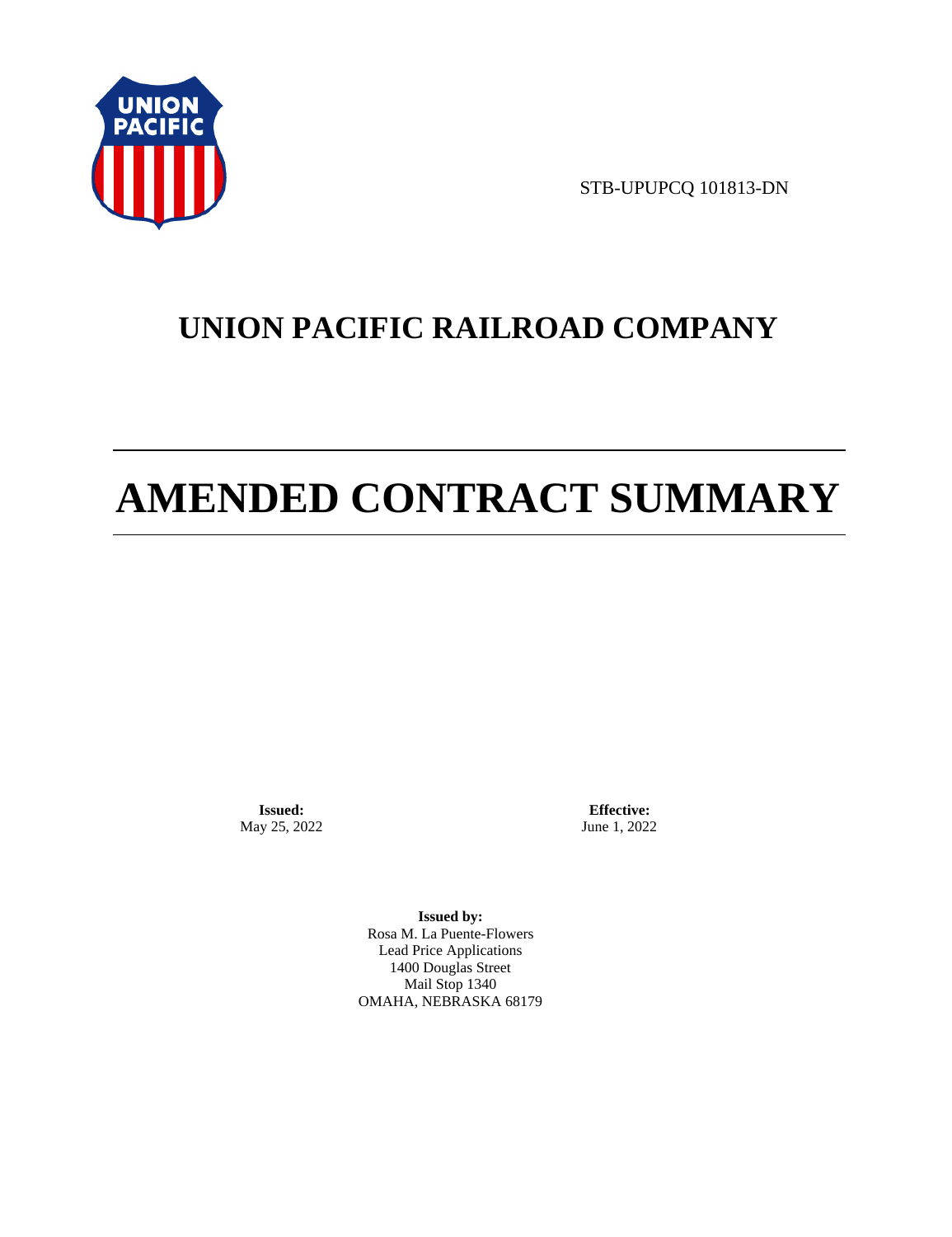UNION PACIFIC RAILROAD COMPANY 1400 Douglas St. Omaha, NE 68179

#### **COMMODITY:**

 Barley Wheat Exc.Buckwheat See 01139

## **SHIPPER:**

THE SCOULAR COMPANY

#### **ORIGIN(S):**

 SALINA, KS DOWNS, KS PRATT, KS BROWNSON, NE HERSHEY, NE JEROME, ID SEIBERT, CO STRATTON, CO BANCROFT, ID MICHAUD, ID TALMAGE, ID CHICAGO, IL **ADDITION**  ALBERT, KS AMY, KS BAZINE, KS BEELER, KS BISON, KS BUCKLIN, KS BUFFALO PARK, KS DENMARK, KS DIGHTON, KS DRESDEN, KS GOODLAND, KS GORHAM, KS GRAINFIELD, KS HANSTON, KS HAYS, KS HOISINGTON, KS LEVANT, KS LINCOLN, KS MARIENTHAL, KS SELDEN, KS TOULON, KS VICTORIA, KS WALKER, KS WINONA, KS YOCEMENTO, KS ADRIAN, MO KANSAS CITY, MO FREMONT, NE SIDNEY, NE FREDERICK, OK GRANDFIELD, OK HOLLISTER, OK HOOKER, OK TEXHOMA, OK LINDBERGH, WY PINE BLUFFS, WY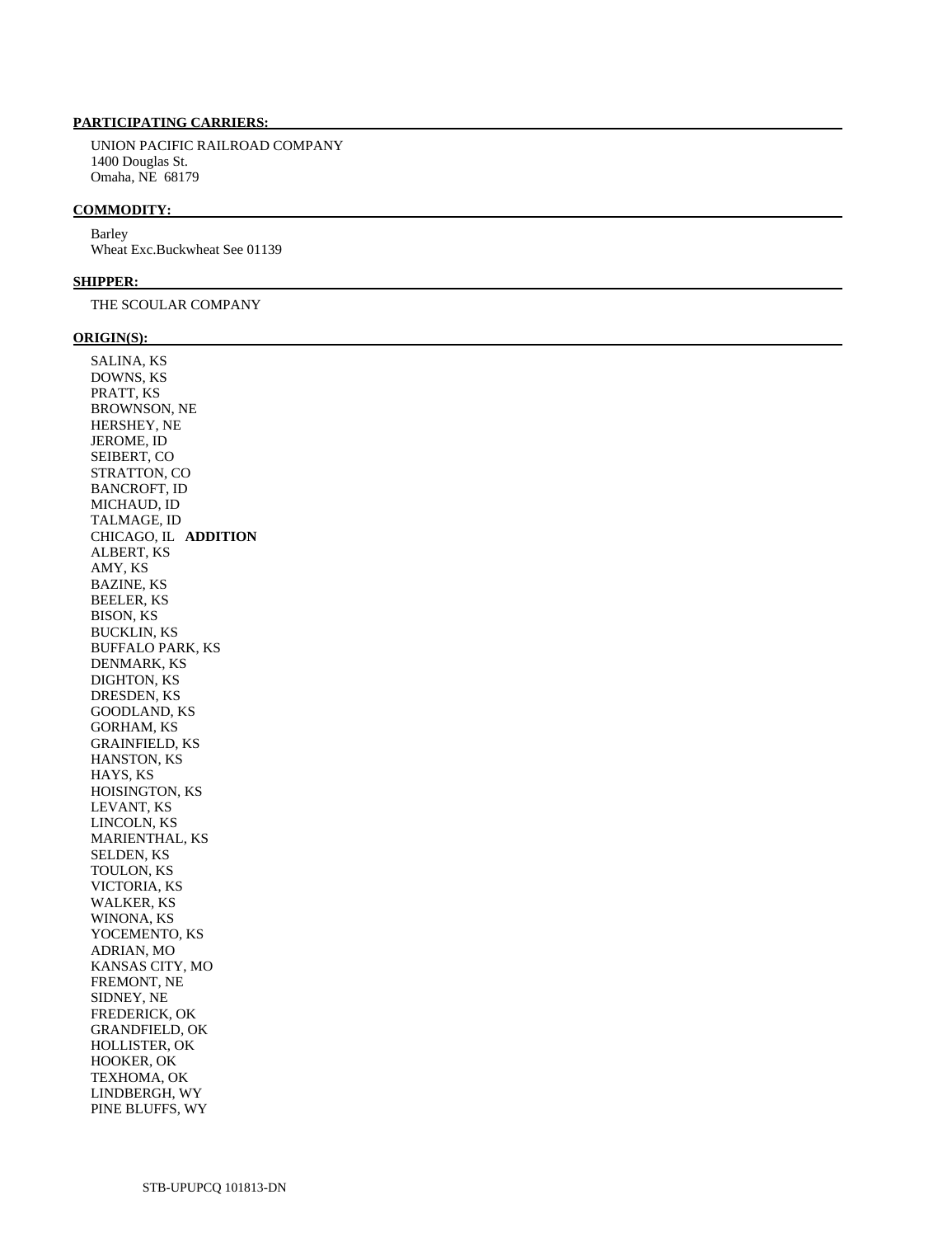#### **DESTINATION(S):**

 OR - PORTLAND AGS (See Exhibit Definition) WA - SEATTLE AGS (See Exhibit Definition) STOCKTON, CA LOS ANGELES, CA OAKLAND, CA DENVER, CO MILFORD, UT AVON, IA GALENA PARK, TX **ADDITION**  HOUSTON, TX **ADDITION**  ALTON, IL EAST ST LOUIS, IL MT VERNON, IL KANSAS CITY, MO ST LOUIS, MO MEMPHIS, TN PHOENIX, AZ TOLLESON, AZ CITY OF COMMERCE, CA COLTON, CA FAMOSO, CA FRESNO, CA GOSHEN JCT, CA SAN BERNARDINO, CA VERDEMONT, CA PORT ALLEN, LA CHICAGO, IL WINONA, MN SAN ANTONIO, TX MODESTO, CA PENDLETON, OR MINNEAPOLIS, MN KEARNEY, CA TAGUS, CA TRAVER, CA NEW BRAUNFELS, TX MANKATO, MN ADRIAN, MO PETALUMA, CA BAIN, WI HATCH, CA WILLIAMS, CA BUCKEYE, AZ TURLOCK, CA KENOSHA, WI **DELETION**  EAGLE PASS, TX **DELETION**  EL PASO, TX **DELETION**  LAREDO, TX **DELETION**  NOGALES, AZ **DELETION**  CARLISLE, IA **DELETION**  DENTON, TX **DELETION** 

## **PORT(S):**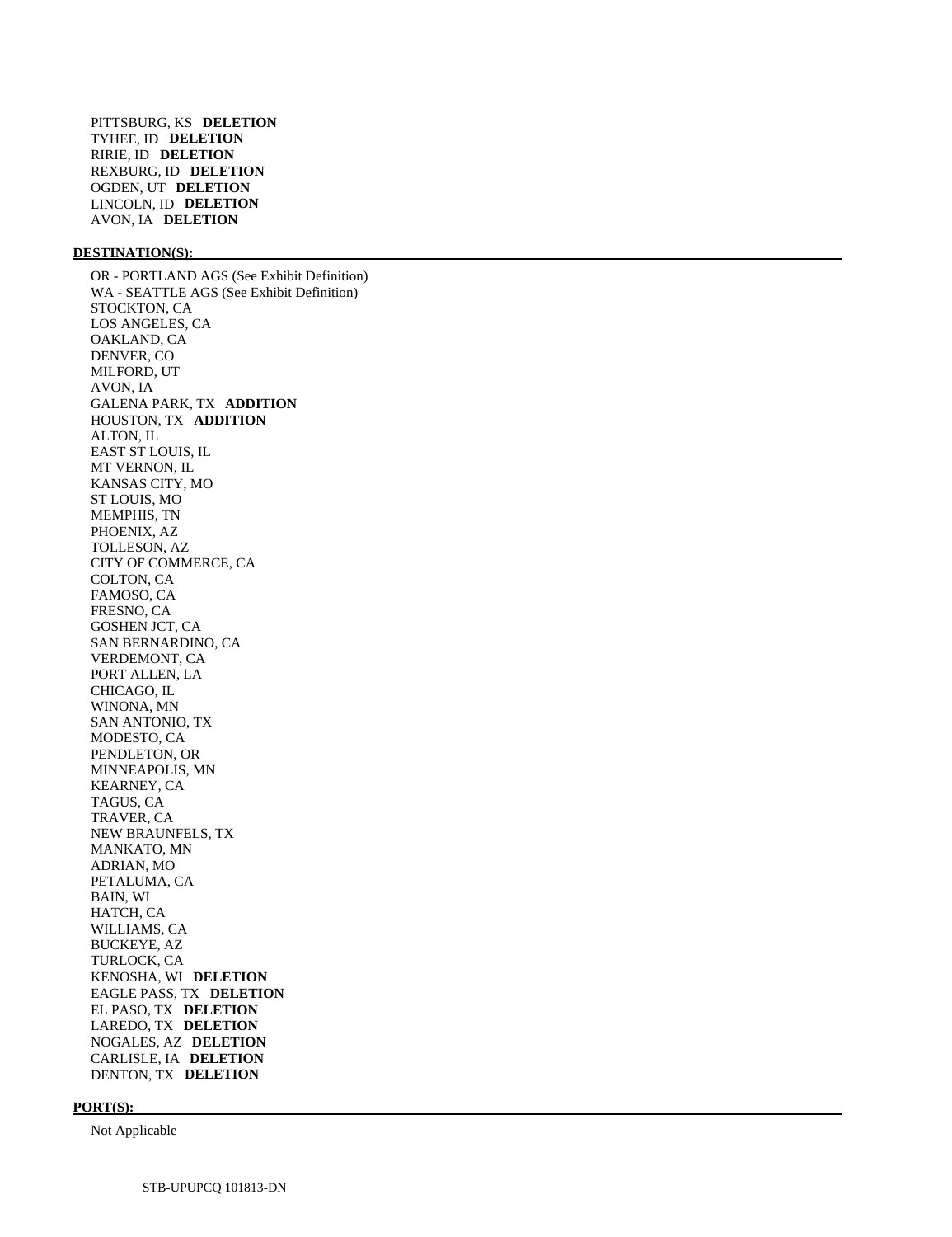## **DURATION:**

 Effective Date: January 1, 2018 Amendment Effective Date: June 1, 2022 **ADDITION**  Expiration Date: May 31, 2023 **EXTENSION** 

## **RAIL CAR DATA:**

Carrier Equipment not involved.

## **RATES & CHARGES:**

Not applicable

## **VOLUME:**

 Minimum shipment of 107 carloads. Multiple Car Shipments Single Car Shipments **DELETION** 

## **SPECIAL FEATURES:**

Special Switching Provision

## **SPECIAL NOTICE:**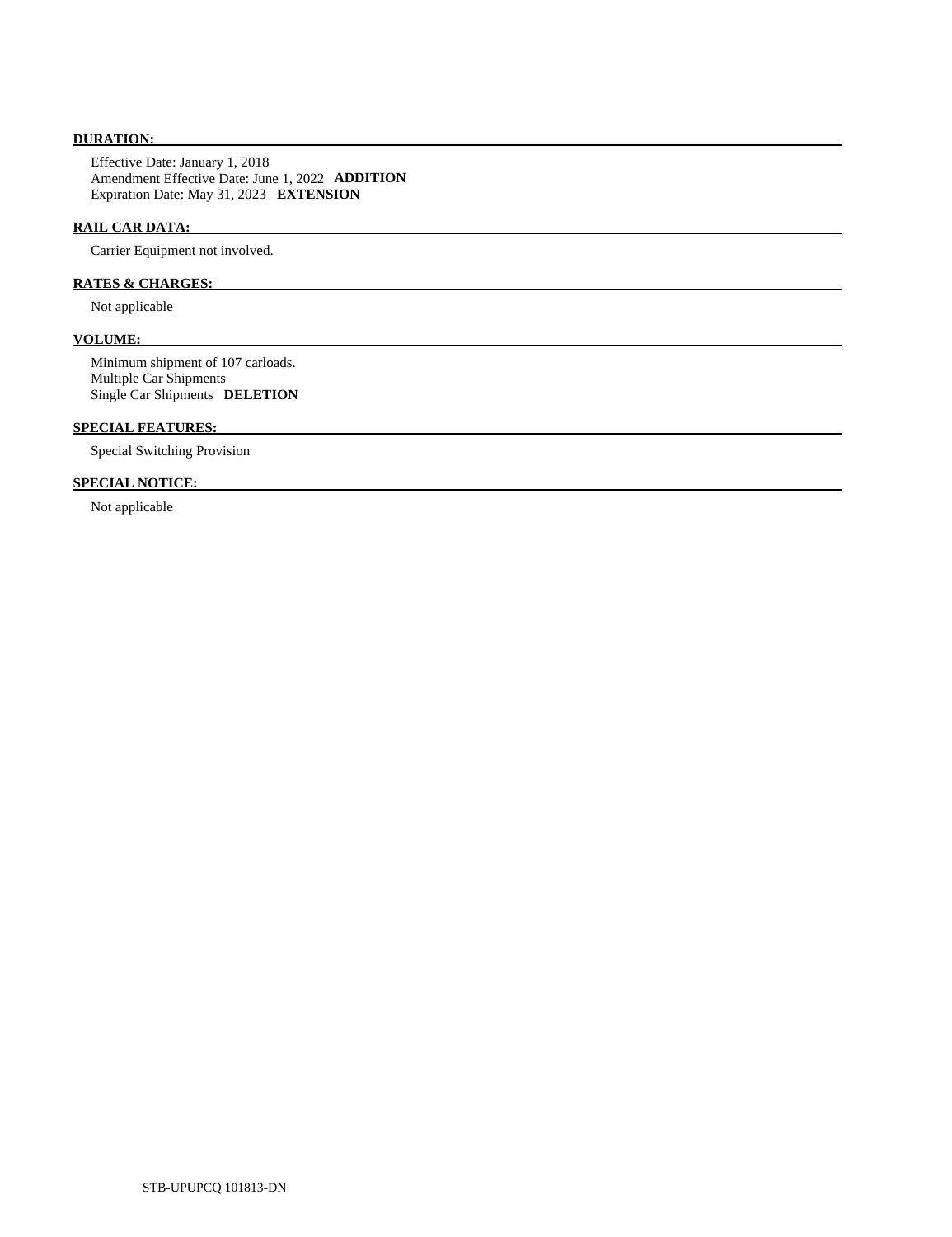OR - PORTLAND AGS consist of: ALBINA, OR ASTORIA, OR AUMSVILLE, OR AURORA, OR BARNES YARD, OR BATTERSON, OR BONNEVILLE, OR BRIDAL VEIL, OR BROOKS, OR BUXTON, OR CANBY, OR CLACKAMAS, OR COALCA, OR COCHRAN, OR DODSON, OR EAST MILWAUKIE, OR EAST PORTLAND, OR FIR, OR GARBALDI, OR GARIBALDI, OR GEER, OR GERVAIS, OR HEMLOCK, OR HITO, OR HUBBARD, OR KENTON, OR LAKE YARD, OR LIBERAL, OR MILWAUKIE, OR MOHLER, OR MT ANGEL, OR NORTH PORTLAND, OR OREGON CITY, OR OSWEGO, OR PORTLAND, OR PRATUM, OR PULP, OR RENARD, OR RIVER GATE, OR ROCKWOOD, OR SHAW, OR SILVERTON, OR ST JOHNS, OR STAYTON, OR TILLAMOOK, OR TROUTDALE, OR WARRENTON, OR WEST LINN, OR WHEELER, OR WOODBURN, OR AMPERE, WA BARBERTON, WA BATTLE GROUND, WA BRUSH PRAIRIE, WA CAMAS, WA CASTLE ROCK, WA CATHLAMET, WA CHELATCHIE, WA COLUMBIA JCT, WA HEISON, WA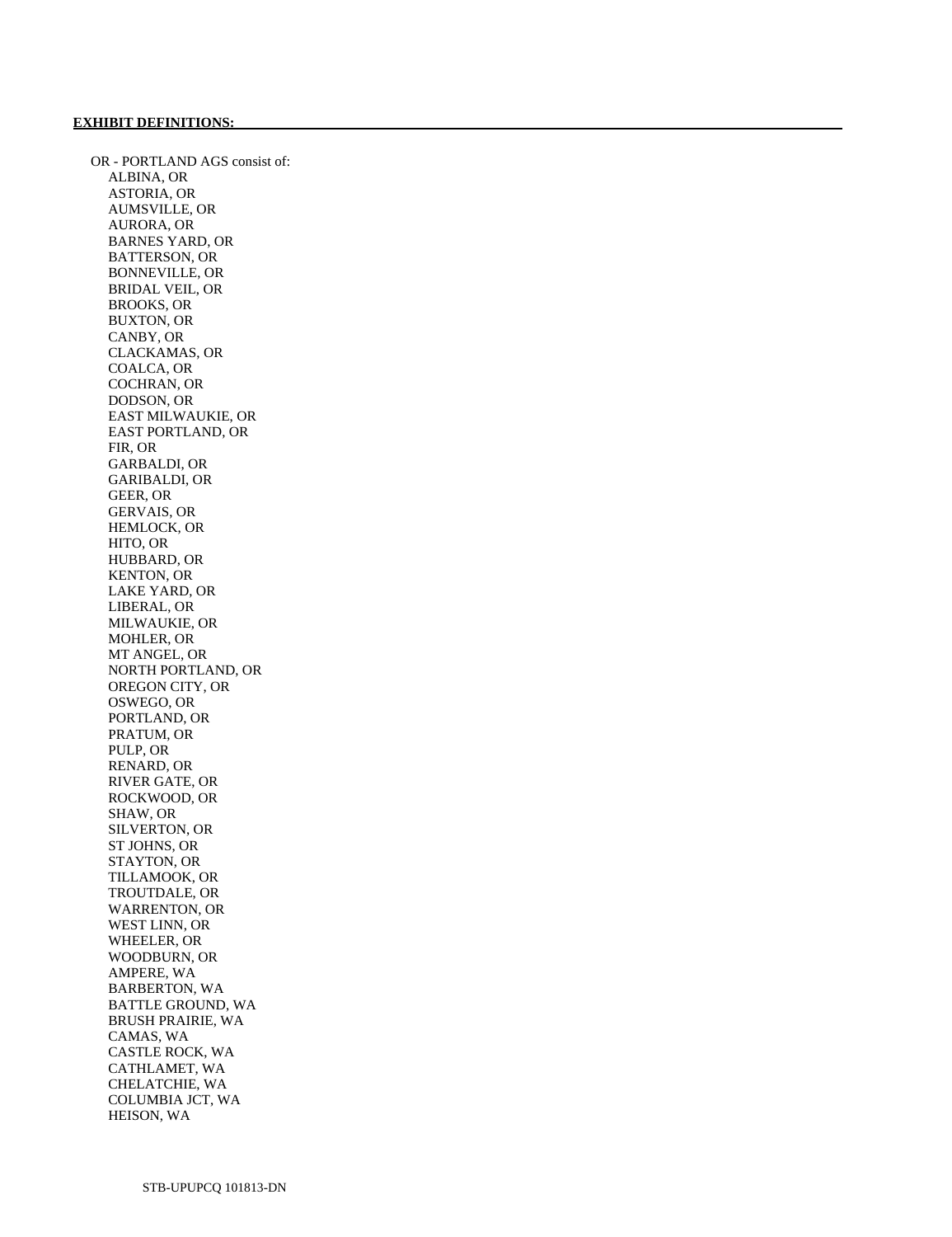HOMAN, WA KALAMA, WA KELSO, WA LONGVIEW, WA OSTRANDER, WA RIDGEFIELD, WA ROCKY POINT, WA RYE JCT, WA VANCOUVER, WA VANCOUVER JCT, WA WASHOUGAL, WA WOODLAND, WA YACOLT, WA WA - SEATTLE AGS consist of: ABERDEEN, WA ABERDEEN JCT, WA ALDERTON, WA ALLISON, WA ANDOVER, WA ARGO, WA AUBURN, WA BALLARD, WA BALLARD JCT, WA BANGOR, WA BAY SHORE, WA BELFAIR, WA BELLINGHAM, WA BELMORE, WA BLACK RIVER, WA BLAJCT, WA BLAKESLEE JCT, WA BREMERTON, WA BRIARWOOD, WA BUCODA, WA BURLINGTON, WA CAMP MURRAY, WA CAPITOL, WA CENPARK, WA CENTRALIA, WA CHEHALIS, WA CLAY CITY, WA CONCORA, WA DIVIDE, WA DUPONT, WA EAST OLYMPIA, WA EAST PUYALLUP, WA EATONVILLE JCT, WA EDMOND, WA EDMONDS, WA ELBE, WA ELMA, WA ESSEX, WA EVERETT, WA EVERETT, WA FERNDALE, WA FIFE, WA FREDERICKSON, WA FT LEWIS, WA GATE, WA GLOBAL GATEWAY NO, WA GRAHAM, WA GRAND MOUND, WA GREENDALE, WA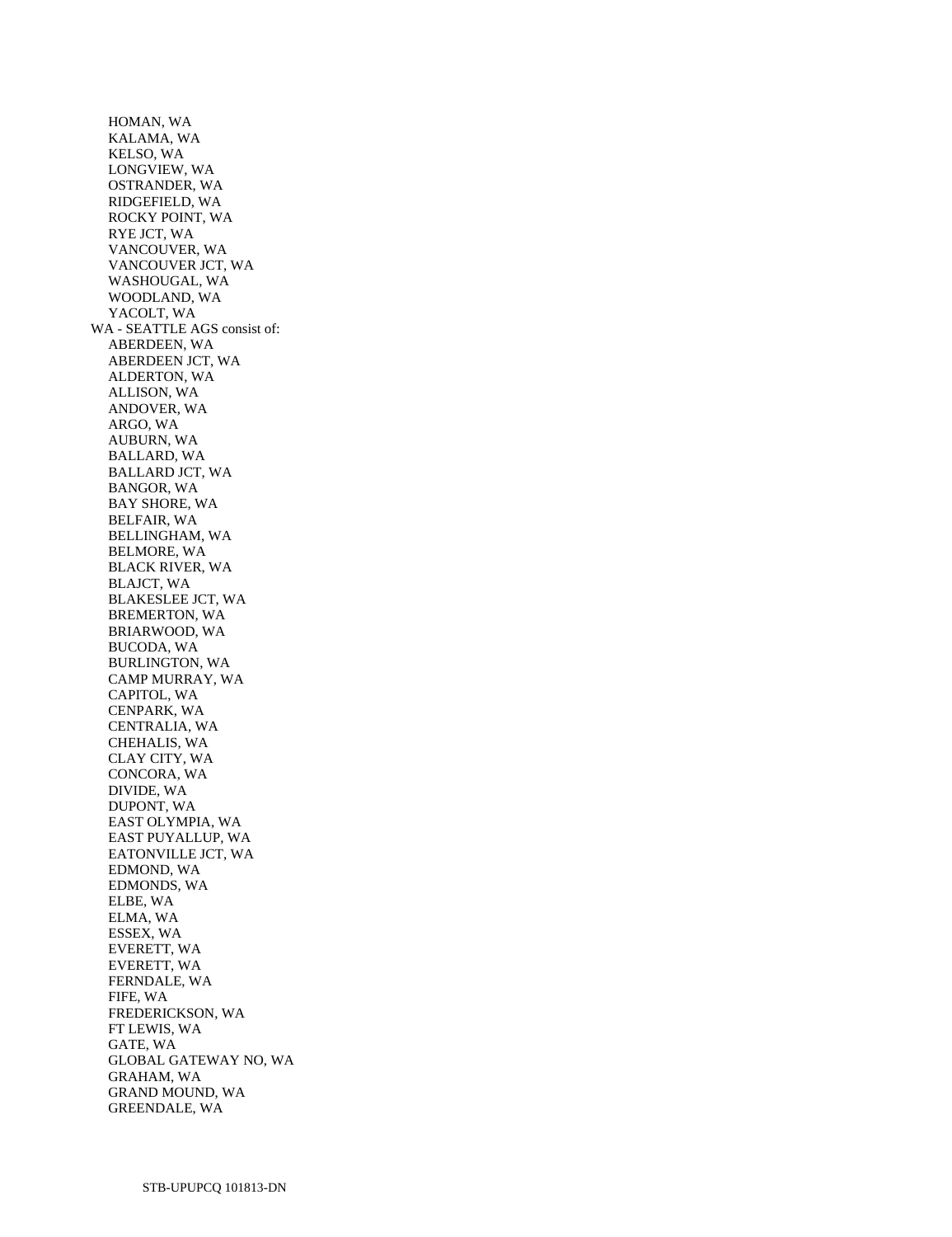HARBOR ISLAND, WA HILLSDALE, WA HOQUIAM, WA INTERBAY, WA JUNCTION CITY, WA KAPOWSIN, WA KENT, WA KETRON, WA KYRO, WA LAKESIDE, WA LAKEVIEW, WA LOVELAND, WA LYNCH CREEK, WA LYNDEN, WA MALTBY, WA MARMAC, WA MAYTOWN, WA MCCLEARY, WA MCKENNA, WA MCMILLIN, WA MEEKER, WA MIDLAND, WA MINERAL, WA MONROE, WA MONTESANO, WA MORTON, WA MOUNT VERNON, WA MT VERNON, WA NAD JCT, WA NAPAVINE, WA NEW RELIANCE, WA NISQUALLY, WA NORTH PUYALLUP, WA OAKVILLE, WA OFFLAKE, WA OFFUTT LAKE, WA OHOP, WA OLYMPIA, WA PARK JCT, WA PIONEER, WA PORT TOWNSEND, WA PUYALLUP, WA RAINIER, WA RAISH, WA RESERVATION, WA ROCHESTER, WA ROY, WA SEATTLE, WA SEATTLE PIER, WA SHELTON, WA SILVERDALE, WA SKOOKUMCH, WA SKOOKUMCHUCK, WA SOUTH BELFAIR, WA SOUTH TACOMA, WA ST CLAIR, WA STEILACOOM, WA STIMSON, WA SUMNER, WA TACOMA, WA TACOMA EXP, WA TACOMA EXPORT, WA TACOMA JCT, WA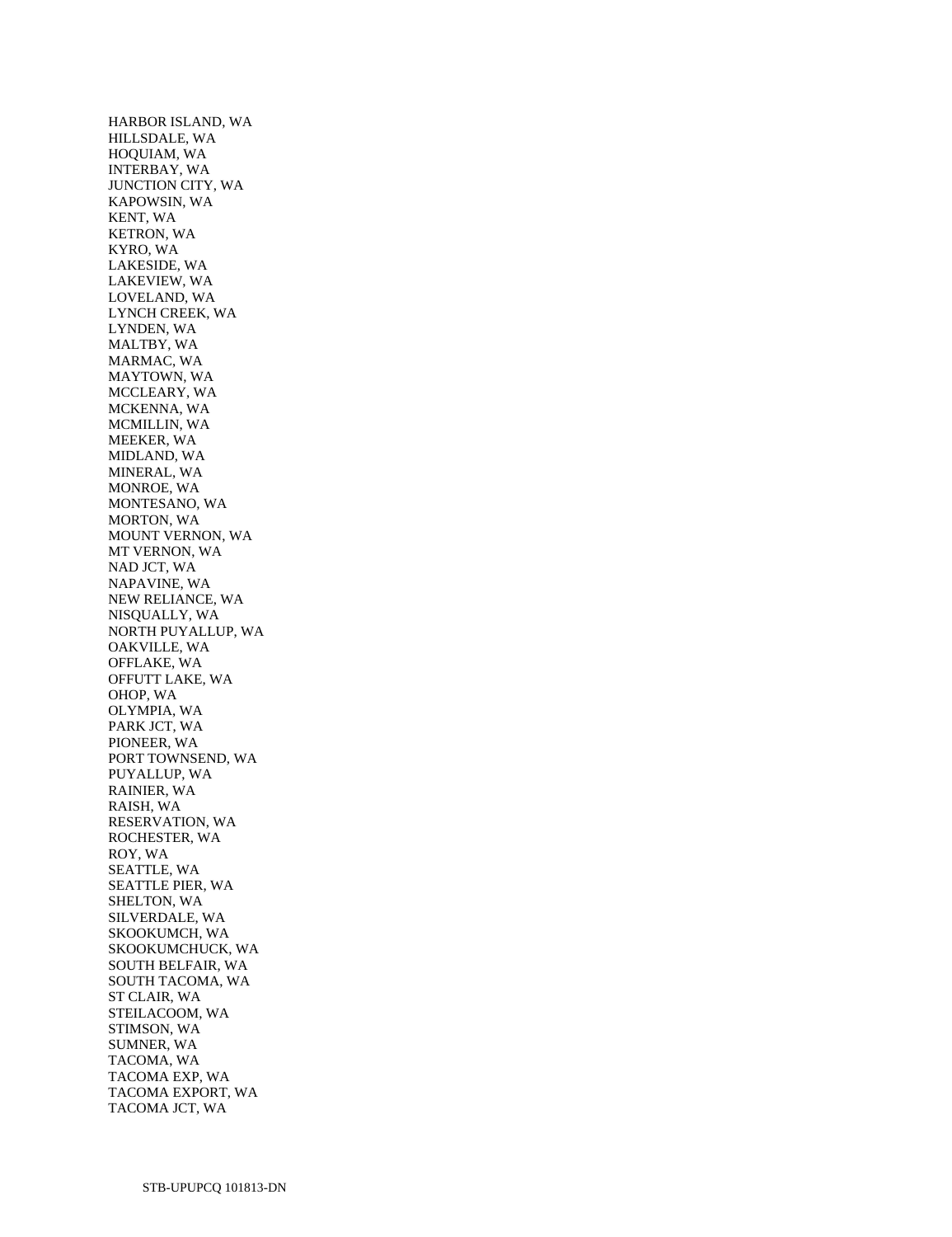TACOMA PCT, WA TAYLOR WAY, WA TENINO, WA THRIFT, WA TITLOW, WA TUKWILA, WA TUMWATER, WA VADER, WA WABASH, WA WESCO, WA WEST BLAIR, WA WEST HILLSDALE, WA WEST TACOMA, WA WESTERN JCT, WA WHITES, WA WINLOCK, WA WJCT, WA WOODINVILLE, WA YELM, WA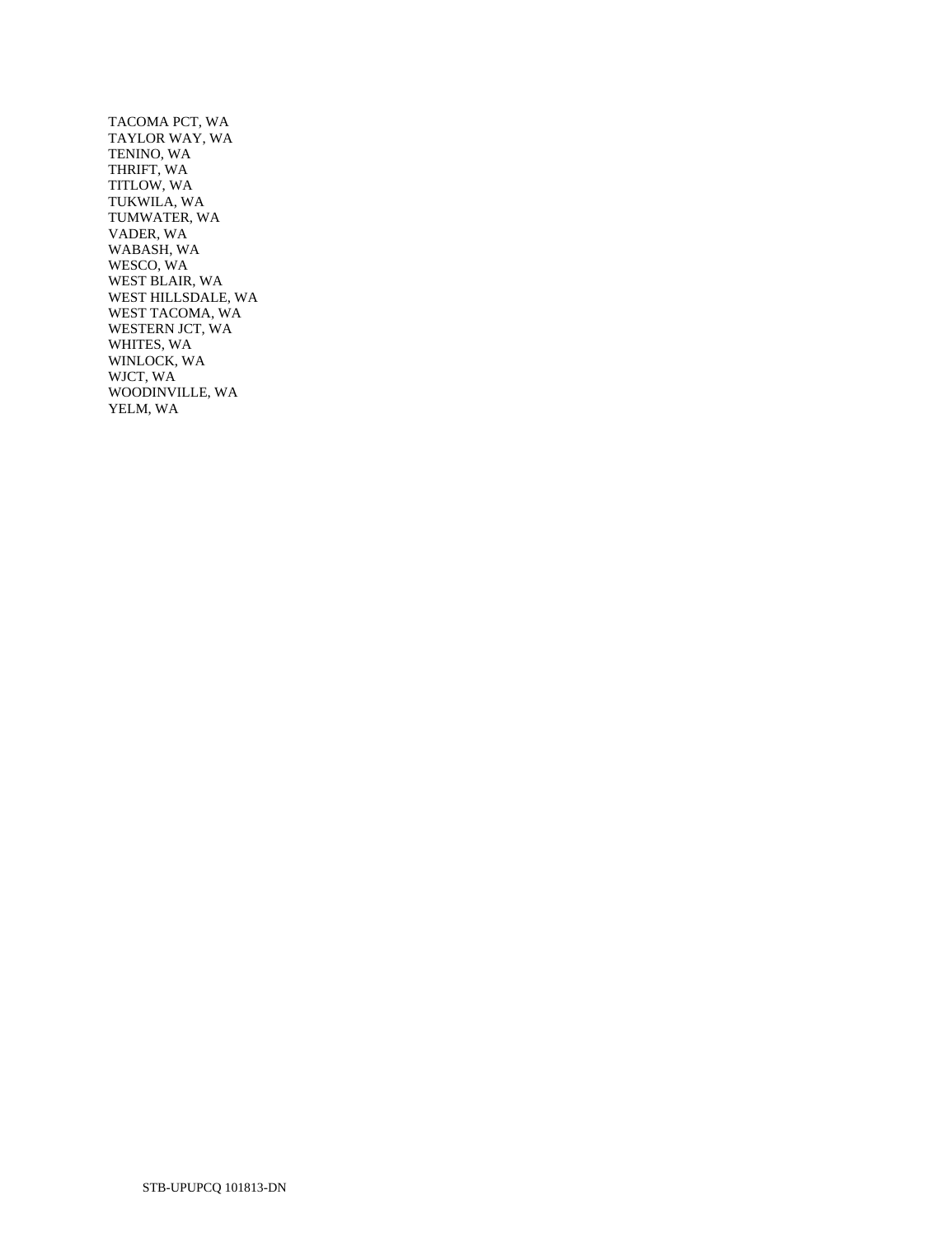

STB-UPUPCQ 102129-AD

## **UNION PACIFIC RAILROAD COMPANY**

# **AMENDED CONTRACT SUMMARY**

**Issued:**  May 26, 2022

**Effective:** November 1, 2021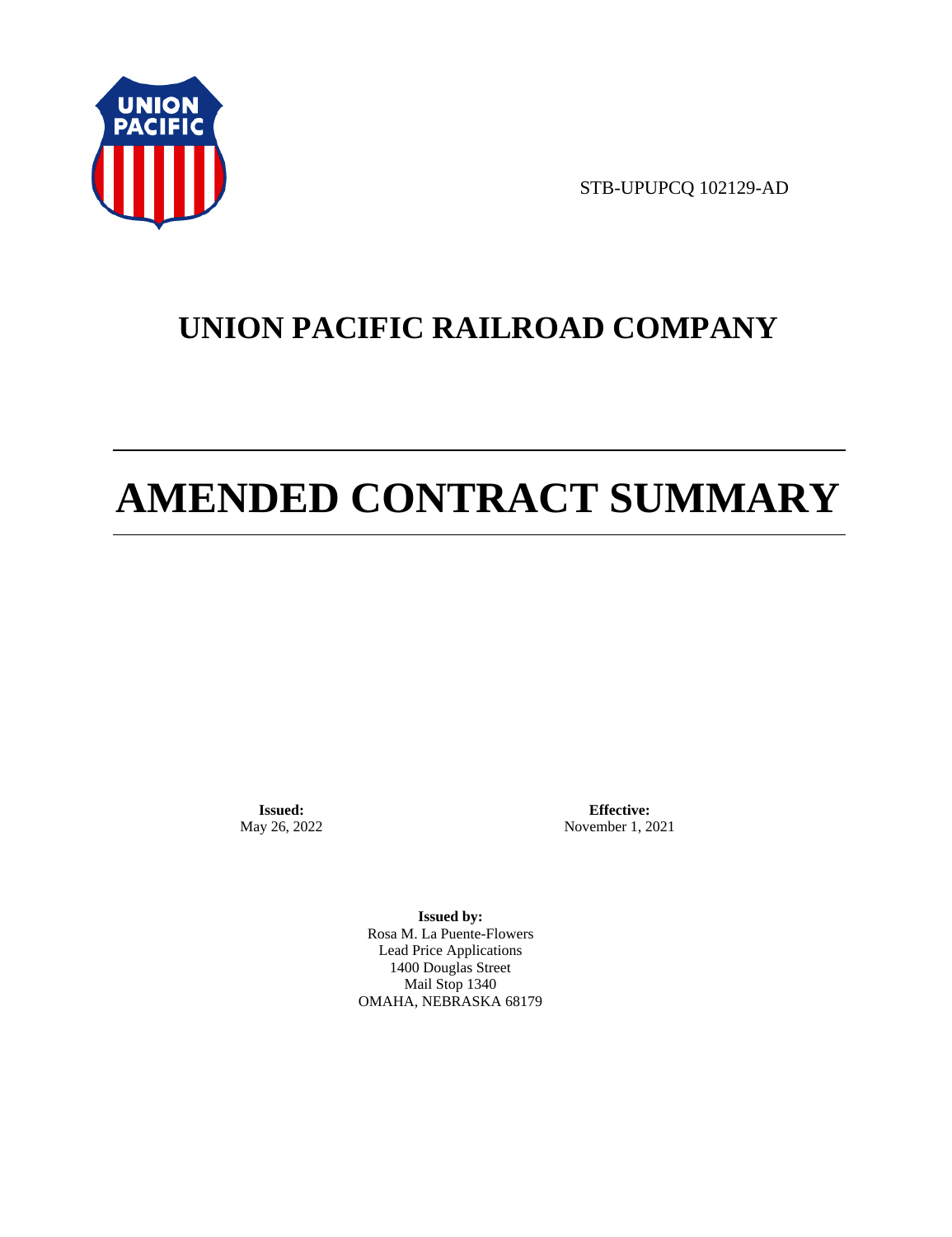FERROCARRIL MEXICANO S A DE C V **ADDITION**  Col. Bosques De Las Lomas Mexico City, DF 11700

 UNION PACIFIC RAILROAD COMPANY 1400 Douglas St. Omaha, NE 68179

## **COMMODITY:**

 Distillers Mash, Spent, F Eed, Protein Content >=40% **ADDITION**  Spent Grain Mash, Feed **ADDITION**  Distillers Mash, Spent, Not Wholly From Grain Or Grain Products, Feed **ADDITION**  Feed, Gluten Gluten Meal Corn Germ Or Corn Oil Cake Or Meal, Crushed Or Ground Cake, Or Cake Screenings Corn Steep Water Sediment, Wet Gluten Liquor Residuum (Manufactured From Mono- Sodium Glutamate), Liquid Corn Germ Cake,Meal Or Screenings, Soybean,Not Fit For Human Consumption **ADDITION**  Soyflakes **ADDITION**  Soybean Hulls, Pelletized **ADDITION**  Soybean (Soy) Grits, Suitable For Human Consumption **ADDITION**  Soybean (Soy) Flour, Suitable For Human Consumption **ADDITION**  Soybean Products Or By- Products, Mixed Loads, Viz. Hulls, Cake, Chips, Flakes, Meal, Oil Cake Or Oil Cake Meal **ADDITION**  Soybean Hulls, Not Pelletized **ADDITION**  Cottonseed Cake Or Meal Or By-Products Exc.Cotton Linters Or Regins See 20915 Or Fatty Acids See 28994 **ADDITION**  Grain,Nec **ADDITION** 

#### **SHIPPER:**

ARCHER DANIELS MIDLAND COMPANY

#### **ORIGIN(S):**

 IL - ST LOUIS AGS (See Exhibit Definition) IA - CEDAR RAPIDS AGS (See Exhibit Definition) COLUMBUS, NE **ADDITION**  LUBBOCK, TX **ADDITION**  DOULOM, NE **ADDITION**  CEDAR RAPIDS, IA CLINTON, IA PEORIA, IL MO - KANSAS CITY AGS (See Exhibit Definition)

#### **DESTINATION(S):**

 OPTIMA, OK EAGLE PASS, TX EL PASO, TX LAREDO, TX CA - SJVR AGS (See Exhibit Definition) PIXLEY, CA **ADDITION**  CA - MET AGS (See Exhibit Definition) FRESNO, CA **ADDITION**  GOSHEN JCT, CA **ADDITION**  IL - ST LOUIS AGS (See Exhibit Definition) PLEASANTON, TX **ADDITION**  LA BARCA, JA **ADDITION**  PATTI, MH **ADDITION**  VIBORILLAS, QA **ADDITION**  SAN JUAN/ENCARNACION/CHICALOTE (See Exhibit Definition) VINEDO/TORREON GOMEZ (See Exhibit Definition)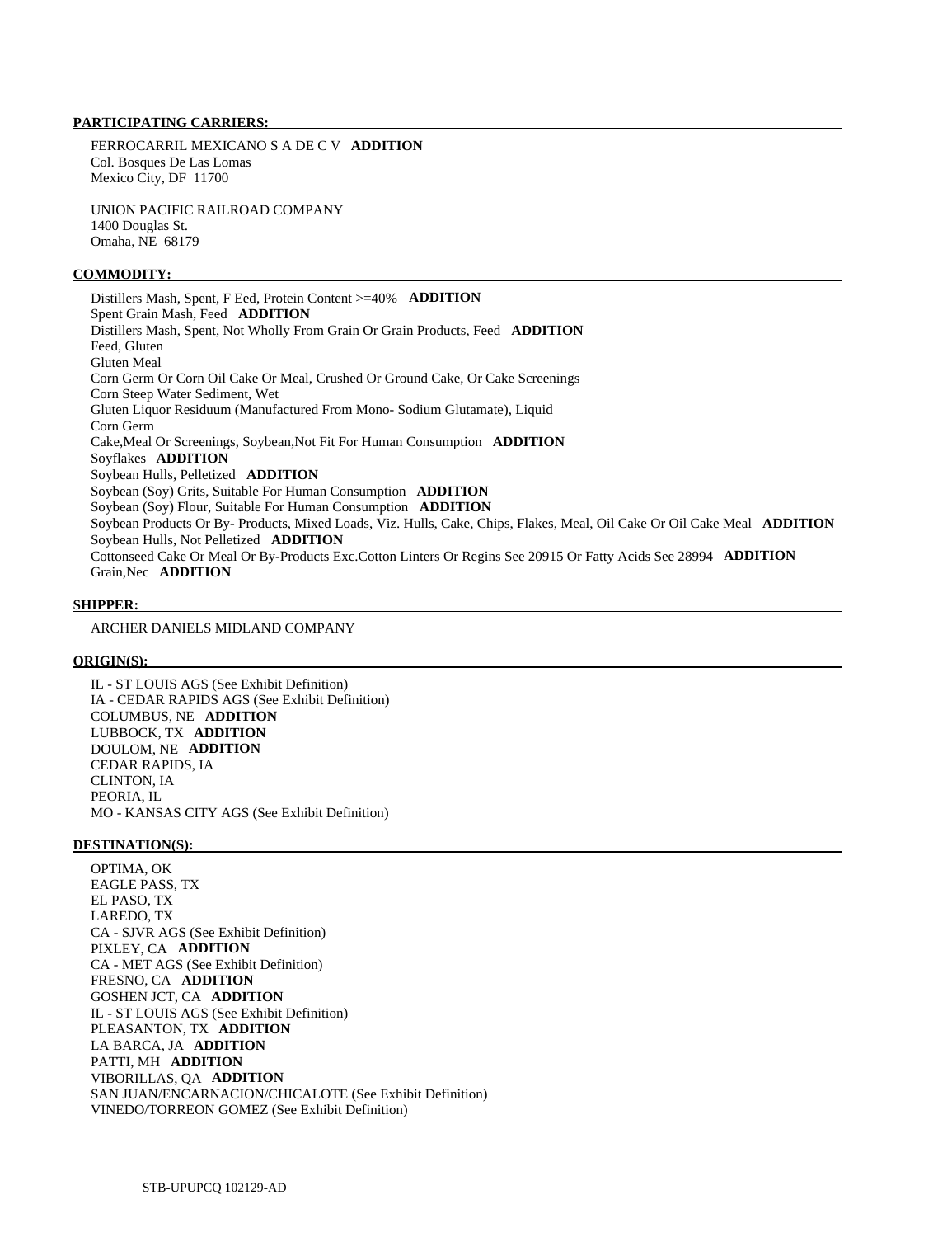BROWNSVILLE, TX **ADDITION**  DARWIN, NV **ADDITION**  CLINTON, IA CEDAR RAPIDS, IA TAGUS, CA FAMOSO, CA RICHLAND, WA

## **PORT(S):**

Not Applicable

## **DURATION:**

 Effective Date: October 1, 2018 Amendment Effective Date: November 1, 2021 **ADDITION**  Expiration Date: September 30, 2022 **EXTENSION** 

## **RAIL CAR DATA:**

No cars dedicated to service under this Contract. Cars are provided on a common carrier basis only.

## **RATES & CHARGES:**

Not applicable

## **VOLUME:**

 Minimum shipment of 100 carloads. Multiple Car Shipments Single Car Shipments **DELETION** 

## **SPECIAL FEATURES:**

Special Switching Provision

## **SPECIAL NOTICE:**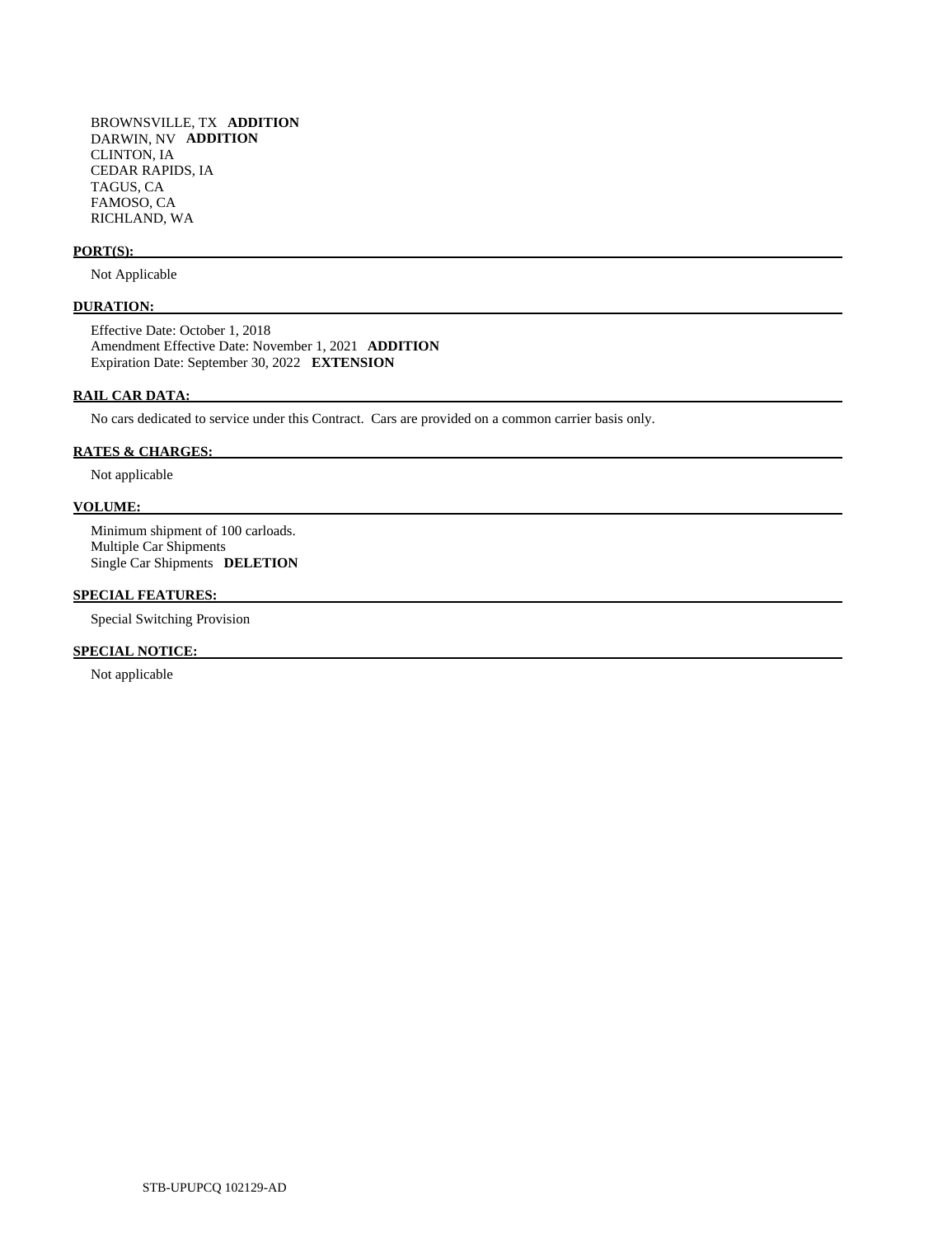## **EXHIBIT DEFINITIONS:**

 IL - ST LOUIS AGS consist of: ALTON, IL BALDWIN, IL BEAUCOUP, IL BRIDGE JUNCTION, IL BRIGHTON, IL BROOKLYN, IL BURNING STAR 2, IL BURNING STAR 3, IL CAHOKIA, IL CAPTAIN MINE, IL CARLINVILLE, IL CENTREVILLE, IL CHESTER, IL COULTERVILLE, IL CUTLER, IL DUPO, IL EAST ALTON, IL EAST ALTON, IL EAST GREENVILLE, IL EAST ST LOUIS, IL FEDERAL, IL FLINTON, IL FORD, IL FOUNTAIN, IL FULTS, IL GATEWAY MINE, IL GATEWAY YARD, IL GIRARD, IL GODFREY, IL GRANITE CITY, IL HARTFORD, IL HILLSBORO, IL IRVING, IL KELLOGG, IL LENOX, IL LENZBURG, IL LIVINGSTON, IL MADISON, IL MAPLEWOOD, IL MENARD, IL MITCHELL, IL MITCHELL YARD, IL MONTEREY MINE 1, IL NAMEOKI, IL NATIONAL STOCK YARD, IL NEW WILSON, IL NILWOOD, IL NOKOMIS, IL OHLMAN, IL PERCY, IL PINCKNEYVILLE, IL PLAINVIEW, IL PRAIRIE DU ROCHER, IL REILY LAKE, IL ROSAMOND, IL ROXANA, IL SAUGET, IL SHIPMAN, IL SPARTA, IL SPARTAN MINE, IL STEELEVILLE, IL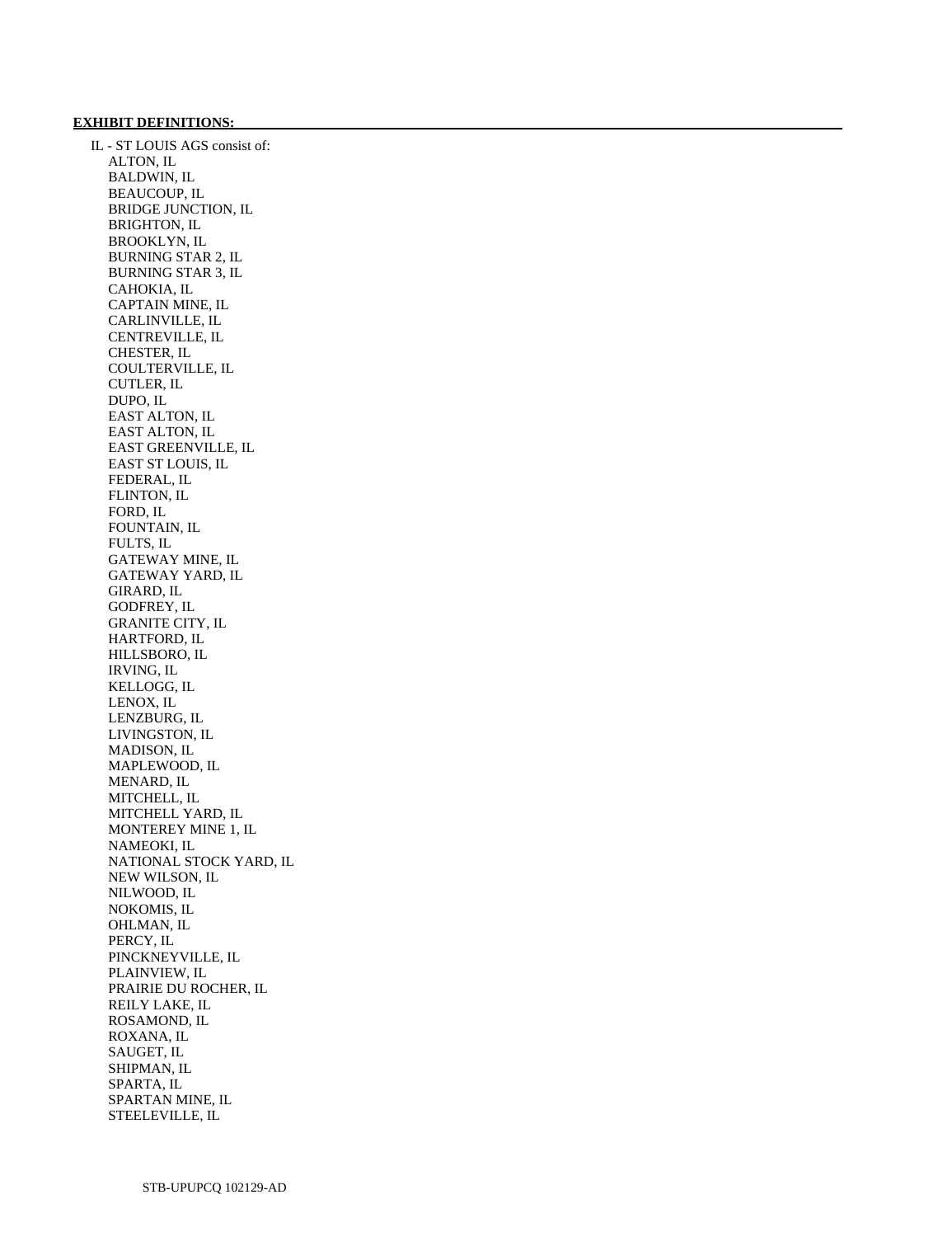TAMAROA, IL TAYLOR SPRINGS, IL TOLSON, IL VALLEY JCT, IL VALMEYER, IL VENICE, IL VENICE JCT, IL VINER, IL VIRDEN, IL WANN, IL WARNOCK, IL WASHINGTON PARK, IL WELGE, IL WEST SMITHBORO, IL WITT, IL WOMAC, IL WOOD RIVER, IL AIR PARK, MO BADEN, MO BARRETTS, MO BEAUFORT, MO BON HOMME, MO BONHOMME, MO BRENTWOOD, MO BUSSEN SPUR, MO CENTAUR, MO CHESTERFIELD, MO CRYSTAL CITY, MO DESOTO, MO EUREKA, MO FESTUS, MO GLENDALE, MO GRAY SUMMIT, MO HERCULANEUM, MO HILL CREST, MO HILLSDALE, MO HINE, MO HORINE, MO IVORY, MO JEDBURG, MO JEFFERSON BARRACKS, MO JEFFRIESBURG, MO KIRKWOOD, MO LABADIE, MO LACKLAND, MO LADUE, MO LAKE JCT, MO LARKIN, MO MAPLEWOOD, MO MARYLAND HEIGHTS, MO OLIVETTE, MO OVERLAND, MO PACIFIC, MO PAGEDALE, MO PAGEDALE, MO PEVELY, MO SOUTH POINT, MO ST ALBANS, MO ST LOU MP, MO ST LOUIS, MO ST LOUIS (MP), MO UNION, MO UNIVERSITY CITY, MO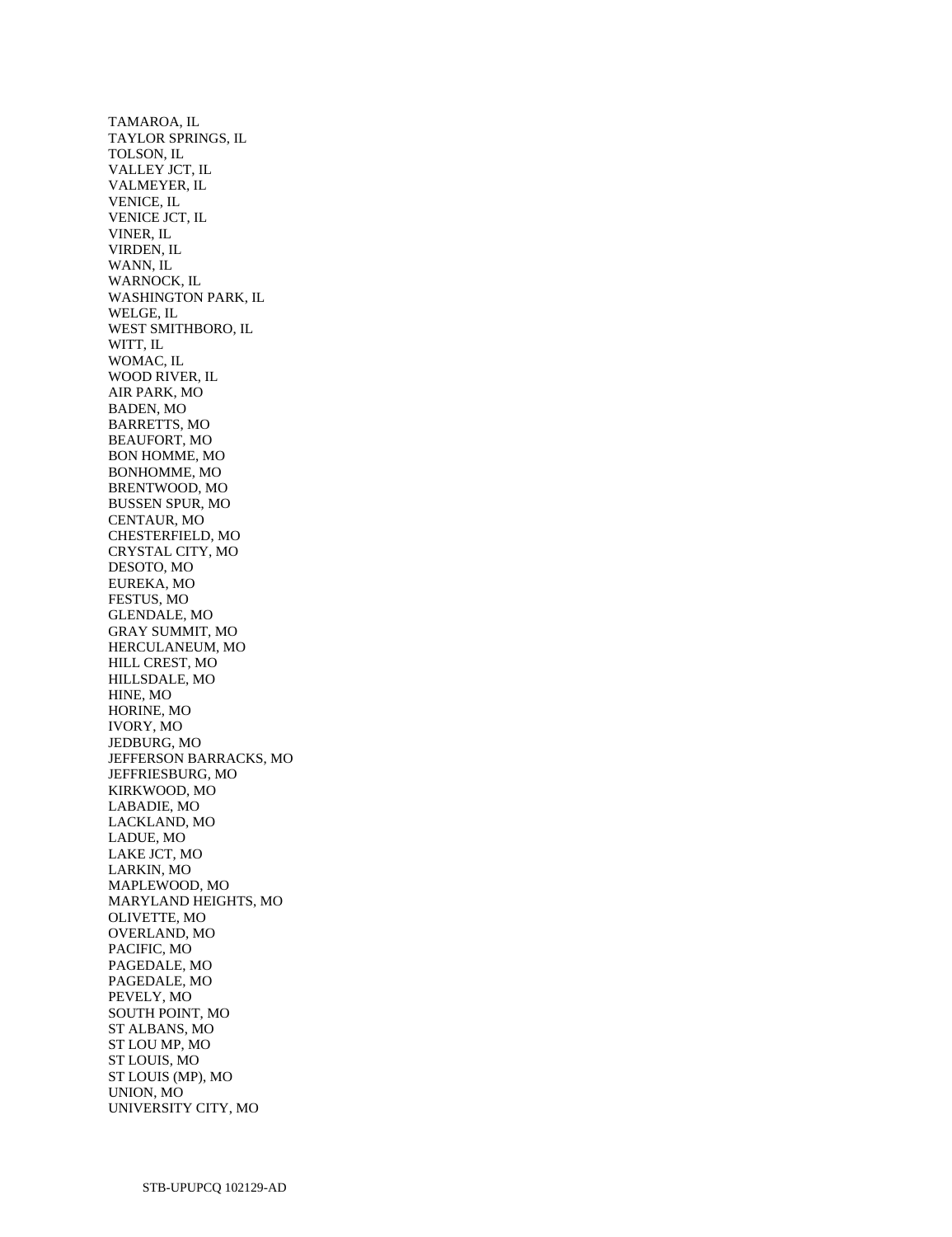VALLEY PARK, MO VIGUS, MO VILLA RIDGE, MO VILLAGE OF CHARLACK, MO VINITA PARK, MO WASHINGTON, MO WEBSTER GROVES, MO WELLSTON, MO WEST LABADIE, MO IA - CEDAR RAPIDS AGS consist of: ALLERTON, IA ARMOUR, IA BEVERLY, IA BRIDGEPORT, IA CALAMUS, IA CAMANCHE, IA CEDAR RAPIDS, IA CHARITON, IA CLARENCE, IA CLINTON, IA CLIO, IA CORYDON, IA CRANDIC, IA DE WITT, IA DILLON, IA DOWNEY, IA EDDYVILLE, IA FAIRFAX, IA GILMAN, IA GRAND MOUND, IA GRINNELL, IA KELLOGG, IA LE GRAND, IA LINEVILLE, IA LISBON, IA LOW MOOR, IA LOWDEN, IA MARSHALLTOWN, IA MECHANICSVILLE, IA MID RIVER, IA MIDDLE AMANA, IA MILLERTON, IA NEW SHARON, IA NEWBURG, IA NEWTON, IA OSKALOOSA, IA OTTUMWA, IA PINNEY, IA POWERVILLE, IA SEARSBORO, IA STANWOOD, IA TAMA, IA VERNON, IA WACONIA, IA WATERLOO, IA WHEATLAND, IA WILLIAMSON, IA MO - KANSAS CITY AGS consist of: ARMOURDALE, KS ARMSTRONG YARD, KS ATCHISON, KS BONITA, KS BONNER SPRINGS, KS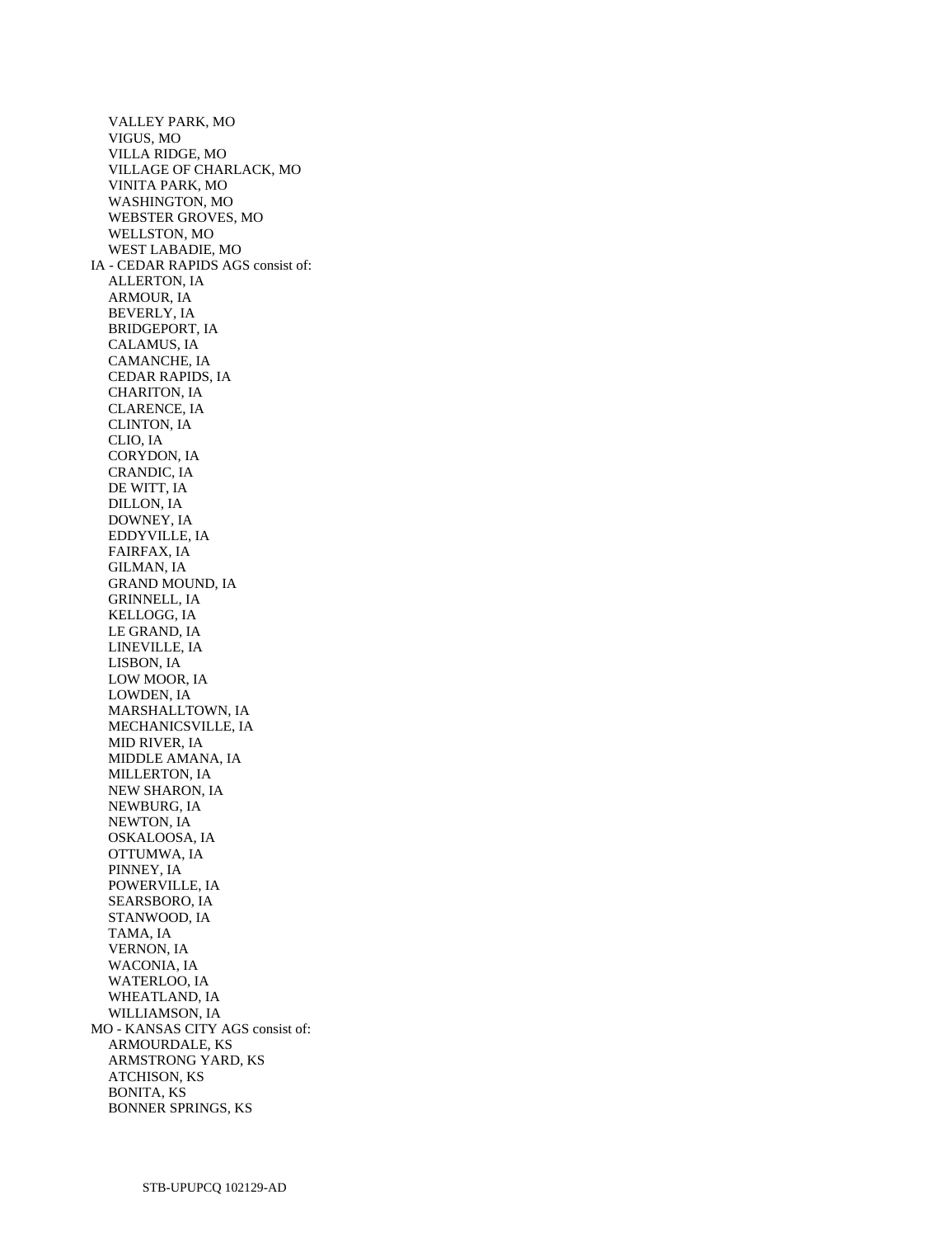BUCK CREEK, KS BUCYRUS, KS CENTERVILLE, KS COLDSPUR, KS DE SOTO, KS DUNLAY, KS DURAND, KS EDWARDSVILLE, KS EIGHTENST, KS ELSMORE, KS ELWOOD, KS ERIE, KS EVEREST, KS FAIRFAX, KS FOREST LAKE, KS FT LEAVENWORTH, KS GARNETT, KS GLEN PARK, KS GRANTVILLE, KS GREELEY, KS HILLSDALE, KS HOLLIDAY, KS HURON, KS KANSAS CITY, KS KINCAID, KS LANCASTER, KS LAWRENCE, KS LE ROY, KS LEAVENWORTH, KS LENEXA, KS LINWOOD, KS LORING, KS MIDLAND, KS MORAN, KS MORRIS, KS MUNCIE, KS NEARMAN, KS NEW STRAWN SPUR, KS NEWMAN, KS OLATHE, KS OSAWATOMIE, KS PAOLA, KS PARKER, KS PERRY, KS REDEL, KS RINGER, KS SAVONBURG, KS SPRING HILL, KS STARK, KS SUNFLOWER, KS TECUMSEH, KS TOPEKA, KS WAGSTAFF, KS WESTPHALIA, KS WILLIS, KS WOLCOTT, KS AIRLINE JCT, MO ALMA, MO AVON, MO BARRY GANN LUMBER, MO BATES CITY, MO BIRMINGHAM, MO BLUE SPRINGS, MO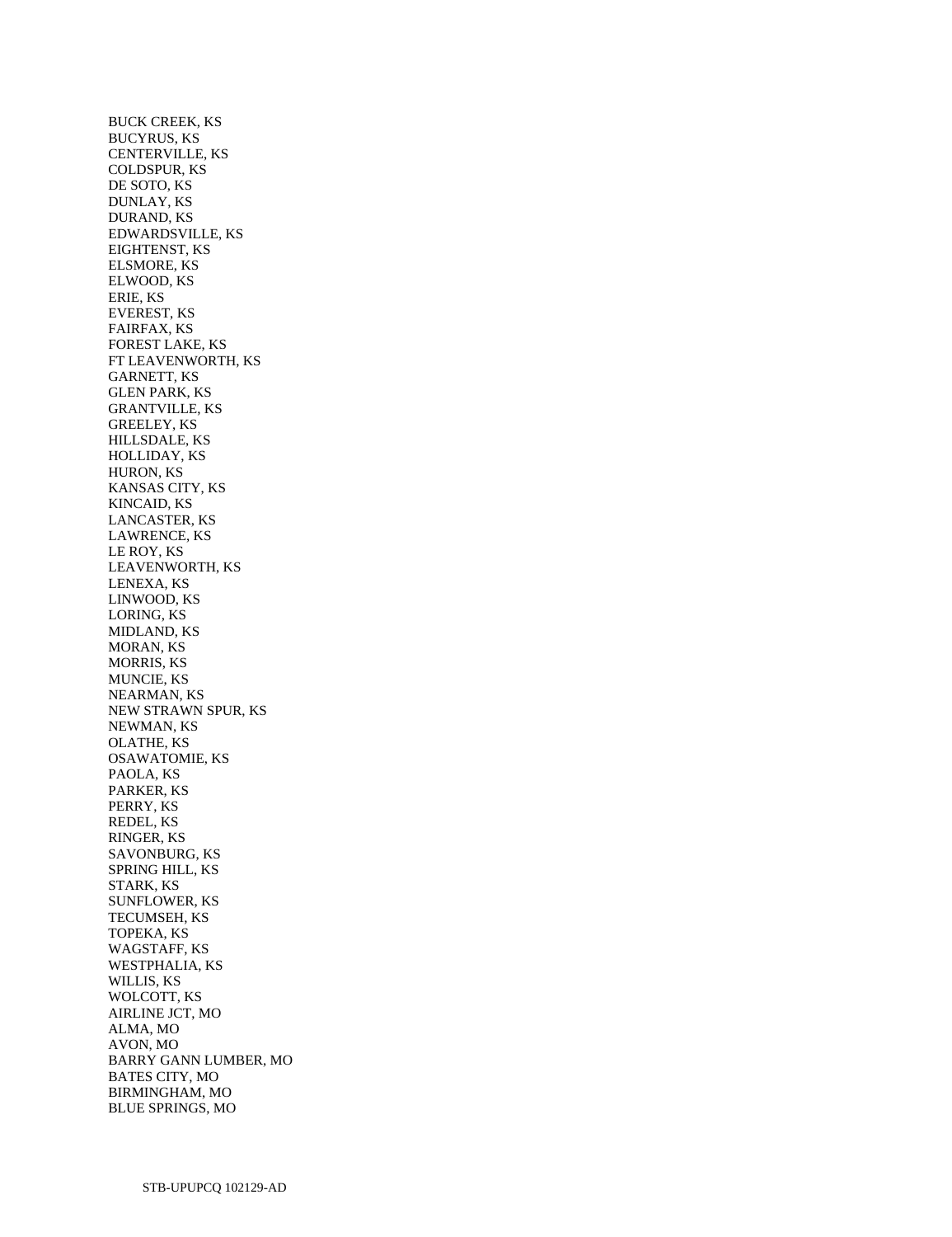BLUE VALLEY, MO BUCKNER, MO CENTERVIEW, MO CHAM PAGNE, MO CLEVELAND, MO CORDER, MO COURTNEY, MO DODSON, MO DREXEL, MO ELMIRA, MO ETON, MO EXCELSIOR SPRINGS, MO GRAIN VALLEY, MO GRANDVIEW, MO HENRIETTA, MO HIGGINSVILLE, MO HOLDEN, MO INDEPENDENCE, MO JAUDON, MO KANSAS CITY, MO KEARNEY, MO KENNETH, MO KINGSVILLE, MO KNOBNOSTER, MO LAKE CITY, MO LAWSON, MO LEEDS, MO LEES SUMMIT, MO LEVANCE SPUR, MO LIBERTY, MO LOCK SPRINGS, MO MARTIN CITY, MO MAYVIEW, MO MISSY SPUR, MO MONTSERRAT, MO MOSBY, MO MULBERRY, MO MYRICK, MO NORTH KANSAS CITY, MO OAK GROVE, MO ODESSA, MO POLO, MO PROSPECT, MO RIVERSIDE, MO RUSHVILLE, MO SANDSTONE, MO SHEFFIELD, MO ST JOSEPH, MO STRASBURG, MO SUGAR CREEK, MO WARRENSBURG, MO WARRENSBURG, MO WAVERLY, MO CA - SJVR AGS consist of: ALGOSO, CA **ADDITION**  ARMONA, CA **ADDITION**  ARVIN, CA **ADDITION**  BAKERSFIELD, CA **ADDITION**  BAKERSFIELD CORRALS, CA **ADDITION**  BARTONETTE, CA **ADDITION**  BENITO, CA **ADDITION**  BOWERBANK, CA **ADDITION**  BURR, CA **ADDITION**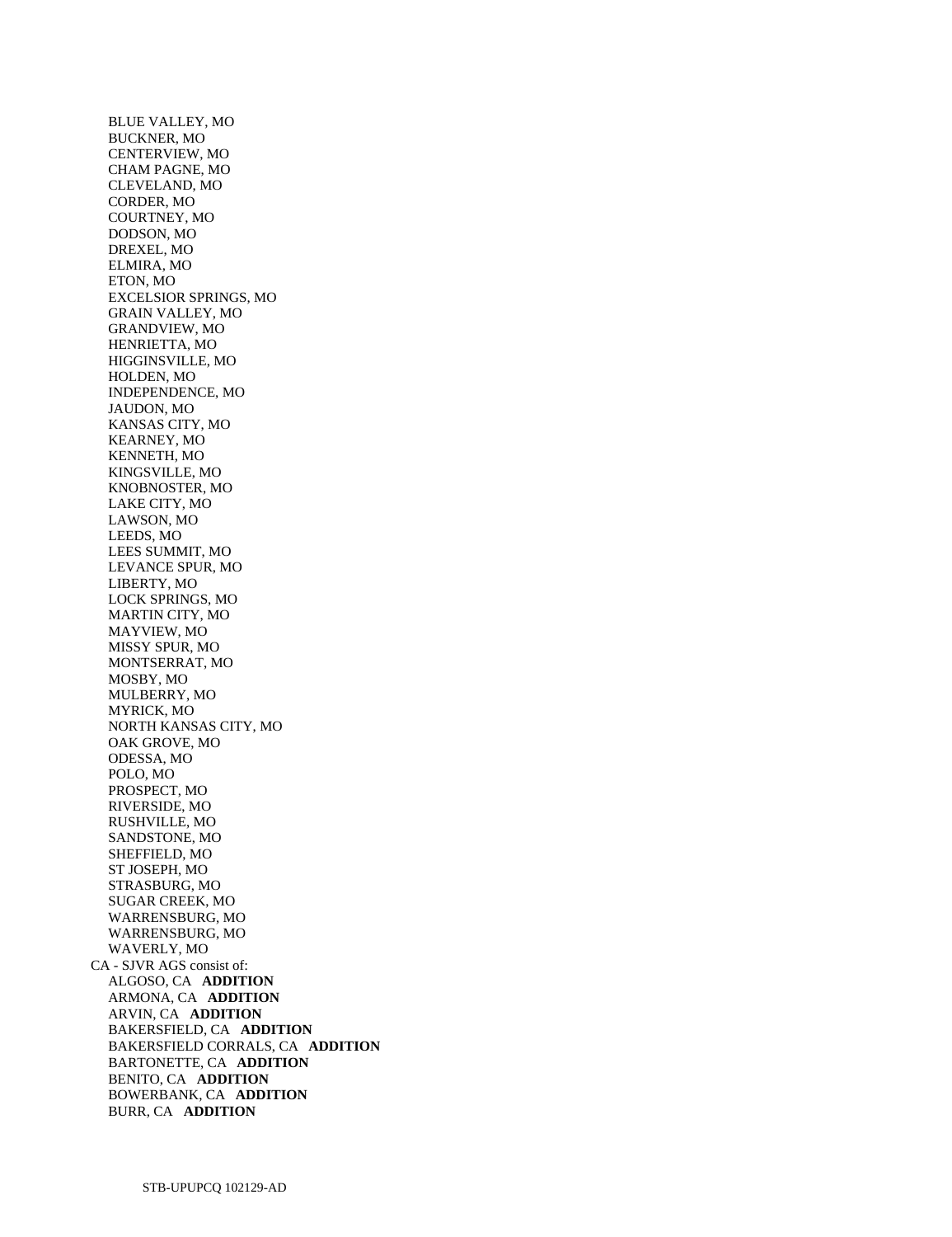BURRELL, CA **ADDITION**  BUTTONWILLOW, CA **ADDITION**  CALICO, CA **ADDITION**  CAMEO, CA **ADDITION**  CIMARRON, CA **ADDITION**  CINCOTTA, CA **ADDITION**  CLOTHO, CA **ADDITION**  CONNER, CA **ADDITION**  CRAYOLD, CA **ADDITION**  CROMIR, CA **ADDITION**  DELKERN, CA **ADDITION**  DI GIORGIO, CA **ADDITION**  DINUBA, CA **ADDITION**  ELMCO, CA **ADDITION**  EXETER, CA **ADDITION**  FARMERSVILLE, CA **ADDITION**  FIREBAUGH, CA **ADDITION**  FLOYD, CA **ADDITION**  GARINTEE, CA **ADDITION**  GOLDLEAF, CA **ADDITION**  GOSFORD, CA **ADDITION**  GULF, CA **ADDITION**  HAMMER FIELD, CA **ADDITION**  HANFORD, CA **ADDITION**  HARPERTOWN, CA **ADDITION**  HELM, CA **ADDITION**  HOLLIS, CA **ADDITION**  HURON, CA **ADDITION**  INGLE, CA **ADDITION**  IVANHOE, CA **ADDITION**  IVORY, CA **ADDITION**  JAMESAN, CA **ADDITION**  KAYANDEE, CA **ADDITION**  KERMAN, CA **ADDITION**  KILOWATT, CA **ADDITION**  LACJAC, CA **ADDITION**  LAMONT, CA **ADDITION**  LANDCO, CA **ADDITION**  LAS PALMAS, CA **ADDITION**  LEMOORE, CA **ADDITION**  LEVEE, CA **ADDITION**  LINDSAY, CA **ADDITION**  LISKO, CA **ADDITION**  LOCANS, CA **ADDITION**  LOIS, CA **ADDITION**  LOMA, CA **ADDITION**  LONSMITH, CA **ADDITION**  LYLA, CA **ADDITION**  MAGUNDEN, CA **ADDITION**  MALTHA, CA **ADDITION**  MENDOTA, CA **ADDITION**  MILLUX, CA **ADDITION**  MONSON, CA **ADDITION**  OIL JCT, CA **ADDITION**  OXALIS, CA **ADDITION**  PATCH, CA **ADDITION**  PONCA, CA **ADDITION**  PORTERVILLE, CA **ADDITION**  PRATTON, CA **ADDITION**  RECTOR, CA **ADDITION**  REEDLEY, CA **ADDITION**  RIBIER, CA **ADDITION**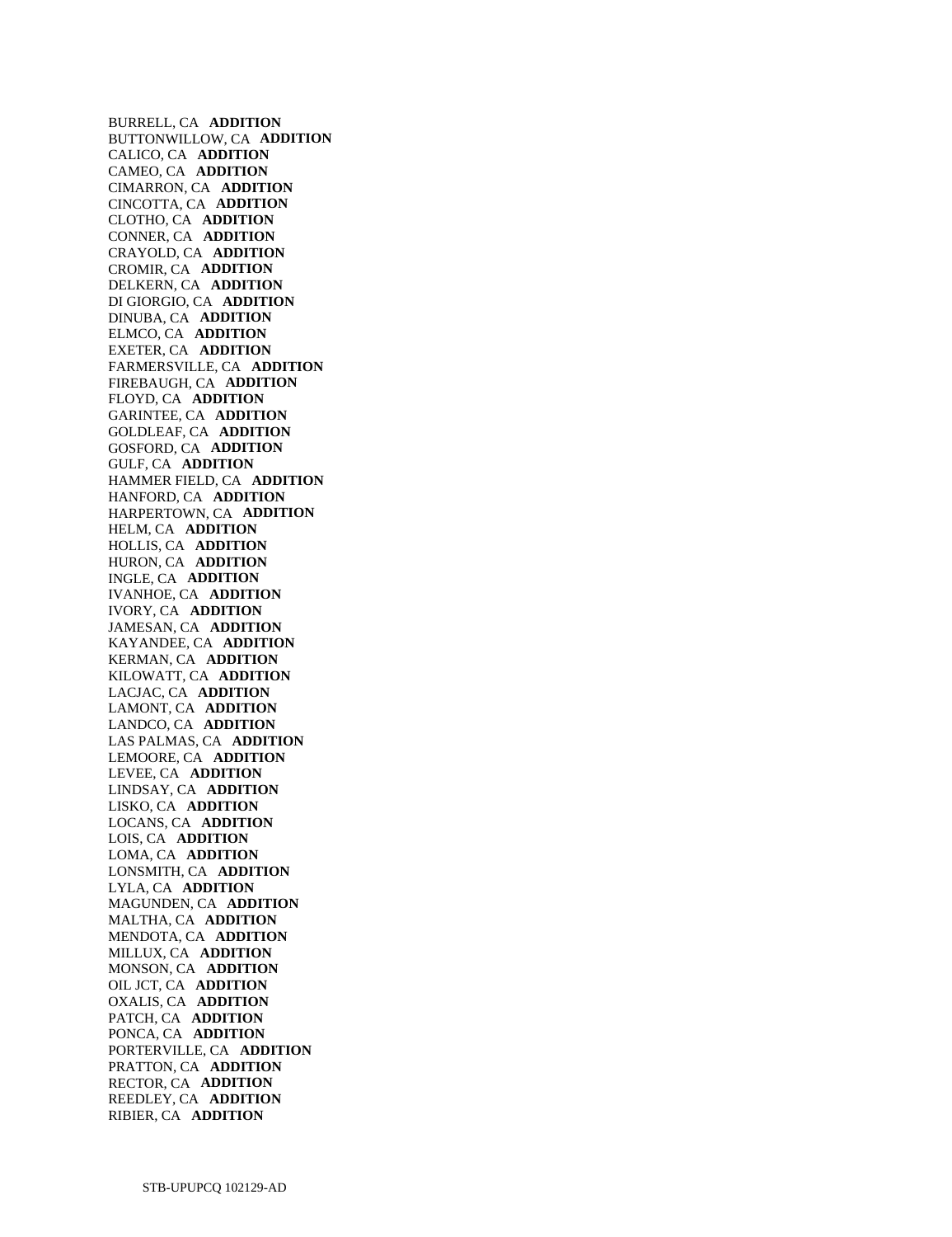RIO BRAVO, CA **ADDITION**  ROGAS, CA **ADDITION**  ROLINDA, CA **ADDITION**  ROSSI, CA **ADDITION**  SAN JOAQUIN, CA **ADDITION**  SANGER, CA **ADDITION**  SEGURO, CA **ADDITION**  STEVENS, CA **ADDITION**  STOUT, CA **ADDITION**  STRADER, CA **ADDITION**  STRAND, CA **ADDITION**  STRATHMORE, CA **ADDITION**  TERRA BELLA, CA **ADDITION**  TRANQUILITY, CA **ADDITION**  UVA, CA **ADDITION**  VANCE, CA **ADDITION**  VANGUARD, CA **ADDITION**  VENOLA, CA **ADDITION**  VISALIA, CA **ADDITION**  WEST LAMONT, CA **ADDITION**  WESTHAVEN, CA **ADDITION**  WIBLE ORCHARD, CA **ADDITION**  ZANTE, CA **ADDITION**  CA - MET AGS consist of: EAST MODESTO, CA **ADDITION**  MODESTO, CA **ADDITION**  MODESTO COLONY, CA **ADDITION**  MODESTO EMPIRE JCT, CA **ADDITION**  MODESTO TERM, CA **ADDITION**  PRIMA VISTA, CA **ADDITION**  IL - ST LOUIS AGS consist of: ALTON, IL BALDWIN, IL BEAUCOUP, IL BRIDGE JUNCTION, IL BRIGHTON, IL BROOKLYN, IL BURNING STAR 2, IL BURNING STAR 3, IL CAHOKIA, IL CAPTAIN MINE, IL CARLINVILLE, IL CENTREVILLE, IL CHESTER, IL COULTERVILLE, IL CUTLER, IL DUPO, IL EAST ALTON, IL EAST ALTON, IL EAST GREENVILLE, IL EAST ST LOUIS, IL FEDERAL, IL FLINTON, IL FORD, IL FOUNTAIN, IL FULTS, IL GATEWAY MINE, IL GATEWAY YARD, IL GIRARD, IL GODFREY, IL GRANITE CITY, IL

HARTFORD, IL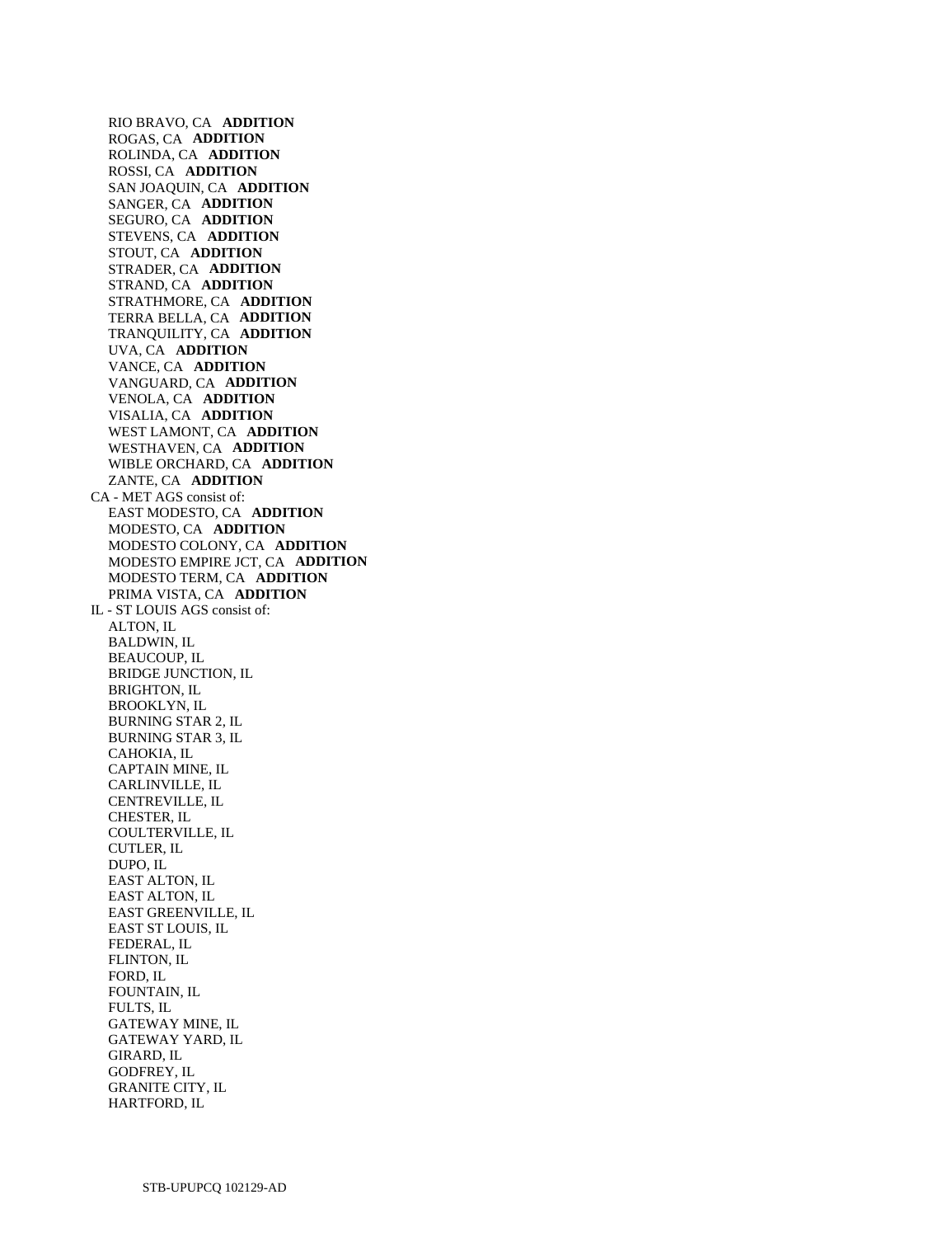HILLSBORO, IL IRVING, IL KELLOGG, IL LENOX, IL LENZBURG, IL LIVINGSTON, IL MADISON, IL MAPLEWOOD, IL MENARD, IL MITCHELL, IL MITCHELL YARD, IL MONTEREY MINE 1, IL NAMEOKI, IL NATIONAL STOCK YARD, IL NEW WILSON, IL NILWOOD, IL NOKOMIS, IL OHLMAN, IL PERCY, IL PINCKNEYVILLE, IL PLAINVIEW, IL PRAIRIE DU ROCHER, IL REILY LAKE, IL ROSAMOND, IL ROXANA, IL SAUGET, IL SHIPMAN, IL SPARTA, IL SPARTAN MINE, IL STEELEVILLE, IL TAMAROA, IL TAYLOR SPRINGS, IL TOLSON, IL VALLEY JCT, IL VALMEYER, IL VENICE, IL VENICE JCT, IL VINER, IL VIRDEN, IL WANN, IL WARNOCK, IL WASHINGTON PARK, IL WELGE, IL WEST SMITHBORO, IL WITT, IL WOMAC, IL WOOD RIVER, IL AIR PARK, MO BADEN, MO BARRETTS, MO BEAUFORT, MO BON HOMME, MO BONHOMME, MO BRENTWOOD, MO BUSSEN SPUR, MO CENTAUR, MO CHESTERFIELD, MO CRYSTAL CITY, MO DESOTO, MO EUREKA, MO FESTUS, MO GLENDALE, MO GRAY SUMMIT, MO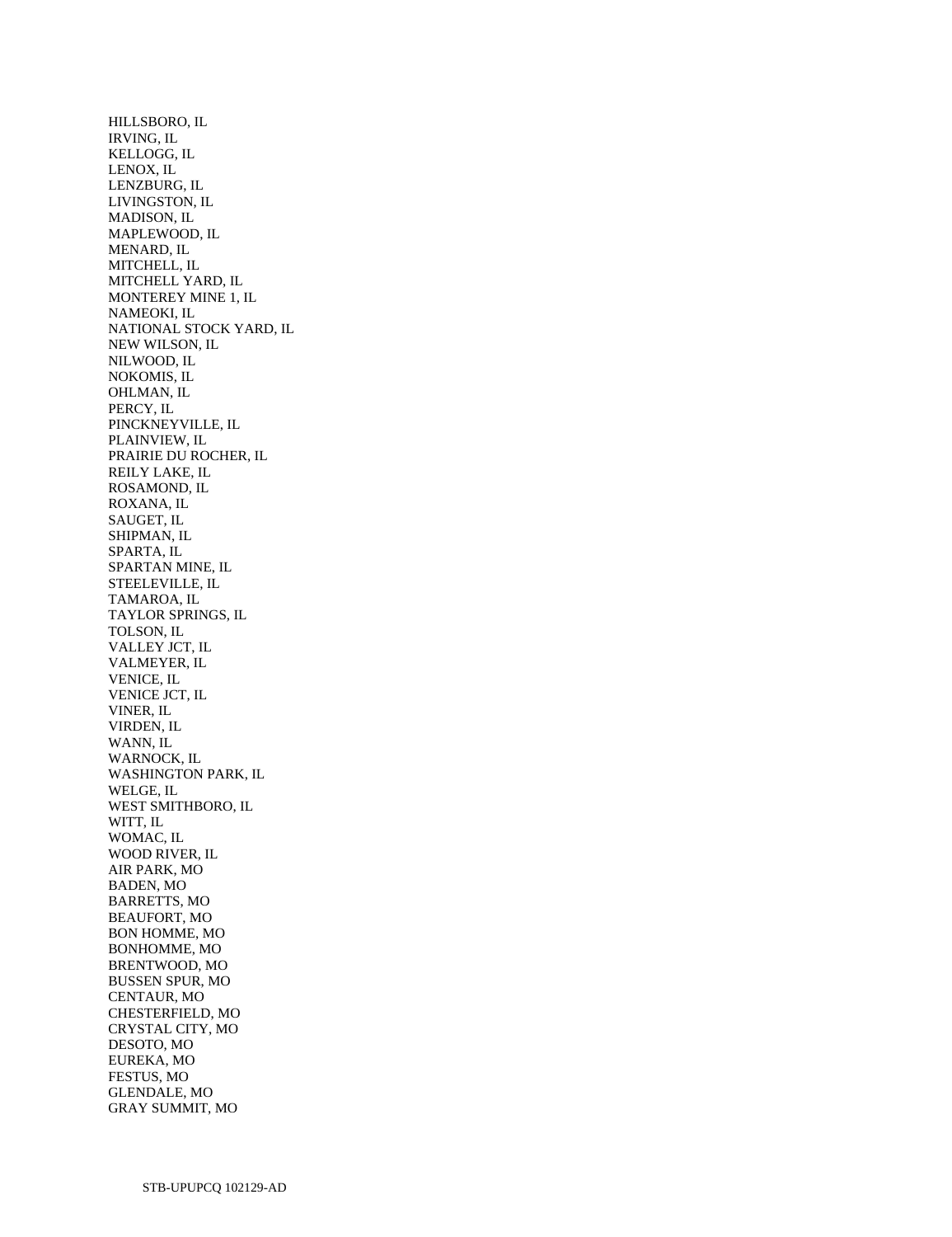HERCULANEUM, MO HILL CREST, MO HILLSDALE, MO HINE, MO HORINE, MO IVORY, MO JEDBURG, MO JEFFERSON BARRACKS, MO JEFFRIESBURG, MO KIRKWOOD, MO LABADIE, MO LACKLAND, MO LADUE, MO LAKE JCT, MO LARKIN, MO MAPLEWOOD, MO MARYLAND HEIGHTS, MO OLIVETTE, MO OVERLAND, MO PACIFIC, MO PAGEDALE, MO PAGEDALE, MO PEVELY, MO SOUTH POINT, MO ST ALBANS, MO ST LOU MP, MO ST LOUIS, MO ST LOUIS (MP), MO UNION, MO UNIVERSITY CITY, MO VALLEY PARK, MO VIGUS, MO VILLA RIDGE, MO VILLAGE OF CHARLACK, MO VINITA PARK, MO WASHINGTON, MO WEBSTER GROVES, MO WELLSTON, MO WEST LABADIE, MO SAN JUAN/ENCARNACION/CHICALOTE consist of: CHICALOTE, AG **ADDITION**  ENCARNACION, JA **ADDITION**  SAN JUAN DE LOS LAG, JA **ADDITION**  VINEDO/TORREON GOMEZ consist of: TORREON, CU **ADDITION**  GOMEZ PALACIO, DG **ADDITION**  VINEDO, DG **ADDITION**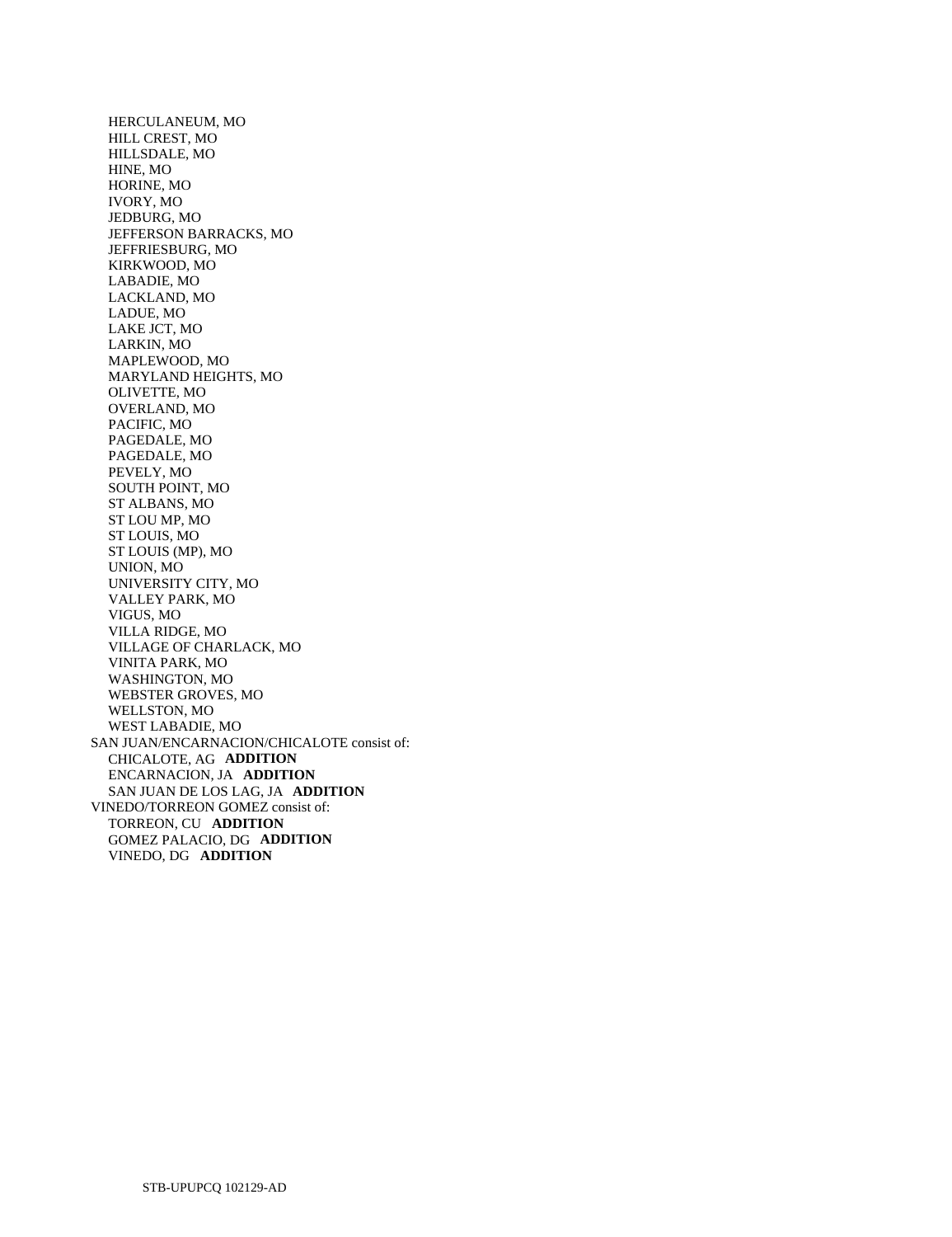

STB-UPUPCQ 102534-AD

# **UNION PACIFIC RAILROAD COMPANY**

# **AMENDED CONTRACT SUMMARY**

**Issued:**  May 26, 2022

**Effective:** September 1, 2021

**Issued by:**  Rosa M. La Puente-Flowers Lead Price Applications 1400 Douglas Street Mail Stop 1340 OMAHA, NEBRASKA 68179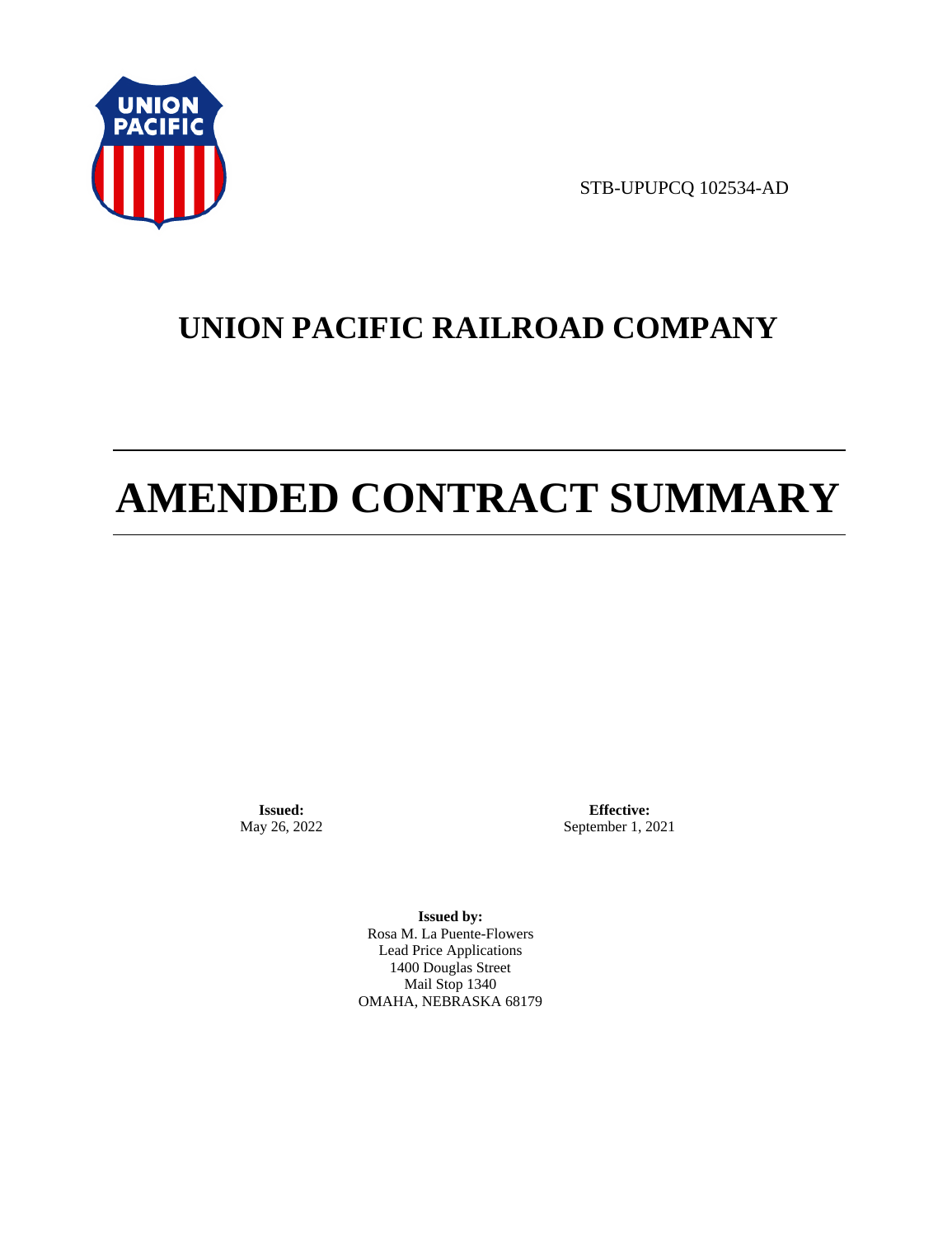# **PARTICIPATING CARRIERS:**

 UNION PACIFIC RAILROAD COMPANY 1400 Douglas St. Omaha, NE 68179

#### **COMMODITY:**

 Sorghum Grains **ADDITION**  Soybeans (Soya Beans) **ADDITION** 

### **SHIPPER:**

CARGILL INC

### **ORIGIN(S):**

 BRIDGEPORT, IA **ADDITION**  EDDYVILLE, IA **ADDITION**  LABETTE, KS **ADDITION**  NEW ORLEANS, LA **ADDITION**  EAGLE PASS, TX **ADDITION**  PARAGOULD, AR **ADDITION**  HEARNE, TX **ADDITION**  TIMPIE, UT **ADDITION**  HOOKS, TX **ADDITION**  LAREDO, TX **ADDITION**  WICHITA FALLS, TX **ADDITION**  HUTCHINSON, KS **ADDITION**  BROWNSVILLE, TX **ADDITION**  CRESSON, TX **ADDITION**  HOCKLEY, TX **ADDITION**  LOLITA, TX **ADDITION**  FT WORTH, TX **ADDITION**  BLAIR, NE **ADDITION**  SALINA, KS **ADDITION**  TOPEKA, KS **ADDITION**  WAKEENEY, KS **ADDITION**  CHEYENNE WELLS, CO **ADDITION**  COLBY, KS **ADDITION**  HARLINGEN, TX **ADDITION**  GRAND ISLAND, NE **ADDITION**  EAST ST LOUIS, IL **ADDITION**  OMAHA, NE **ADDITION**  CONNELL, TX **ADDITION**  CEDAR RAPIDS, IA **ADDITION** 

### **DESTINATION(S):**

 SOMMER, IL **ADDITION**  GRAND ISLAND, NE **ADDITION**  SIOUX CITY, IA **ADDITION**  KANSAS CITY, MO **ADDITION**  EAST ST LOUIS, IL **ADDITION**  OMAHA, NE **ADDITION**  WESTWEGO, LA **ADDITION**  EDDYVILLE, IA **ADDITION**  CHICAGO, IL **ADDITION**  CEDAR RAPIDS, IA **ADDITION**  BATON ROUGE, LA **ADDITION**  CAMANCHE, IA **ADDITION**  AVONDALE, LA **ADDITION**  ST PAUL, MN **ADDITION**  HOOKS, TX **ADDITION**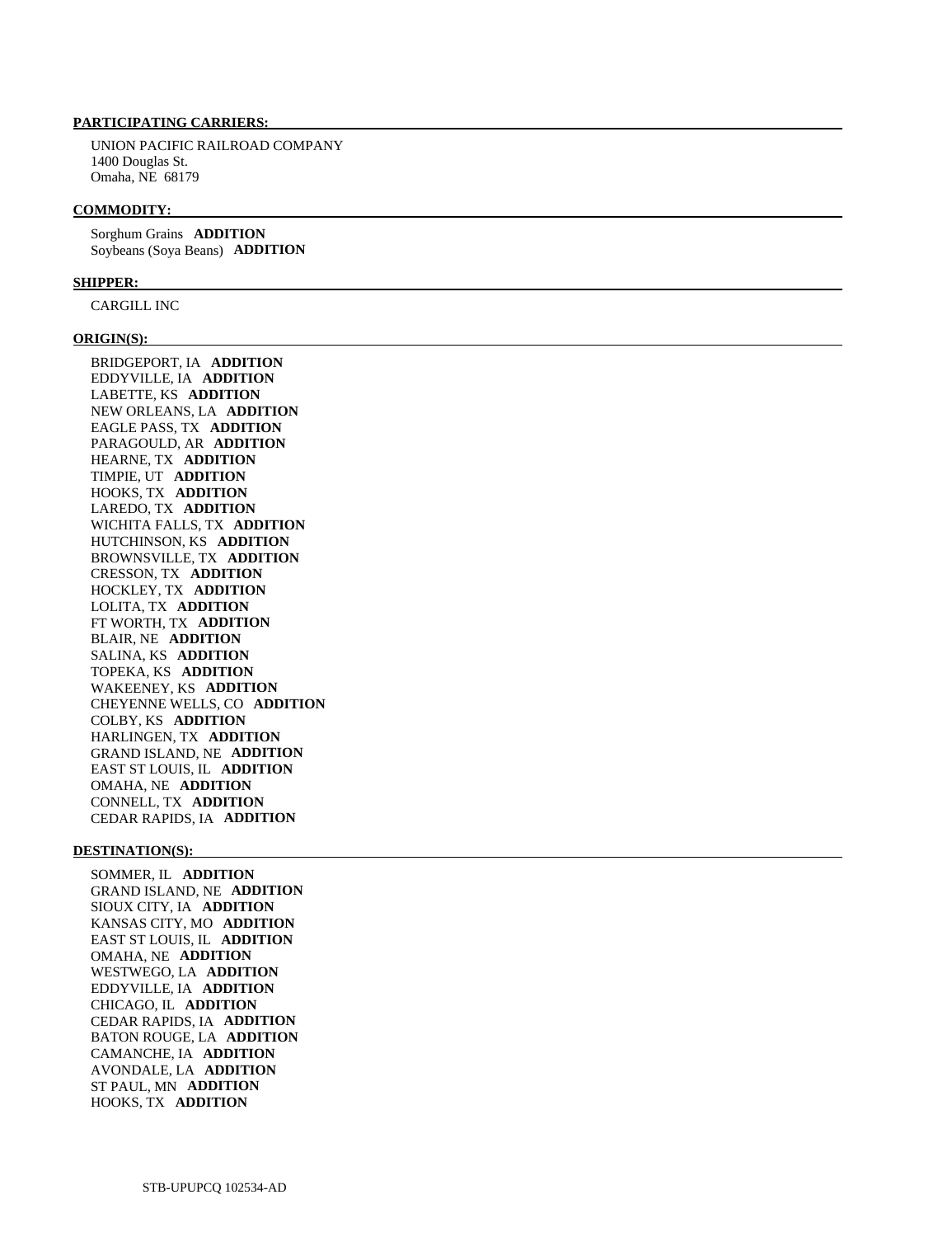HOUSTON, TX **ADDITION**  BLAIR, NE **ADDITION**  BRIDGEPORT, IA **ADDITION**  FT DODGE, IA **ADDITION**  MEMPHIS, TN **ADDITION**  OR - PORTLAND AGS (See Exhibit Definition) WORTHINGTON, MN **ADDITION**  IOWA FALLS, IA **ADDITION**  TIMPIE, UT **ADDITION**  BREAUX BRIDGE, LA **ADDITION**  NEWARK, CA **ADDITION**  SCHUYLER, NE **ADDITION**  FT WORTH, TX **ADDITION**  WA - SEATTLE AGS (See Exhibit Definition) STE GENEVIEVE, MO **ADDITION** 

### **PORT(S):**

Not Applicable

### **DURATION:**

 Effective Date: August 1, 2019 Amendment Effective Date: September 1, 2021 **ADDITION**  Expiration Date: July 31, 2022 **EXTENSION** 

### **RAIL CAR DATA:**

No cars dedicated to service under this Contract. Cars are provided on a common carrier basis only.

### **RATES & CHARGES:**

Subject to increases.

### **VOLUME:**

 Minimum shipment of 107 carloads. **ADDITION**  Multiple Car Shipments **ADDITION** 

### **SPECIAL FEATURES:**

 Special Switching Provision Not Applicable. This change pertained only to confidential data. (Switching)

### **SPECIAL NOTICE:**

Not applicable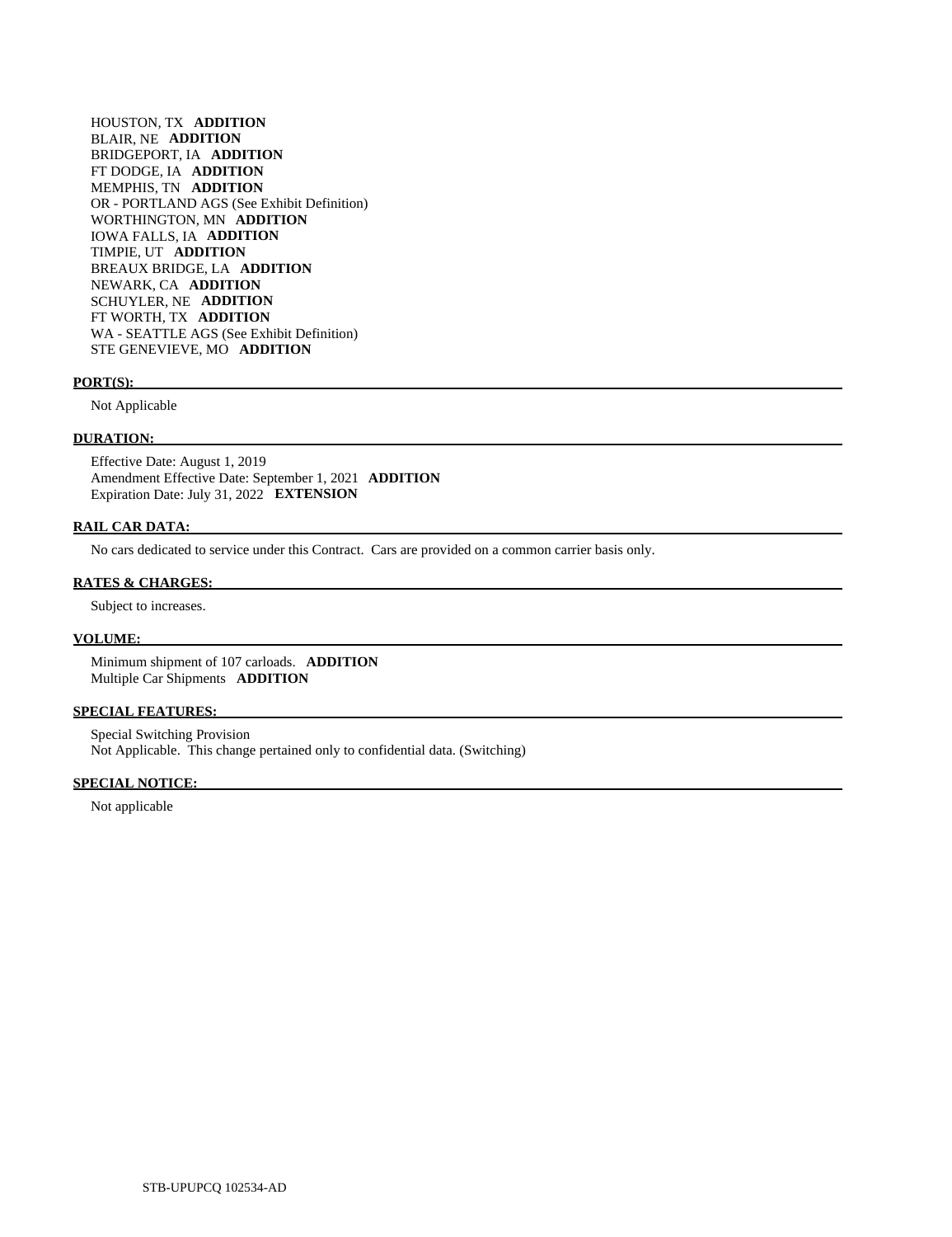OR - PORTLAND AGS consist of: ALBINA, OR **ADDITION**  ASTORIA, OR **ADDITION**  AUMSVILLE, OR **ADDITION**  AURORA, OR **ADDITION**  BARNES YARD, OR **ADDITION**  BATTERSON, OR **ADDITION**  BONNEVILLE, OR **ADDITION**  BRIDAL VEIL, OR **ADDITION**  BROOKS, OR **ADDITION**  BUXTON, OR **ADDITION**  CANBY, OR **ADDITION**  CLACKAMAS, OR **ADDITION**  COALCA, OR **ADDITION**  COCHRAN, OR **ADDITION**  DODSON, OR **ADDITION**  EAST MILWAUKIE, OR **ADDITION**  EAST PORTLAND, OR **ADDITION**  FIR, OR **ADDITION**  GARBALDI, OR **ADDITION**  GARIBALDI, OR **ADDITION**  GEER, OR **ADDITION**  GERVAIS, OR **ADDITION**  HEMLOCK, OR **ADDITION**  HITO, OR **ADDITION**  HUBBARD, OR **ADDITION**  KENTON, OR **ADDITION**  LAKE YARD, OR **ADDITION**  LIBERAL, OR **ADDITION**  MILWAUKIE, OR **ADDITION**  MOHLER, OR **ADDITION**  MT ANGEL, OR **ADDITION**  NORTH PORTLAND, OR **ADDITION**  OREGON CITY, OR **ADDITION**  OSWEGO, OR **ADDITION**  PORTLAND, OR **ADDITION**  PRATUM, OR **ADDITION**  PULP, OR **ADDITION**  RENARD, OR **ADDITION**  RIVER GATE, OR **ADDITION**  ROCKWOOD, OR **ADDITION**  SHAW, OR **ADDITION**  SILVERTON, OR **ADDITION**  ST JOHNS, OR **ADDITION**  STAYTON, OR **ADDITION**  TILLAMOOK, OR **ADDITION**  TROUTDALE, OR **ADDITION**  WARRENTON, OR **ADDITION**  WEST LINN, OR **ADDITION**  WHEELER, OR **ADDITION**  WOODBURN, OR **ADDITION**  AMPERE, WA **ADDITION**  BARBERTON, WA **ADDITION**  BATTLE GROUND, WA **ADDITION**  BRUSH PRAIRIE, WA **ADDITION**  CAMAS, WA **ADDITION**  CASTLE ROCK, WA **ADDITION**  CATHLAMET, WA **ADDITION**  CHELATCHIE, WA **ADDITION**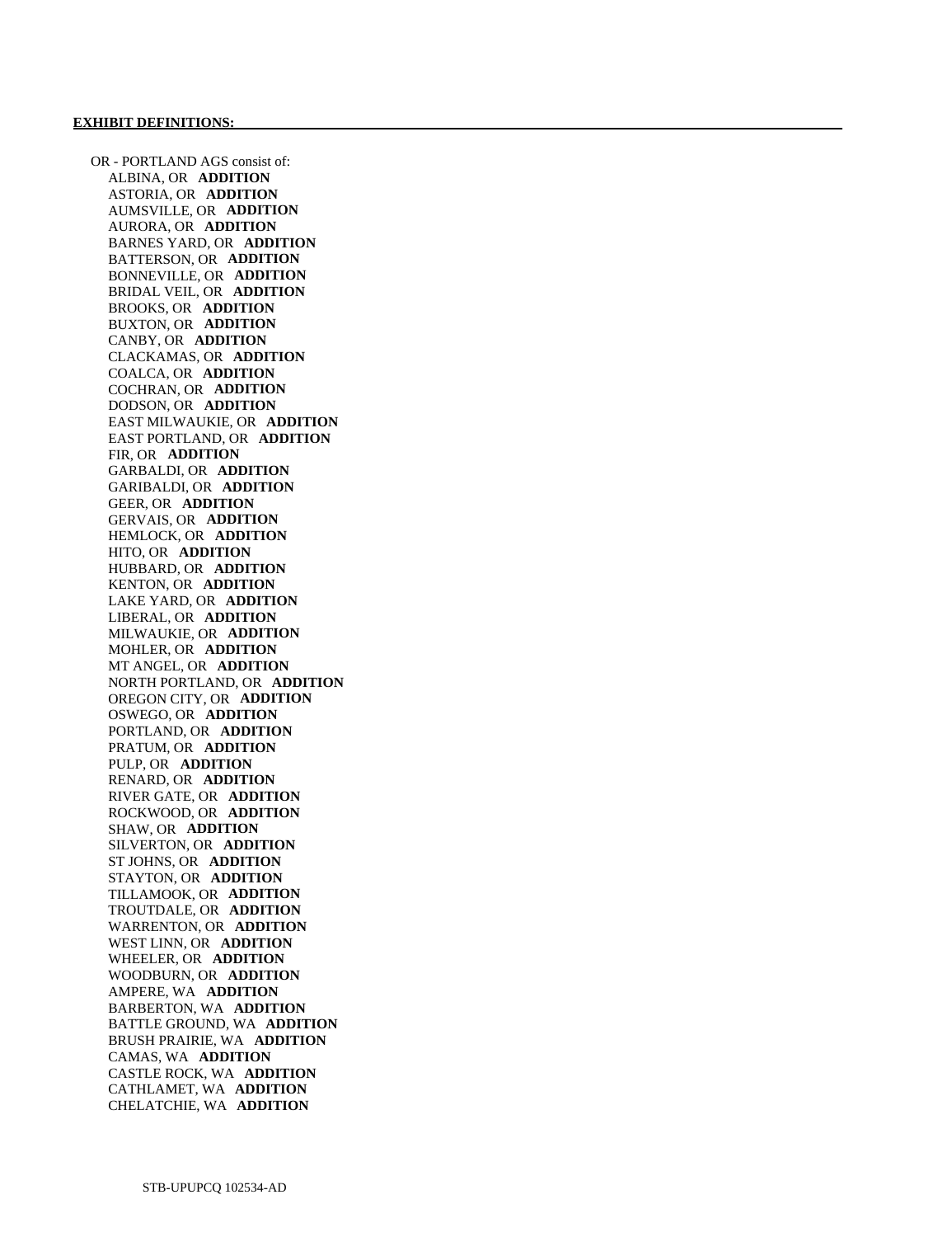COLUMBIA JCT, WA **ADDITION**  HEISON, WA **ADDITION**  HOMAN, WA **ADDITION**  KALAMA, WA **ADDITION**  KELSO, WA **ADDITION**  LONGVIEW, WA **ADDITION**  OSTRANDER, WA **ADDITION**  RIDGEFIELD, WA **ADDITION**  ROCKY POINT, WA **ADDITION**  RYE JCT, WA **ADDITION**  VANCOUVER, WA **ADDITION**  VANCOUVER JCT, WA **ADDITION**  WASHOUGAL, WA **ADDITION**  WOODLAND, WA **ADDITION**  YACOLT, WA **ADDITION**  WA - SEATTLE AGS consist of: ABERDEEN, WA **ADDITION**  ABERDEEN JCT, WA **ADDITION**  ALDERTON, WA **ADDITION**  ALLISON, WA **ADDITION**  ANDOVER, WA **ADDITION**  ARGO, WA **ADDITION**  AUBURN, WA **ADDITION**  BALLARD, WA **ADDITION**  BALLARD JCT, WA **ADDITION**  BANGOR, WA **ADDITION**  BAY SHORE, WA **ADDITION**  BELFAIR, WA **ADDITION**  BELLINGHAM, WA **ADDITION**  BELMORE, WA **ADDITION**  BLACK RIVER, WA **ADDITION**  BLAJCT, WA **ADDITION**  BLAKESLEE JCT, WA **ADDITION**  BREMERTON, WA **ADDITION**  BRIARWOOD, WA **ADDITION**  BUCODA, WA **ADDITION**  BURLINGTON, WA **ADDITION**  CAMP MURRAY, WA **ADDITION**  CAPITOL, WA **ADDITION**  CENPARK, WA **ADDITION**  CENTRALIA, WA **ADDITION**  CHEHALIS, WA **ADDITION**  CLAY CITY, WA **ADDITION**  CONCORA, WA **ADDITION**  DIVIDE, WA **ADDITION**  DUPONT, WA **ADDITION**  EAST OLYMPIA, WA **ADDITION**  EAST PUYALLUP, WA **ADDITION**  EATONVILLE JCT, WA **ADDITION**  EDMOND, WA **ADDITION**  EDMONDS, WA **ADDITION**  ELBE, WA **ADDITION**  ELMA, WA **ADDITION**  ESSEX, WA **ADDITION**  EVERETT, WA **ADDITION**  EVERETT, WA **ADDITION**  FERNDALE, WA **ADDITION**  FIFE, WA **ADDITION**  FREDERICKSON, WA **ADDITION**  FT LEWIS, WA **ADDITION**  GATE, WA **ADDITION**  GLOBAL GATEWAY NO, WA **ADDITION**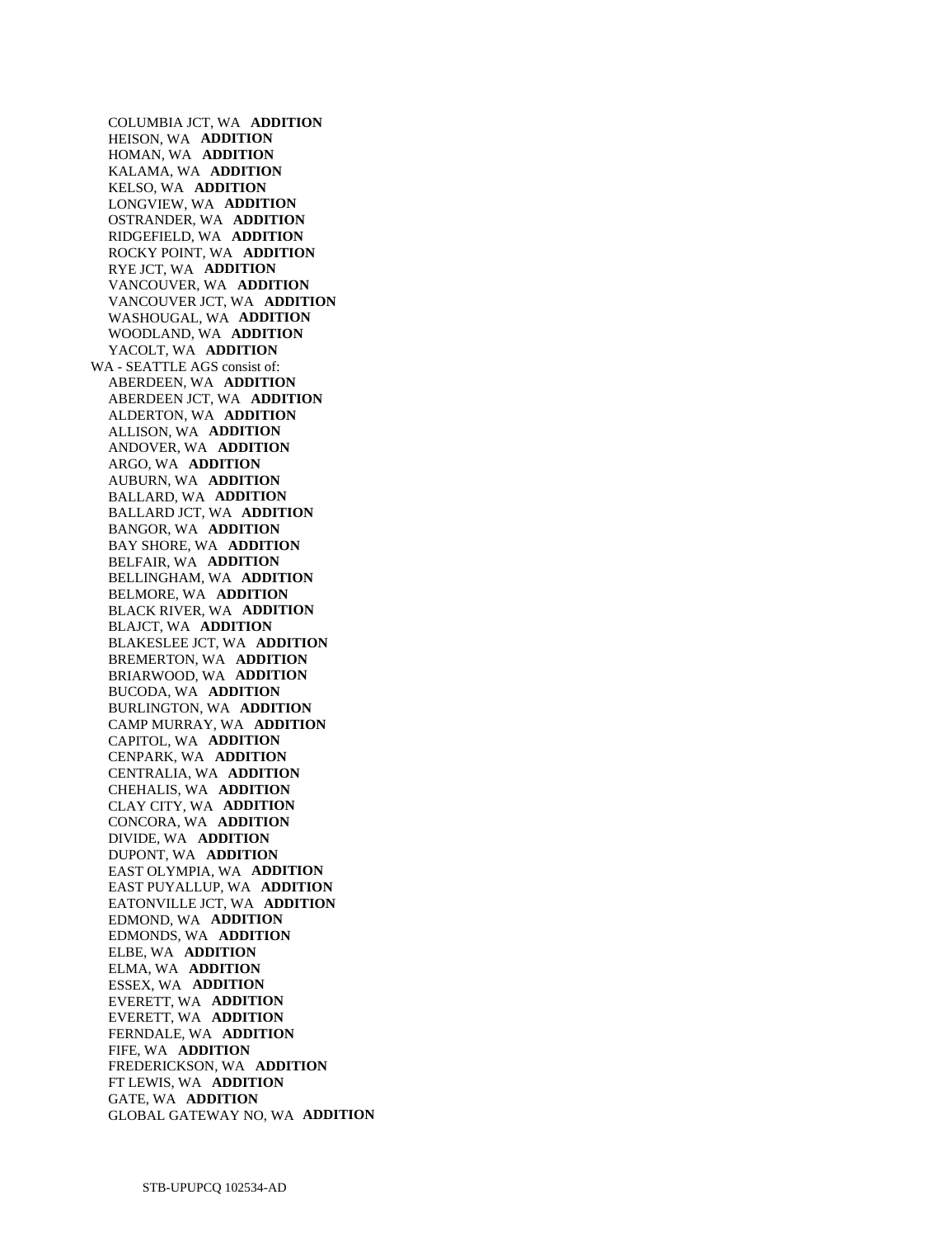GRAHAM, WA **ADDITION**  GRAND MOUND, WA **ADDITION**  GREENDALE, WA **ADDITION**  HARBOR ISLAND, WA **ADDITION**  HILLSDALE, WA **ADDITION**  HOQUIAM, WA **ADDITION**  INTERBAY, WA **ADDITION**  JUNCTION CITY, WA **ADDITION**  KAPOWSIN, WA **ADDITION**  KENT, WA **ADDITION**  KETRON, WA **ADDITION**  KYRO, WA **ADDITION**  LAKESIDE, WA **ADDITION**  LAKEVIEW, WA **ADDITION**  LOVELAND, WA **ADDITION**  LYNCH CREEK, WA **ADDITION**  LYNDEN, WA **ADDITION**  MALTBY, WA **ADDITION**  MARMAC, WA **ADDITION**  MAYTOWN, WA **ADDITION**  MCCLEARY, WA **ADDITION**  MCKENNA, WA **ADDITION**  MCMILLIN, WA **ADDITION**  MEEKER, WA **ADDITION**  MIDLAND, WA **ADDITION**  MINERAL, WA **ADDITION**  MONROE, WA **ADDITION**  MONTESANO, WA **ADDITION**  MORTON, WA **ADDITION**  MOUNT VERNON, WA **ADDITION**  MT VERNON, WA **ADDITION**  NAD JCT, WA **ADDITION**  NAPAVINE, WA **ADDITION**  NEW RELIANCE, WA **ADDITION**  NISQUALLY, WA **ADDITION**  NORTH PUYALLUP, WA **ADDITION**  OAKVILLE, WA **ADDITION**  OFFLAKE, WA **ADDITION**  OFFUTT LAKE, WA **ADDITION**  OHOP, WA **ADDITION**  OLYMPIA, WA **ADDITION**  PARK JCT, WA **ADDITION**  PIONEER, WA **ADDITION**  PORT TOWNSEND, WA **ADDITION**  PUYALLUP, WA **ADDITION**  RAINIER, WA **ADDITION**  RAISH, WA **ADDITION**  RESERVATION, WA **ADDITION**  ROCHESTER, WA **ADDITION**  ROY, WA **ADDITION**  SEATTLE, WA **ADDITION**  SEATTLE PIER, WA **ADDITION**  SHELTON, WA **ADDITION**  SILVERDALE, WA **ADDITION**  SKOOKUMCH, WA **ADDITION**  SKOOKUMCHUCK, WA **ADDITION**  SOUTH BELFAIR, WA **ADDITION**  SOUTH TACOMA, WA **ADDITION**  ST CLAIR, WA **ADDITION**  STEILACOOM, WA **ADDITION**  STIMSON, WA **ADDITION**  SUMNER, WA **ADDITION**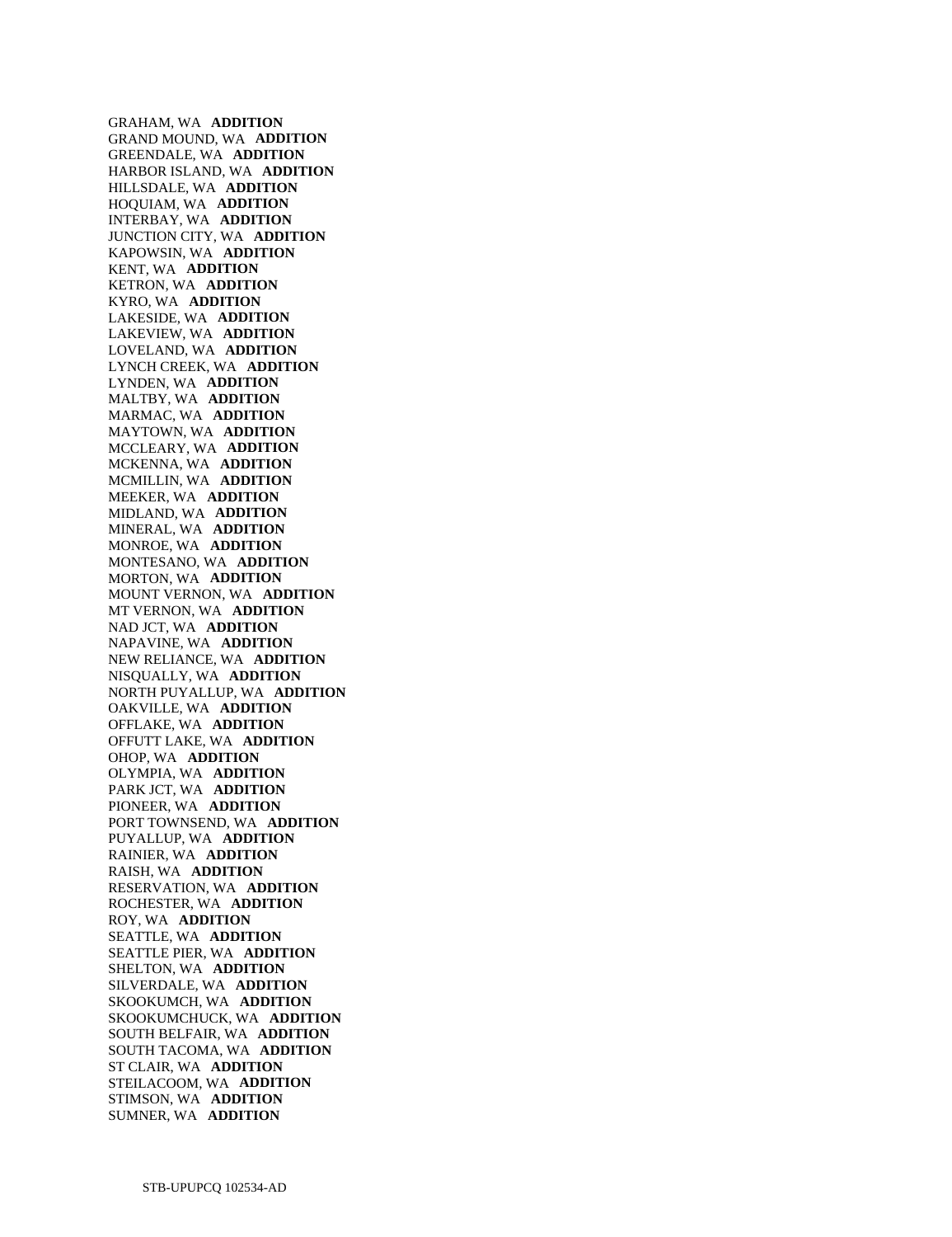TACOMA, WA **ADDITION**  TACOMA EXP, WA **ADDITION**  TACOMA EXPORT, WA **ADDITION**  TACOMA JCT, WA **ADDITION**  TACOMA PCT, WA **ADDITION**  TAYLOR WAY, WA **ADDITION**  TENINO, WA **ADDITION**  THRIFT, WA **ADDITION**  TITLOW, WA **ADDITION**  TUKWILA, WA **ADDITION**  TUMWATER, WA **ADDITION**  VADER, WA **ADDITION**  WABASH, WA **ADDITION**  WESCO, WA **ADDITION**  WEST BLAIR, WA **ADDITION**  WEST HILLSDALE, WA **ADDITION**  WEST TACOMA, WA **ADDITION**  WESTERN JCT, WA **ADDITION**  WHITES, WA **ADDITION**  WINLOCK, WA **ADDITION**  WJCT, WA **ADDITION**  WOODINVILLE, WA **ADDITION**  YELM, WA **ADDITION**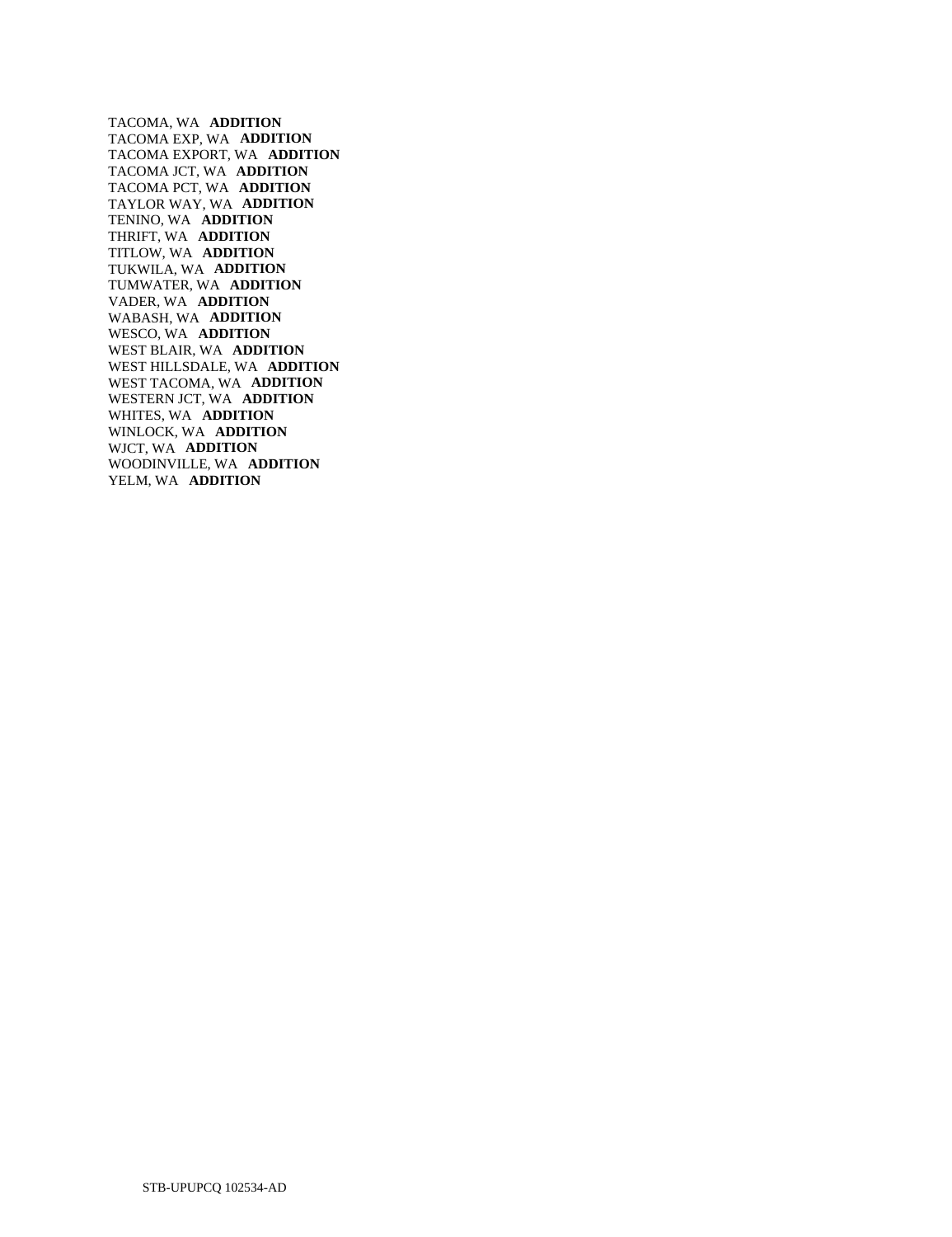

STB-UPUPCQ 103510-C

# **UNION PACIFIC RAILROAD COMPANY**

# **AMENDED CONTRACT SUMMARY**

**Issued:**  May 23, 2022

**Effective:** June 1, 2022

**Issued by:**  Rosa M. La Puente-Flowers Lead Price Applications 1400 Douglas Street Mail Stop 1340 OMAHA, NEBRASKA 68179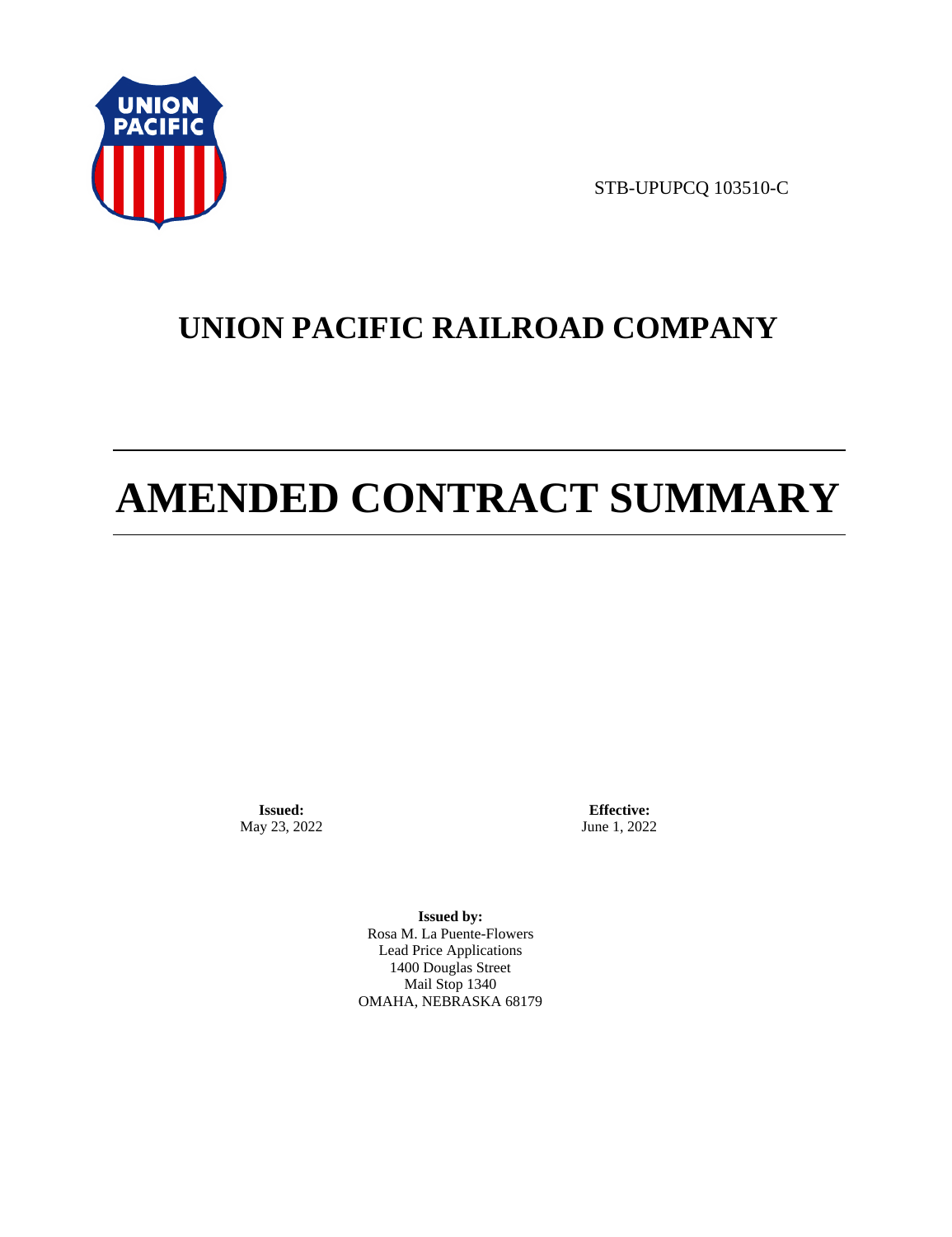# **PARTICIPATING CARRIERS:**

 UNION PACIFIC RAILROAD COMPANY 1400 Douglas St. Omaha, NE 68179

### **COMMODITY:**

Wheat Exc.Buckwheat See 01139 **ADDITION** 

### **SHIPPER:**

 NORAG LLC **ADDITION**  SHAY GRAIN CO **ADDITION** 

### **ORIGIN(S):**

 KS - KYLE WEST AGS (See Exhibit Definition) LIMON, CO **ADDITION** 

### **DESTINATION(S):**

 LOS ANGELES, CA **ADDITION**  OAKLAND, CA **ADDITION**  IL - ST LOUIS AGS (See Exhibit Definition) KANSAS CITY, MO **ADDITION**  MEMPHIS, TN **ADDITION**  TX - AUSTIN AGS (See Exhibit Definition) NEW BRAUNFELS, TX **ADDITION**  MT VERNON, IL **ADDITION**  TURLOCK, CA **ADDITION**  FRESNO, CA **ADDITION**  STOCKTON, CA **ADDITION** 

#### **PORT(S):**

Not Applicable

### **DURATION:**

 Effective Date: June 1, 2022 Amendment Effective Date: June 1, 2022 **ADDITION**  Expiration Date: May 31, 2023 **EXTENSION** 

### **RAIL CAR DATA:**

No cars dedicated to service under this Contract. Cars are provided on a common carrier basis only.

## **RATES & CHARGES:**

Subject to increases.

### **VOLUME:**

Single Car Shipments **ADDITION** 

### **SPECIAL FEATURES:**

 Special Switching Provision Not Applicable. This change pertained only to confidential data. (Switching)

## **SPECIAL NOTICE:**

Not applicable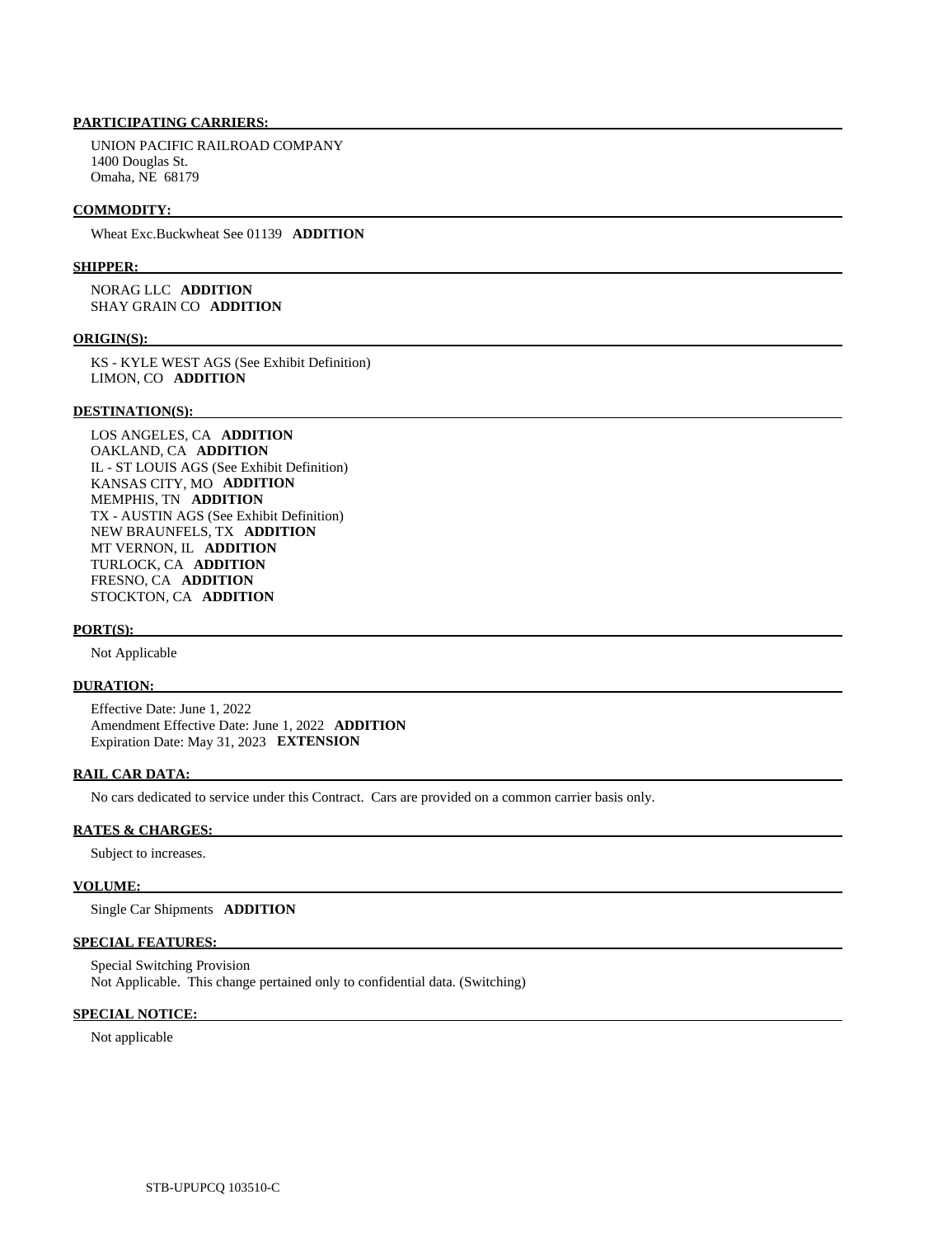### **EXHIBIT DEFINITIONS:**

 KS - KYLE WEST AGS consist of: ARRIBA, CO **ADDITION**  BETHUNE, CO **ADDITION**  BURLINGTON, CO **ADDITION**  FLAGLER, CO **ADDITION**  GENOA, CO **ADDITION**  LIMON, CO **ADDITION**  PECONIC, CO **ADDITION**  SEIBERT, CO **ADDITION**  STRATTON, CO **ADDITION**  VONA, CO **ADDITION**  BREWSTER, KS **ADDITION**  CARUSO, KS **ADDITION**  EDSON, KS **ADDITION**  GOODLAND, KS **ADDITION**  KANORADO, KS **ADDITION**  LEVANT, KS **ADDITION**  RULETON, KS **ADDITION**  IL - ST LOUIS AGS consist of: ALTON, IL **ADDITION**  BALDWIN, IL **ADDITION**  BEAUCOUP, IL **ADDITION**  BRIDGE JUNCTION, IL **ADDITION**  BRIGHTON, IL **ADDITION**  BROOKLYN, IL **ADDITION**  BURNING STAR 2, IL **ADDITION**  BURNING STAR 3, IL **ADDITION**  CAHOKIA, IL **ADDITION**  CAPTAIN MINE, IL **ADDITION**  CARLINVILLE, IL **ADDITION**  CENTREVILLE, IL **ADDITION**  CHESTER, IL **ADDITION**  COULTERVILLE, IL **ADDITION**  CUTLER, IL **ADDITION**  DUPO, IL **ADDITION**  EAST ALTON, IL **ADDITION**  EAST ALTON, IL **ADDITION**  EAST GREENVILLE, IL **ADDITION**  EAST ST LOUIS, IL **ADDITION**  FEDERAL, IL **ADDITION**  FLINTON, IL **ADDITION**  FORD, IL **ADDITION**  FOUNTAIN, IL **ADDITION**  FULTS, IL **ADDITION**  GATEWAY MINE, IL **ADDITION**  GATEWAY YARD, IL **ADDITION**  GIRARD, IL **ADDITION**  GODFREY, IL **ADDITION**  GRANITE CITY, IL **ADDITION**  HARTFORD, IL **ADDITION**  HILLSBORO, IL **ADDITION**  IRVING, IL **ADDITION**  KELLOGG, IL **ADDITION**  LENOX, IL **ADDITION**  LENZBURG, IL **ADDITION**  LIVINGSTON, IL **ADDITION**  MADISON, IL **ADDITION**  MAPLEWOOD, IL **ADDITION**  MENARD, IL **ADDITION**  MITCHELL, IL **ADDITION**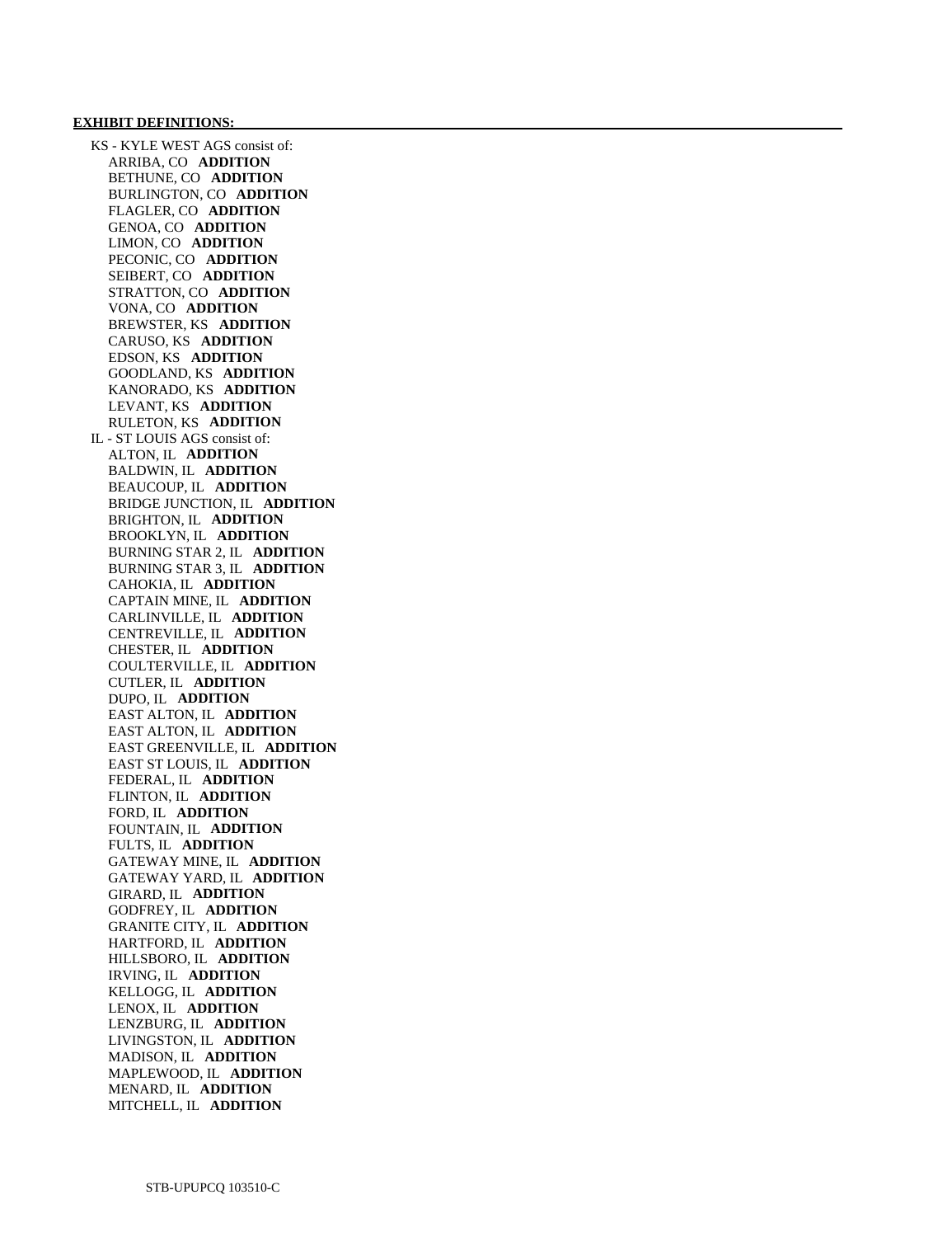MITCHELL YARD, IL **ADDITION**  MONTEREY MINE 1, IL **ADDITION**  NAMEOKI, IL **ADDITION**  NATIONAL STOCK YARD, IL **ADDITION**  NEW WILSON, IL **ADDITION**  NILWOOD, IL **ADDITION**  NOKOMIS, IL **ADDITION**  OHLMAN, IL **ADDITION**  PERCY, IL **ADDITION**  PINCKNEYVILLE, IL **ADDITION**  PLAINVIEW, IL **ADDITION**  PRAIRIE DU ROCHER, IL **ADDITION**  REILY LAKE, IL **ADDITION**  ROSAMOND, IL **ADDITION**  ROXANA, IL **ADDITION**  SAUGET, IL **ADDITION**  SHIPMAN, IL **ADDITION**  SPARTA, IL **ADDITION**  SPARTAN MINE, IL **ADDITION**  STEELEVILLE, IL **ADDITION**  TAMAROA, IL **ADDITION**  TAYLOR SPRINGS, IL **ADDITION**  TOLSON, IL **ADDITION**  VALLEY JCT, IL **ADDITION**  VALMEYER, IL **ADDITION**  VENICE, IL **ADDITION**  VENICE JCT, IL **ADDITION**  VINER, IL **ADDITION**  VIRDEN, IL **ADDITION**  WANN, IL **ADDITION**  WARNOCK, IL **ADDITION**  WASHINGTON PARK, IL **ADDITION**  WELGE, IL **ADDITION**  WEST SMITHBORO, IL **ADDITION**  WITT, IL **ADDITION**  WOMAC, IL **ADDITION**  WOOD RIVER, IL **ADDITION**  AIR PARK, MO **ADDITION**  BADEN, MO **ADDITION**  BARRETTS, MO **ADDITION**  BEAUFORT, MO **ADDITION**  BON HOMME, MO **ADDITION**  BONHOMME, MO **ADDITION**  BRENTWOOD, MO **ADDITION**  BUSSEN SPUR, MO **ADDITION**  CENTAUR, MO **ADDITION**  CHESTERFIELD, MO **ADDITION**  CRYSTAL CITY, MO **ADDITION**  DESOTO, MO **ADDITION**  EUREKA, MO **ADDITION**  FESTUS, MO **ADDITION**  GLENDALE, MO **ADDITION**  GRAY SUMMIT, MO **ADDITION**  HERCULANEUM, MO **ADDITION**  HILL CREST, MO **ADDITION**  HILLSDALE, MO **ADDITION**  HINE, MO **ADDITION**  HORINE, MO **ADDITION**  IVORY, MO **ADDITION**  JEDBURG, MO **ADDITION**  JEFFERSON BARRACKS, MO **ADDITION**  JEFFRIESBURG, MO **ADDITION**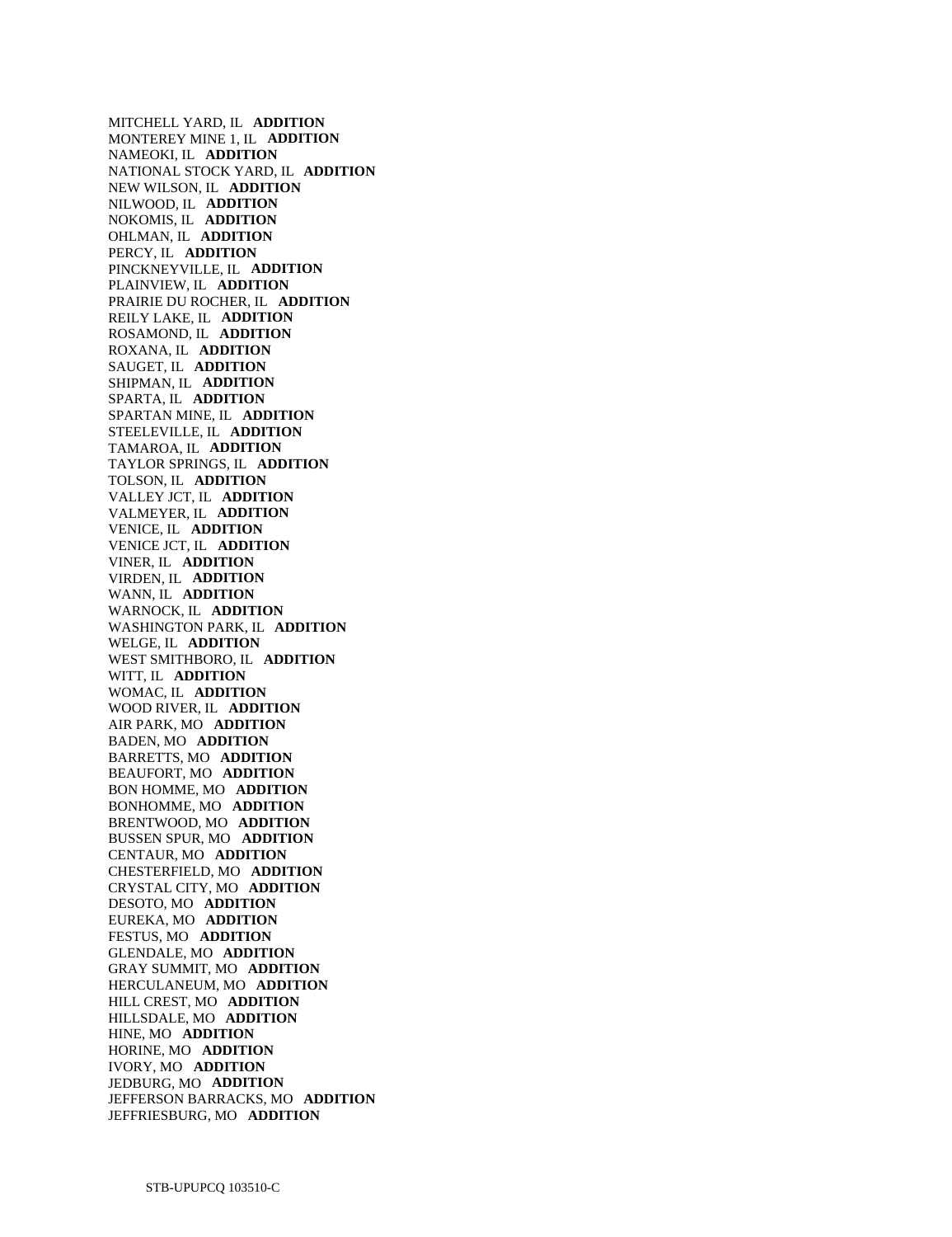KIRKWOOD, MO **ADDITION**  LABADIE, MO **ADDITION**  LACKLAND, MO **ADDITION**  LADUE, MO **ADDITION**  LAKE JCT, MO **ADDITION**  LARKIN, MO **ADDITION**  MAPLEWOOD, MO **ADDITION**  MARYLAND HEIGHTS, MO **ADDITION**  OLIVETTE, MO **ADDITION**  OVERLAND, MO **ADDITION**  PACIFIC, MO **ADDITION**  PAGEDALE, MO **ADDITION**  PAGEDALE, MO **ADDITION**  PEVELY, MO **ADDITION**  SOUTH POINT, MO **ADDITION**  ST ALBANS, MO **ADDITION**  ST LOU MP, MO **ADDITION**  ST LOUIS, MO **ADDITION**  ST LOUIS (MP), MO **ADDITION**  UNION, MO **ADDITION**  UNIVERSITY CITY, MO **ADDITION**  VALLEY PARK, MO **ADDITION**  VIGUS, MO **ADDITION**  VILLA RIDGE, MO **ADDITION**  VILLAGE OF CHARLACK, MO **ADDITION**  VINITA PARK, MO **ADDITION**  WASHINGTON, MO **ADDITION**  WEBSTER GROVES, MO **ADDITION**  WELLSTON, MO **ADDITION**  WEST LABADIE, MO **ADDITION**  TX - AUSTIN AGS consist of: ABERCROMBIE, TX **ADDITION**  ADAMS, TX **ADDITION**  ALLEYTON, TX **ADDITION**  ALTAIR, TX **ADDITION**  AUSTIN, TX **ADDITION**  BARTLETT, TX **ADDITION**  BASTROP, TX **ADDITION**  BECKMANN, TX **ADDITION**  BERGS, TX **ADDITION**  BERTRAM, TX **ADDITION**  BLEWETT, TX **ADDITION**  BLUMBERG SPUR, TX **ADDITION**  BRACKEN, TX **ADDITION**  BUDA, TX **ADDITION**  BURNET, TX **ADDITION**  BUTLER, TX **ADDITION**  BUTTER KRUST, TX **ADDITION**  CADET, TX **ADDITION**  CALDWELL, TX **ADDITION**  CAMPBELLTON, TX **ADDITION**  CEDAR PARK, TX **ADDITION**  CEMENTVILLE, TX **ADDITION**  CENTEX, TX **ADDITION**  CHARLES, TX **ADDITION**  CIBOLO, TX **ADDITION**  CLINE, TX **ADDITION**  COLUMBUS, TX **ADDITION**  CONVERSE, TX **ADDITION**  CORBYN, TX **ADDITION**  COUGHRAN, TX **ADDITION**  COUPLAND, TX **ADDITION**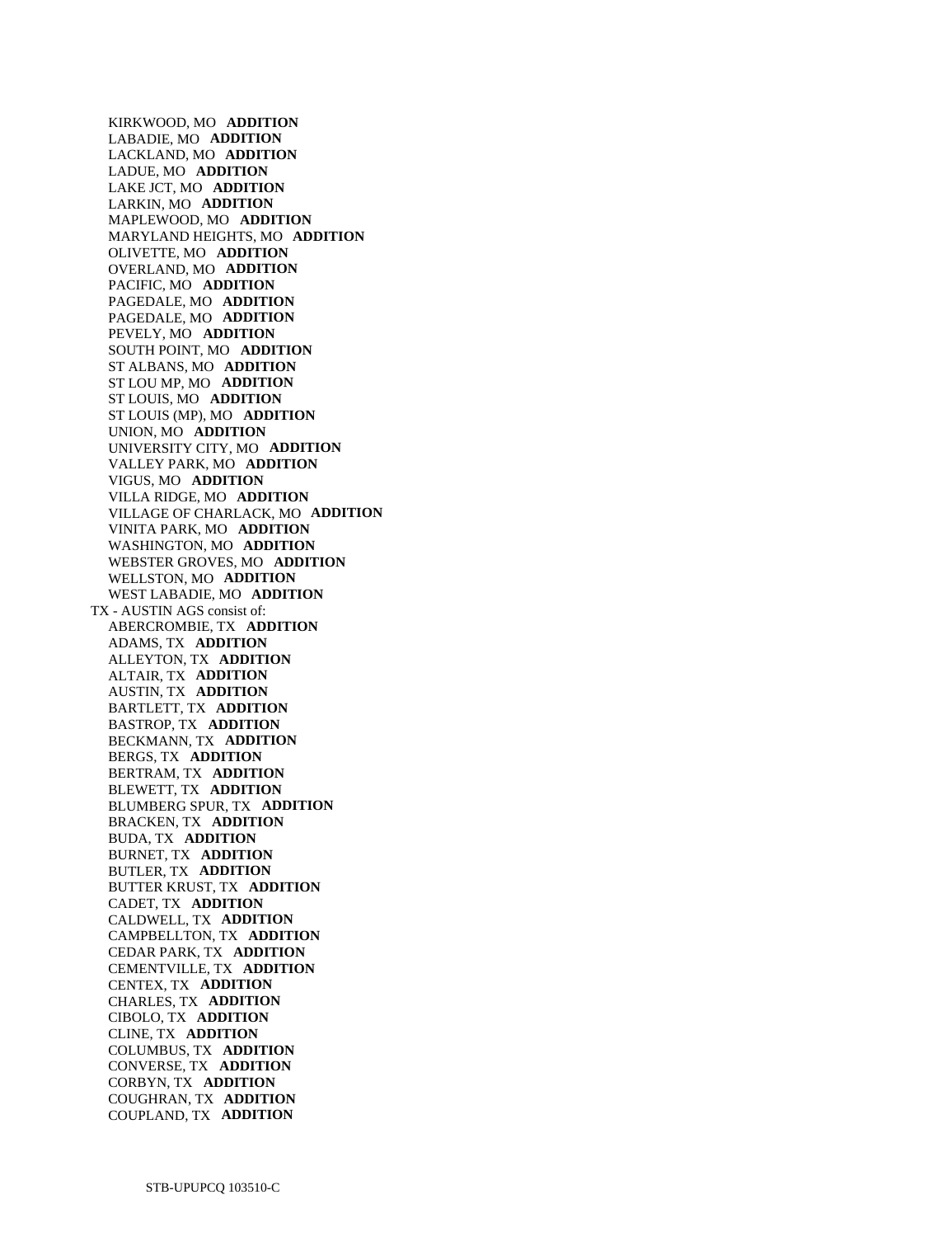CUERO, TX **ADDITION**  D HANIS, TX **ADDITION**  DABNEY, TX **ADDITION**  DECKER, TX **ADDITION**  DEMARCO, TX **ADDITION**  DIME BOX, TX **ADDITION**  DITTLINGER, TX **ADDITION**  DUNLAY, TX **ADDITION**  DUNLAY, TX **ADDITION**  DUNSTAN, TX **ADDITION**  ELGIN, TX **ADDITION**  ELMENDORF, TX **ADDITION**  ESPEY SAND PIT, TX **ADDITION**  FAIRLAND, TX **ADDITION**  FAYETTEVILLE, TX **ADDITION**  FELD, TX **ADDITION**  FLATONIA, TX **ADDITION**  FLORINE, TX **ADDITION**  FRATT, TX **ADDITION**  FROMME, TX **ADDITION**  GANDY, TX **ADDITION**  GARWOOD, TX **ADDITION**  GEORGETOWN, TX **ADDITION**  GIDDINGS, TX **ADDITION**  GLIDDEN, TX **ADDITION**  GONZALES, TX **ADDITION**  GOODWIN, TX **ADDITION**  GRANGER, TX **ADDITION**  GRANITE MOUNTAIN, TX **ADDITION**  GRANITE MTN, TX **ADDITION**  HALSTED, TX **ADDITION**  HARWOOD, TX **ADDITION**  HEAFER, TX **ADDITION**  HEBCO, TX **ADDITION**  HILLS, TX **ADDITION**  HOLLAND, TX **ADDITION**  HONDO, TX **ADDITION**  HOOPER, TX **ADDITION**  HUNTER, TX **ADDITION**  HUTTO, TX **ADDITION**  KERR, TX **ADDITION**  KINGSLAND, TX **ADDITION**  KIRBY, TX **ADDITION**  KNIPPA, TX **ADDITION**  KYLE, TX **ADDITION**  LA COSTE, TX **ADDITION**  LA GRANGE, TX **ADDITION**  LAKELINE, TX **ADDITION**  LEANDER, TX **ADDITION**  LEHR, TX **ADDITION**  LEMING, TX **ADDITION**  LIBERTY HILL, TX **ADDITION**  LITTIG, TX **ADDITION**  LITTLE RIVER, TX **ADDITION**  LLANO, TX **ADDITION**  LOCKHART, TX **ADDITION**  LONGHORN, TX **ADDITION**  LULING, TX **ADDITION**  LUXELLO, TX **ADDITION**  LYTLE, TX **ADDITION**  MANOR, TX **ADDITION**  MARBLE FALLS, TX **ADDITION**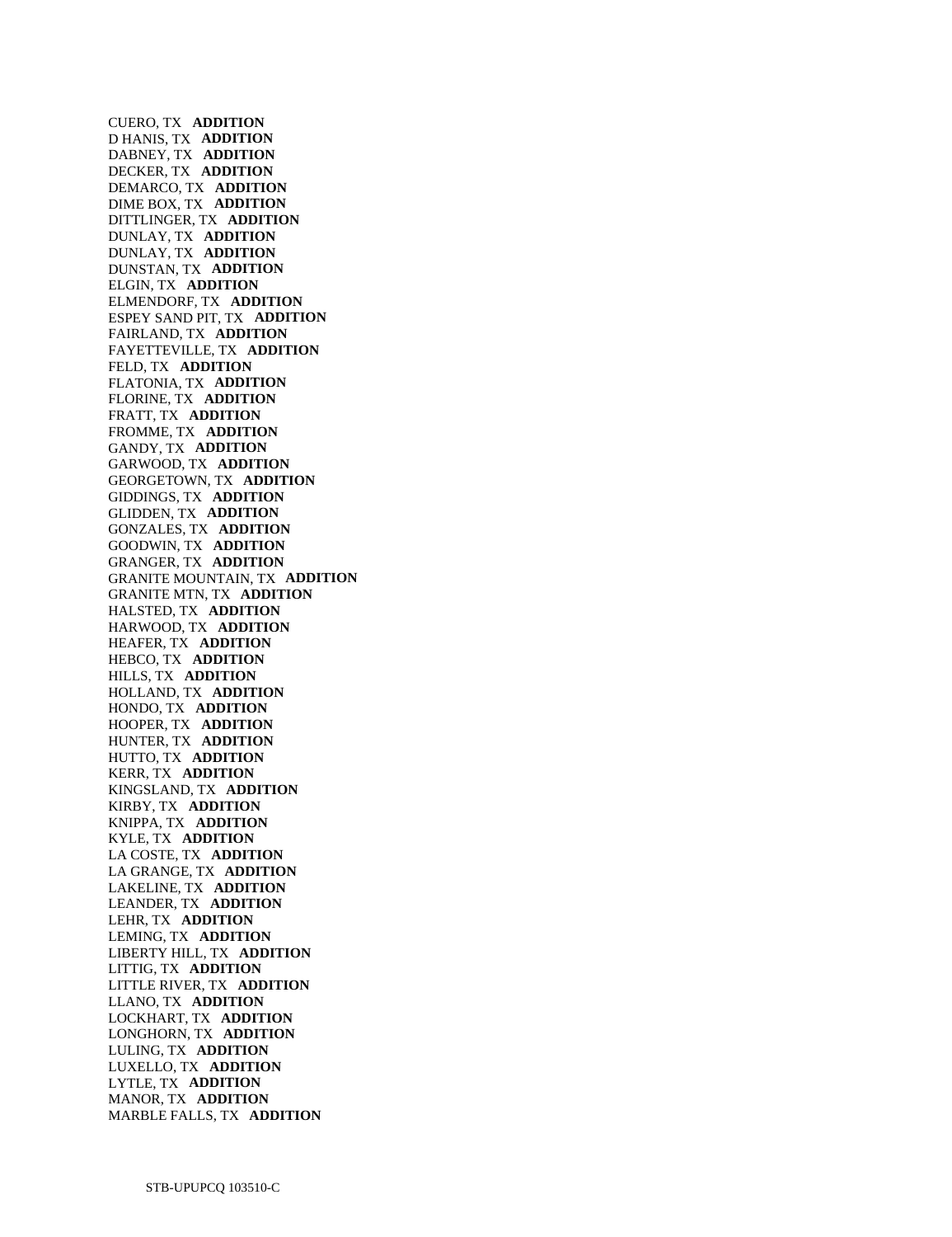MARION, TX **ADDITION**  MARJORIE, TX **ADDITION**  MAXWELL, TX **ADDITION**  MCCOY, TX **ADDITION**  MCDADE, TX **ADDITION**  MCNEIL, TX **ADDITION**  MILBY, TX **ADDITION**  MOULTON, TX **ADDITION**  MULDOON, TX **ADDITION**  NEW BRAUNFELS, TX **ADDITION**  NEW ULM, TX **ADDITION**  NOLTE, TX **ADDITION**  NORTH LOOP, TX **ADDITION**  OGDEN, TX **ADDITION**  OLD MANOR, TX **ADDITION**  OLD ROUND ROCK, TX **ADDITION**  PAIGE, TX **ADDITION**  PERSHING, TX **ADDITION**  PHELAN, TX **ADDITION**  PLEASANTON, TX **ADDITION**  PLUM, TX **ADDITION**  PURCELL, TX **ADDITION**  RED ROCK, TX **ADDITION**  REEDVILLE, TX **ADDITION**  REMOUNT, TX **ADDITION**  ROBARDS, TX **ADDITION**  ROCKDALE, TX **ADDITION**  ROUND ROCK, TX **ADDITION**  RUTLEDGE, TX **ADDITION**  SABINAL, TX **ADDITION**  SAIT, TX **ADDITION**  SAN ANTONIO, TX **ADDITION**  SAN ANTONIO EYARD, TX **ADDITION**  SAN JOSE, TX **ADDITION**  SAN MARCOS, TX **ADDITION**  SAN MIGUEL, TX **ADDITION**  SANDOW, TX **ADDITION**  SANSOM, TX **ADDITION**  SCHULENBURG, TX **ADDITION**  SCOBEE, TX **ADDITION**  SEGUIN, TX **ADDITION**  SHINER, TX **ADDITION**  SID, TX **ADDITION**  SMITHVILLE, TX **ADDITION**  SMOOT, TX **ADDITION**  SNEED, TX **ADDITION**  SOUTHTON, TX **ADDITION**  STACKS, TX **ADDITION**  STOLZ, TX **ADDITION**  STONETOWN, TX **ADDITION**  SUDDUTH, TX **ADDITION**  SUMMIT, TX **ADDITION**  TAYLOR, TX **ADDITION**  THORNDALE, TX **ADDITION**  THRALL, TX **ADDITION**  TRAPROCK, TX **ADDITION**  TRAVIS, TX **ADDITION**  UTILITY, TX **ADDITION**  UVALDE, TX **ADDITION**  VARISCO, TX **ADDITION**  VINSON, TX **ADDITION**  WAELDER, TX **ADDITION**